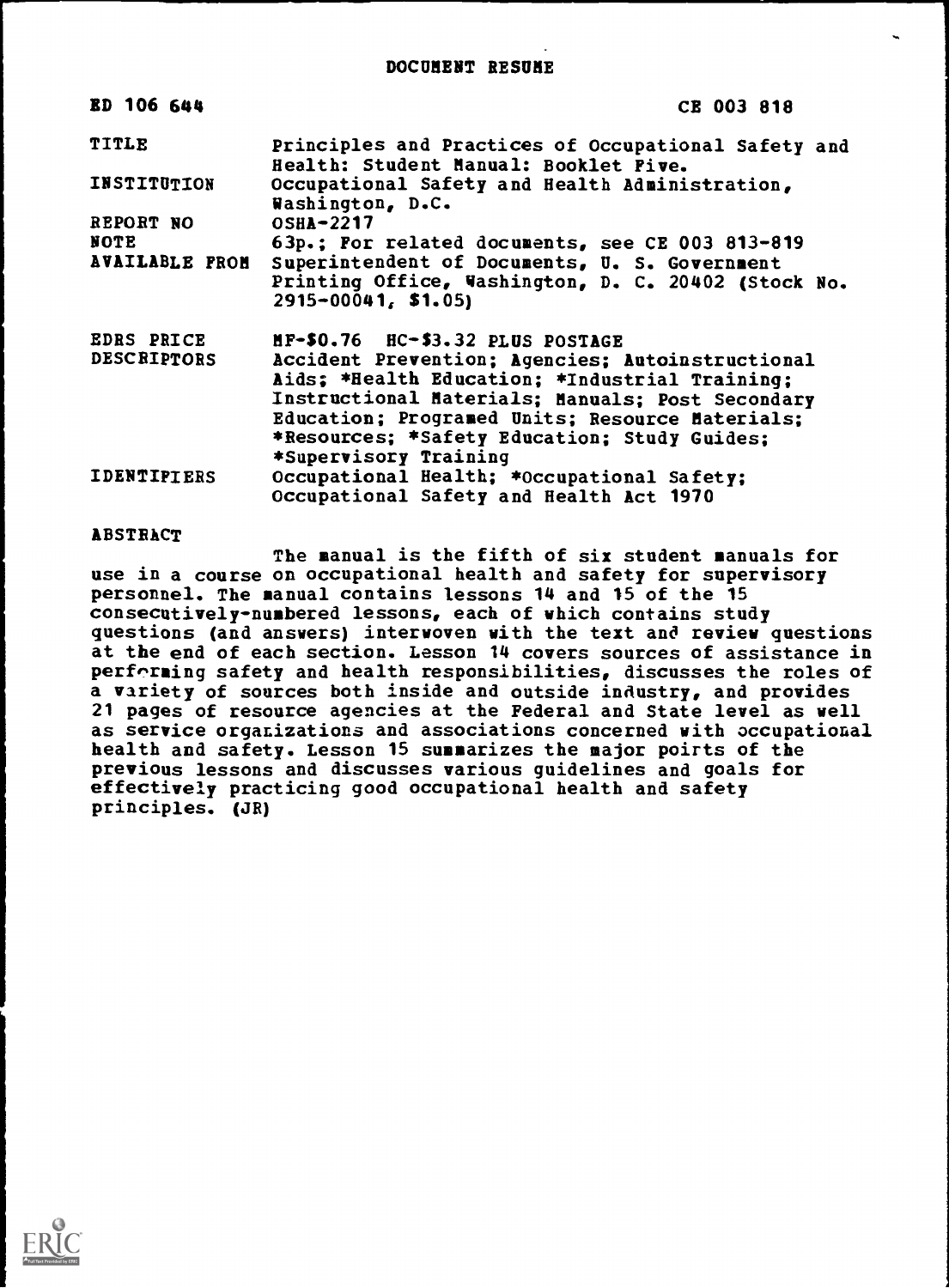A Programmed Instruction Course

# Principles and Practices  $\mathbf{C}^2$  of  $\mathbf{C}^1$ Occupational Safety and Health

US DE PARTMENT OF HEALTH<br>EDUCATION & WELFARE<br>EDUCATION<br>THE SEEN SEEN SEEN SEEN<br>THE SOCUMENT HAS SEEN SEEND<br>DUCFO EXACTLY AS RECEIVED FOR<br>DUCFO EXACTLY AS RECEIVED FOR **THE PERSON ON UNUMINION ORIGINAL**<br>LIT. ING. IT. POTINIS OF VIEW OR OPINIONS<br>CESTED DO N<sup>OS</sup> NECESSARILY REPRE STA TED DO ONOT NECESSARILY REPRESSANT ON A STATION ON ICAT, ON ICAT, ON ICAT, ON ICAT, ON ICAT, ON ICAT, ON I<br>SENT OFFICIAL NATION OR POLICY , A SUITON POLICY , CAT, ON POSITION POSITION POSITION OR POLICY ,

# STUDENT MANUAL Booklet Ewe

U.S. DEPARTMENT OF LABOR Occupational Safety and Health Administration<br>Wadvington, D.C. 20210

OSHA 2217



 $\boldsymbol{P}$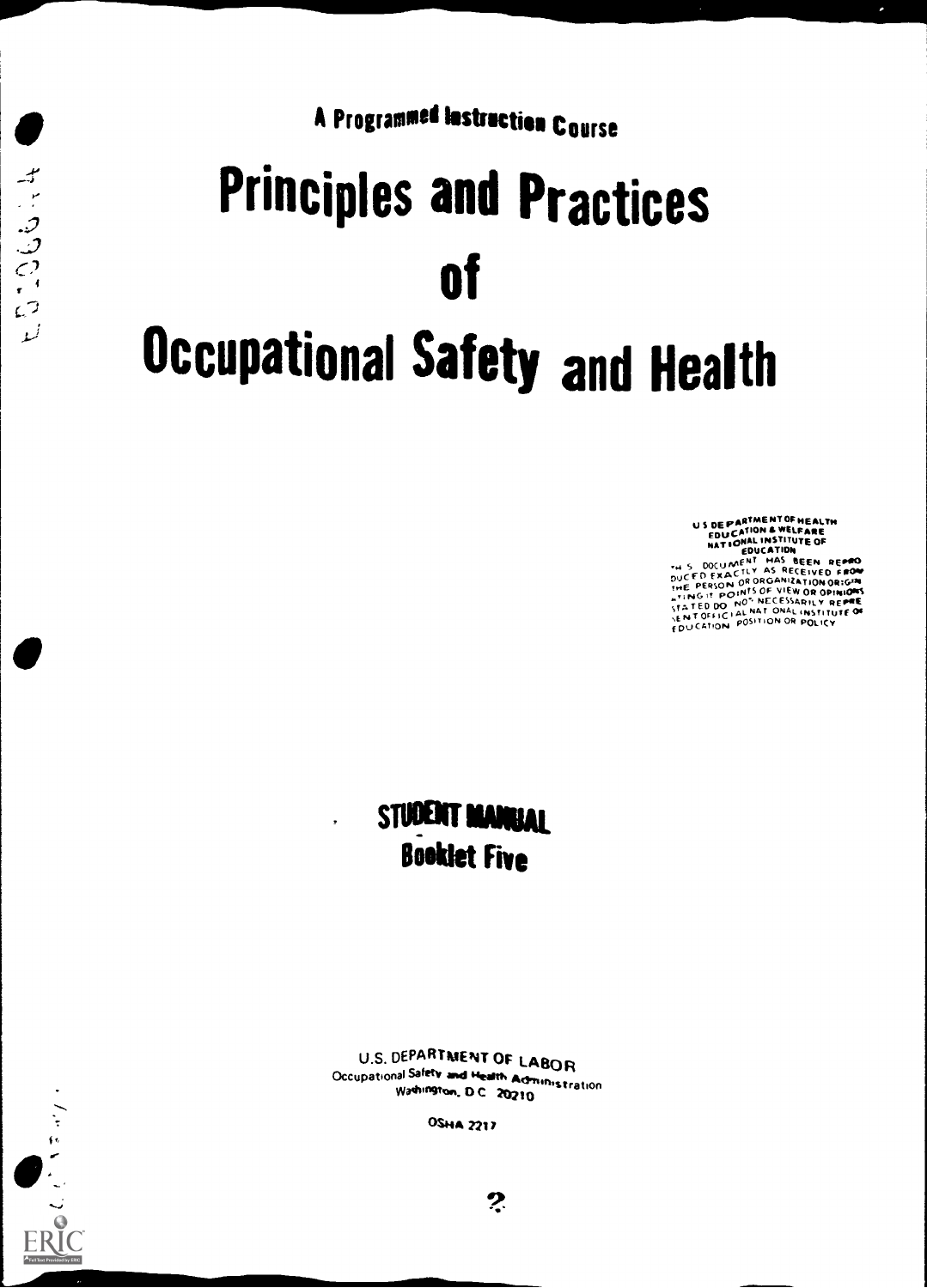# INDEX TO LESSONS

| Lesson | Title                                                                                                                  | Page |
|--------|------------------------------------------------------------------------------------------------------------------------|------|
| -14    | Sources to Assist you in Performing your Safety and<br>Health Responsibilities (e.g., e.g., e.g., e.g., e.g., e.g., T. |      |
| -15    | Guidelines and Goals to Effectively Practice Good<br>Safety and Health (education of a subsequence of 43               |      |

For sale by the Superintendent of Documents, U.S. Government Printing Office Washington, D.C., 20402 - Pnce \$1 05

Stock Number 2915-00041

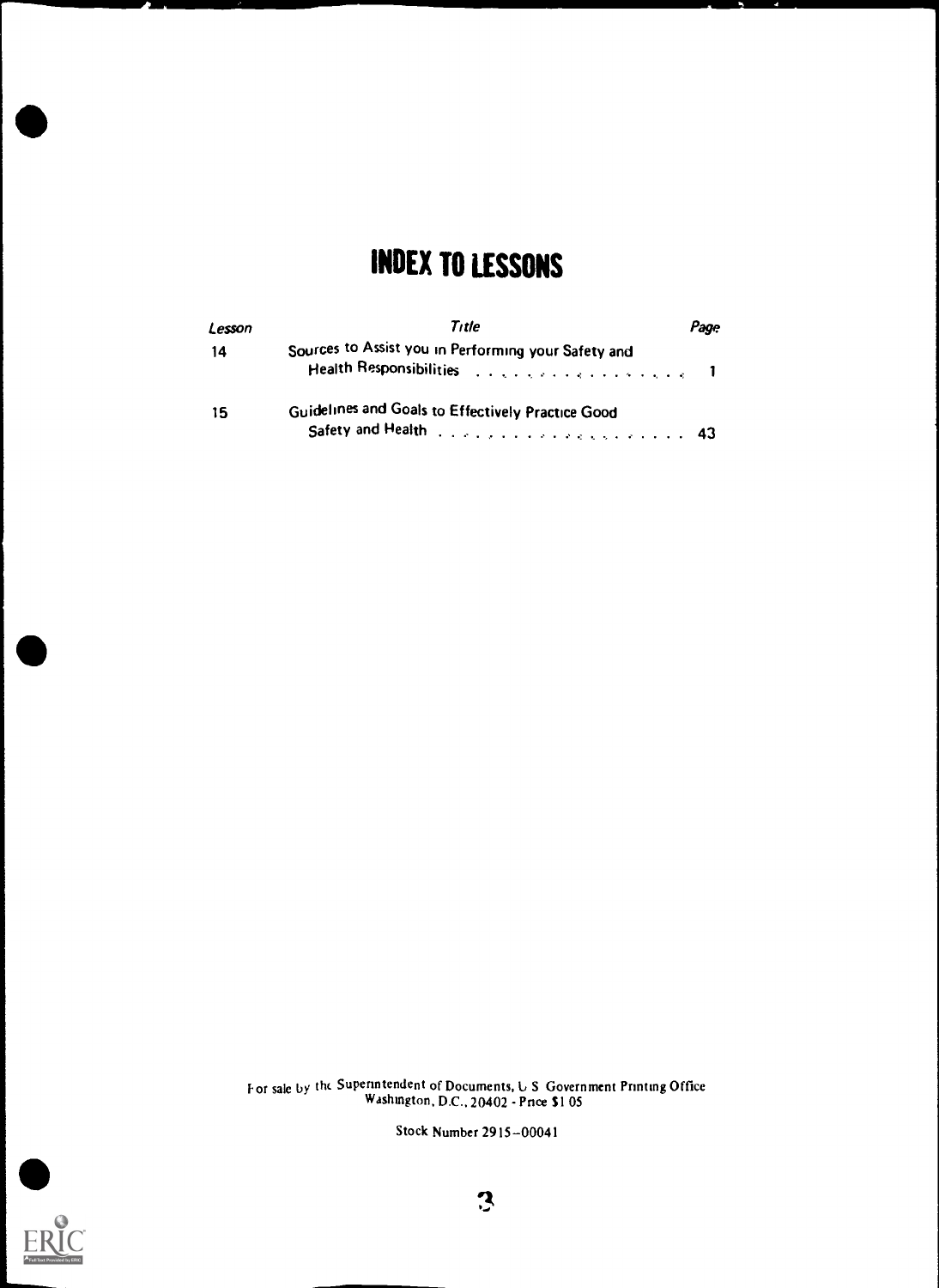# LESSON 14

# SOURCES

The lessons up to this point have stressed your responsibilities as a supervisor. In this lesson you will learn about sources that may be available both inside and outside your establishment TO ASSIST YOU in performing your job-related safety and health responsibilities.

# HELP FOR YOU

Sources of assistance within your employer's organization are called INTERNAL RESOURCES. A number of internal resources are listed below. Although only a very large organization is likely to have most of these internal resources, all of the resources will be discussed so that you can identify and make use of the resources you do have access to. Resources to be discussed include the following:

- Safety and health specialists
- Purchasing department
- $\bullet$  Maintenance department
- Design engineers (mechanical, electrical, and chemical)
- Industrial engineers
- **Industrial designers**
- Human factors specialists
- Company medical personnel
- $\bullet$  Industrial hygienists
- Management personnel with a technical background useful in solving job safety and health problems

If your company has a SAFETY AND HEALTH SPECIALIST, this person obviously can be very helpful to you in your efforts to keep your workplace free of hazards. Many companies either employ a full-time safety and health specialist or officially assign safety and health responsibilities to a technical or administrative specialist. A safety and health specialist may have the title of Safety and Health Director, Safety and Health Officer, Safety and Health Engineer, or some similar title. INDUSTRIAL HYGIENIST is another title for a special kind of occupational health specialist. This specialist is discussed later in the lesson. Whatever the title, the safety and health specialist is the one responsible for the overall coordination of the employer's job safety and health programs. The safety and health specialist does the following kinds of things:

- gives advice to supervisors about jobrelated safety and health problems
- makes periodic safety and health inspections
- recommends corrections for hazardous practices and conditions

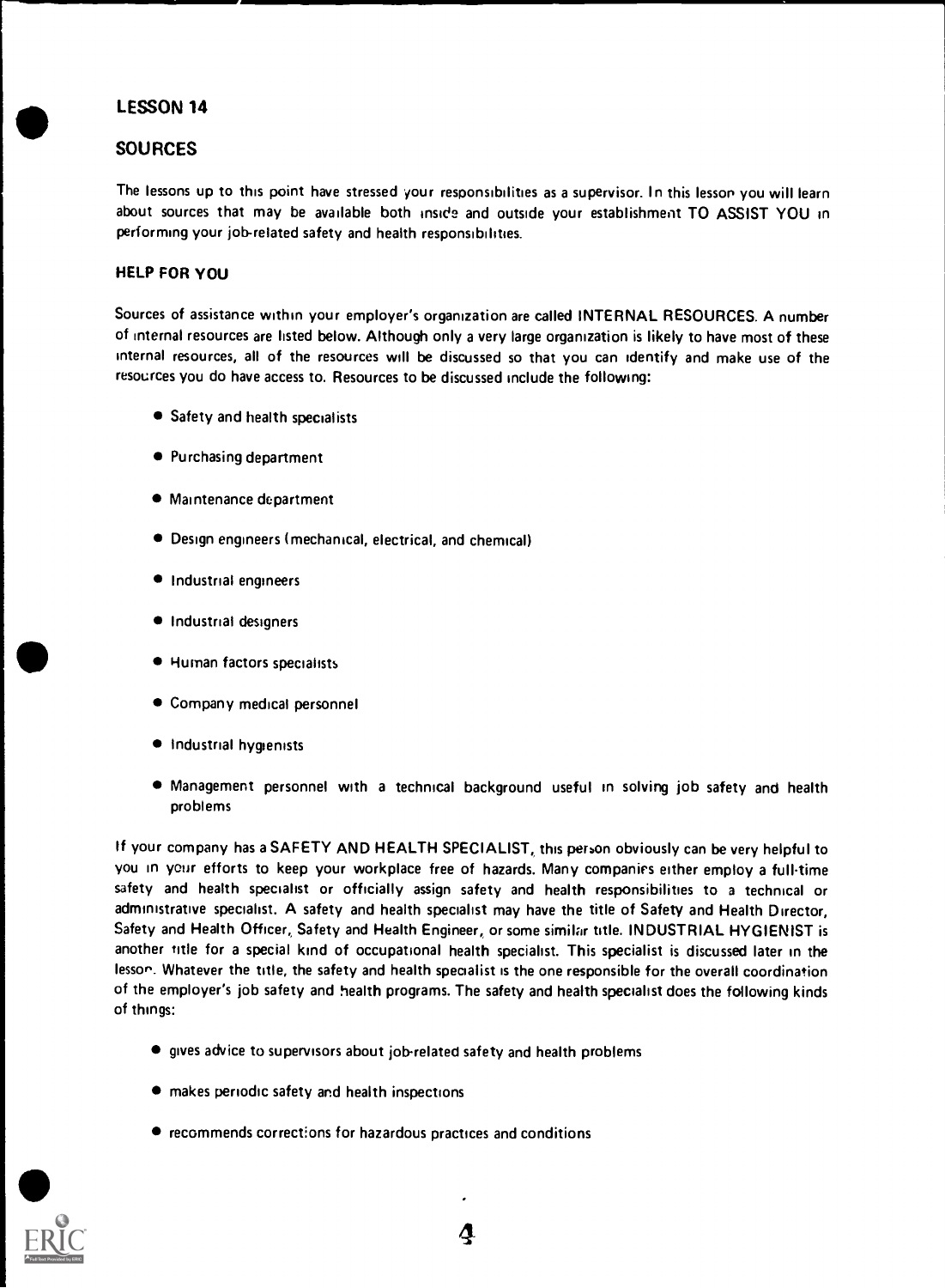- $\bullet$  ins $\mathcal{F}^\mathsf{Rcts}$  incoming machinery, equipment, and materials for safety and health hazards
- $\bullet$  co $\mathcal{O}^{\mathsf{r}}$ dinates safety and health training programs
- $\bullet$   $m_{\theta}i$ <sup>r</sup>itains companywide injury, accident, and illness records and cost data
- $\bullet$  re $c^{Ords}$  occupational injury and illness data as required by the Occupational Safety and Health Act
- 1. Which two of the following statements are sometimes true and which two are usually true about  $th^2$  safety and health specialist?

|    |                                                                                        | Sometimes | Usually |
|----|----------------------------------------------------------------------------------------|-----------|---------|
| a  | safety and health responsibilities are the<br>Derson's entire job                      |           |         |
| h  | has other duties in addition to safety and<br>nealth responsibilities                  |           |         |
| C. | is responsible for overall coordination of the<br>employer's safety and health program |           |         |
| d  | Can help you perform the safety and health<br>Part of your job                         |           |         |

# 2. Which five of the following jobs is the safety and health specialist most likely to perform?

- a. make safety and health inspections
- b. recommend corrections for hazardous practices and conditions
- c, enforce job anti-bias laws
- d. coordinate safety and health training programs
- e. give advice to supervisors about safety and health matters
- f. act as timekeeper
- g. record injury, accident, and job-related illness data
- h. distribute pay envelopes

The safety  $a^{n}$ d health specialist can assist you to do the following things:

- $\bullet$  Co $\rho^{\rm di}$ uct safety and health-hazard inspections
- $\bullet$  Re $c^{\text{O}}$ gnize and identify safety and health problems in your workplace
- **Anglyze hazards**
- $\bullet$  Dev $e^{i}$ op specific control measures for potential hazards

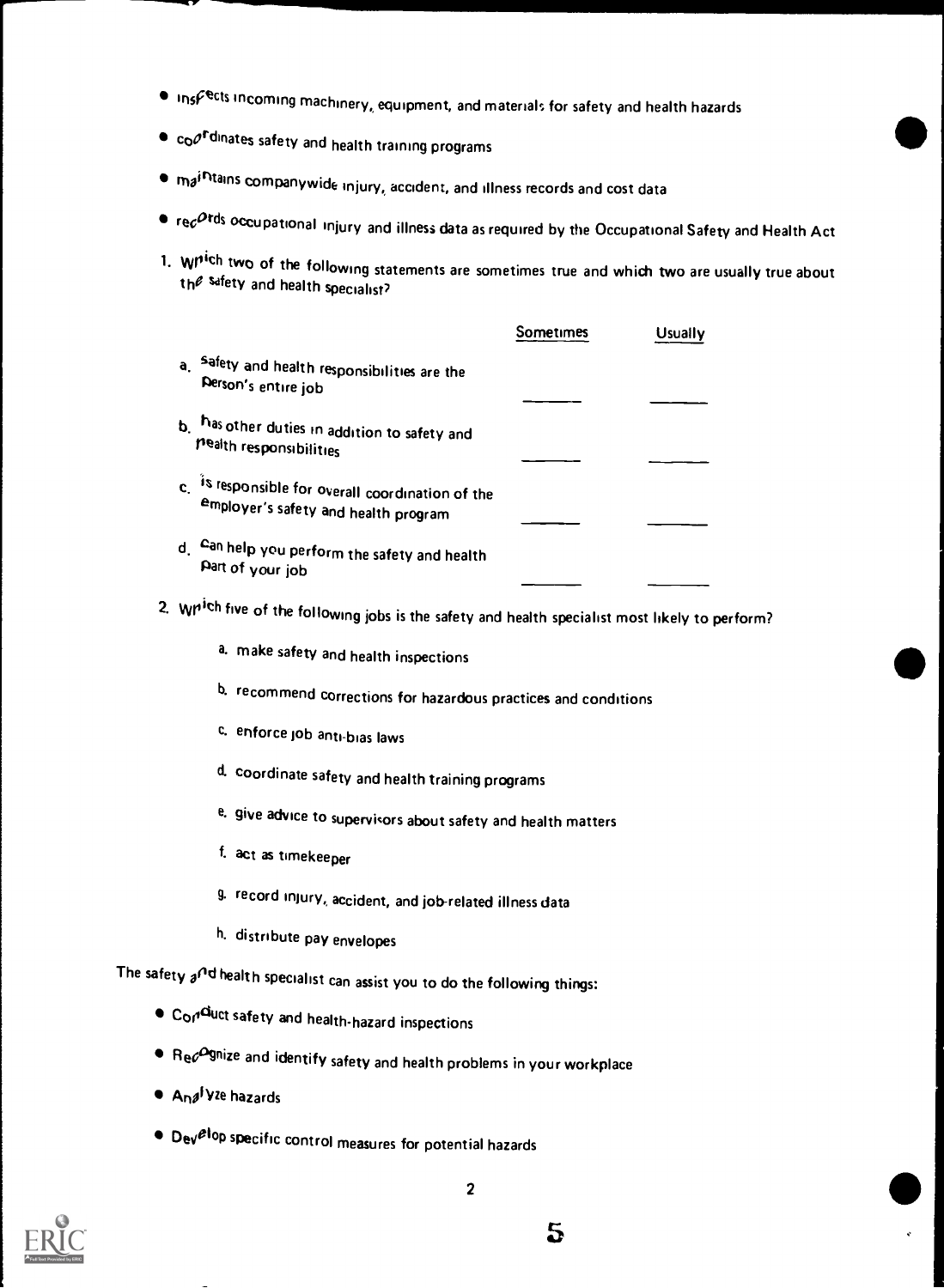1. a. & b. Sometimes true c. & d. Usually true The safety and health specialist in your company may or may not have other duties besides solving safety and health problems. That really isn't important. What is important is that the safety and health specialist or chief engineer or personnel director, or whatever the person's title, is in charge of your company's safety and health programs and can help you apply these programs in YOUR WORKPLACE.

2. a., b, d. e., g.

- Conduct accide.it investigations and investigations of exposure to health hazards that lead to corrective action
- Select protective equipment for employees
- Bring in specialists from inside or outside the company to help solve your problems
- Get information about safety and health laws and standards
- Work with the compliance officer who inspects your operation
- Train the employees you supervise in good safety and health practices
- Arrange for or conduct first-aid training
- Develop safety and health rule bookiets and checklists
- Obtain movies, slides, posters, signs, and other aids for safety and health meetings or displays in the workplace
- Plan safety and health contests
- Get information from manufacturers or vendors about equipment and materials used in your workplace

An internal resource which some supervisors overlook is the purchasing department, purchasing agent, or whoever is responsible for buying equipment, materials, and supplies used in the supervisor's operation. Purchasing personnel can help you to get hazard-free equipment, materials and supplies by including safety and health considerations in the decisions they make about what products to buy for your operation. Purchasing personnel can also help you to get safety and health information about the products you use from the manufacturers and vendors of the products.

To influence the decisions that can result in obtaining hazard-free equipment and supplies purchased for use in your workplace, influence purchasing to include safety and health specifications and properties as an important part of the purchasing process.

Buying on the basis of price alone, or source alone, will not necessarily guarantee that you get the best equipment or material from the standpoint of safety and health. The time when your organization is purchasing things is an excellent time to be sure that the things purchased will make a positive contribution to the safety and health of the employees. Don't miss the opportunity to avoid buying trouble!



3

6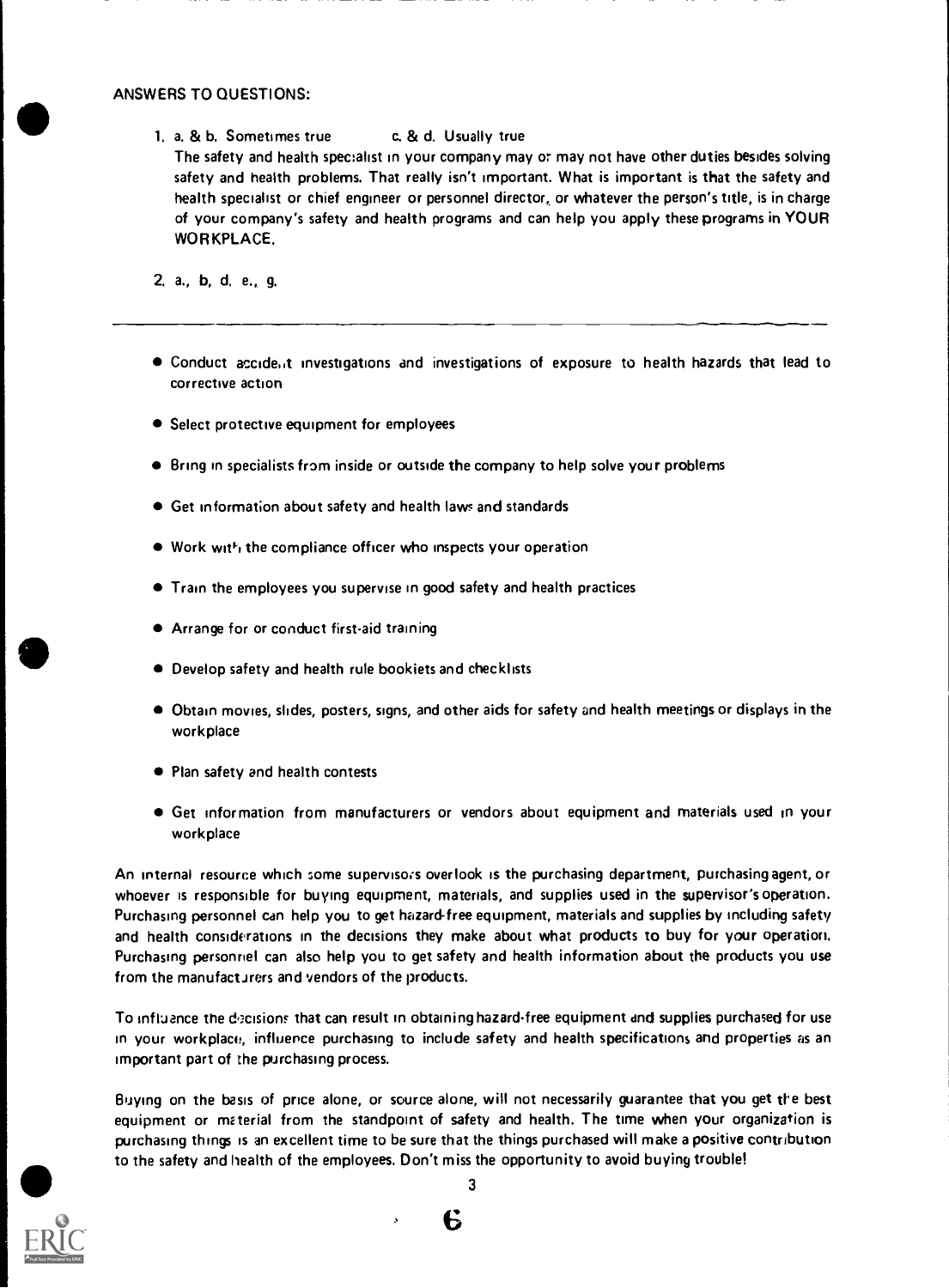Manufacturers, vendors, and suppliers have a lot of information about their products, including information about the hazards and necessary safeguards associated with them. Your purchasing agent can arrange for you to contact vendors and get this information. For example, if you use chemicals in your operation, you need to know the contents of each chemical, what hazards are associated with the contents, what safeguards are advisable, and what specific treatment to use in case an employee gets exposed to the chemical. A good way to get safety and health information about chemicals and other equipment, materials, and supplies used in your workplace is to get your purchasing department to set up a contact with the vendor for YOU so you can get the needed information.

After all, the vendor wants to keep your business and will usually be happy to help you be better satisfied with the products you buy. Making sure the product you buy doesn't cause sickness or injury to the employees is one way for the vendor to keep your business.

Some types of information you can get from the manufacturer or vendor through your purchasing department are:

- $\bullet$  Data sheets on chemicals, solvents, and hazardous materialr, which describe the hazards, their effects, precautionary measures, and emergency first-aid actions
- $\bullet$  Manuals, handbooks, and other instructive information to ensure safe and healthful operation and maintenance of machines and equipment
- $\bullet$  Information about the critical parts of machinery and equipment to help you develop a safety and health inspection guide
- l': Checklists, start-up procedures, shutdown procedures, or other warning signs to attach to the controls or displays of equipment
- Names and addresses of others who use the same products so you can exchange tips about the uses or hazards of the product
- Movies, slides, pictures, training courses, or training aids for operators and maintenance personnel

In addition to getting information FROM the vendor or manufacturer, you can provide information TO the manufacturer or vendor about such things as a hazardous product, a health complaint, or an unguarded machine, for example, which could lead to product improvement on their part. This kind of exchange of product information between user and manufacturer is an example of two-way information flow.

The manufacturer is much more likely to improve a product if you, and other users, provide information about ways to make the product better. In turn, you get a safer, healthier product to use.

You can eliminate potential hazards at the time equipment, materials, or supplies are purchased by applying your knowledge of what hazards are involved and how they can be eliminated or controlled. Match each hazard described in Column A with a purchasing solution in Column B.

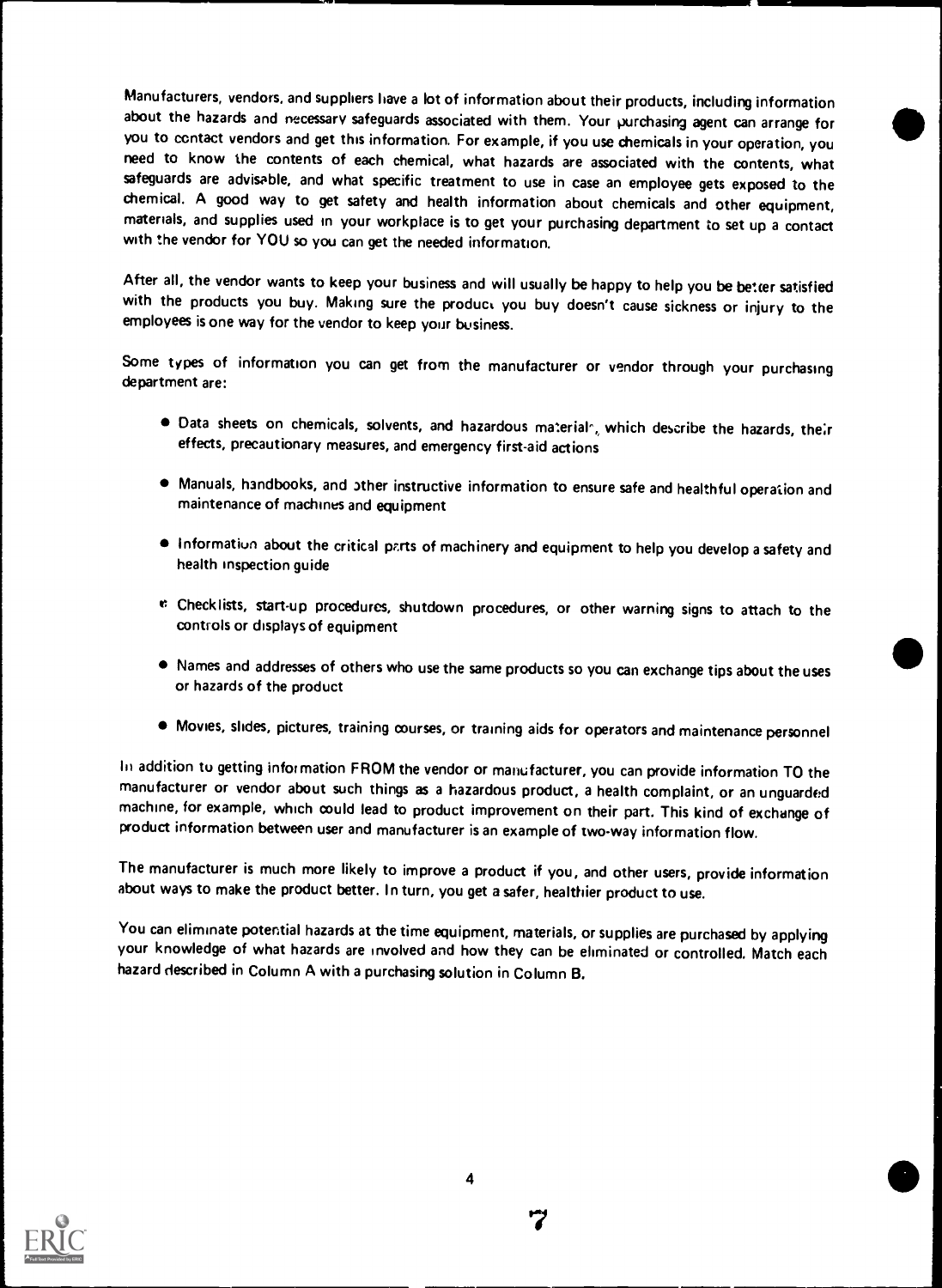- 3. A solvent which is customarily used in your workplace is hazardous to employees' health
- 4. A type of machine used in your workplace is not properly juarded to protect the operator
- 5. Safety devices for operator protection are not supplied as standard equipment for a type of machine used in your workplace
- 6. Materials hazardous to employees' health. which are used in your workpluce, are not properly labelled
- 7, Incoming shipments of materials hazardous to employees' health are unhealthy for shipping personnel to receive and handle
- 8. Equipment, materials, or supplies used in your workplace do not meet the standards of the Occupational Safety and Health Act
- B
- a Find out what nont3xic solvent will do the same job and have the purchase order specify the safe solvent be substituted for he hazardous one.
- b. Find out whether safety devices for operator protection are listed as auxiliary equipment and, if so, have the devices included in the original purchase order.
- c. Have the purcha.<sup>5</sup> order written to require that the necessary rafinavariting bebuilt into the machine before it is ue.wered.
- d. Specify in the purchase order that the hazardous raterials are to be shipped in leakproof containers and in a shape and form which can be safely handled by employees without hazardous exposure.
- e. Specify in the purchase order that all material must be labelled as to contents and attention must be called to health hazards.
- f. Specify in the purchase order in clear and specific wording that purchased items must comply with the standards of the Occupational Safety and Health Act.

Be prepared to back up your safety and health purchase specifications (which may involve a higher purchase price) with data about injuries, accidents, and job-related illnesses, and with information about OSHA legal requirements that must be complied with. The reports and records of injuries and illnesses discussed in Lesson 3 will be useful backup for your purchasing requests.

Y )ur purchasing department may be preoccupied with prices and delivery schedules and will not necessarily know about these other important safety and health considerations.

Don't overlook the fact that the purchasing department and the supervisor can be of mutual assistance in the investigation of an injury or job-rulated illness, especially when there is reason to suspect that the cause may be failure or poor design of machinery, equipment or faulty or hazardous materials or supplies. Involving purchasing personnel in injury and job-related illness investigation is a good way to make them aware of the safety and health ramifications of the items they purchase for your workplace.

There are a number of reasons why YOU should get involved in the purchasing of equipment, materials, and supplies used in your operation.

You are on the local scene and know your operation.

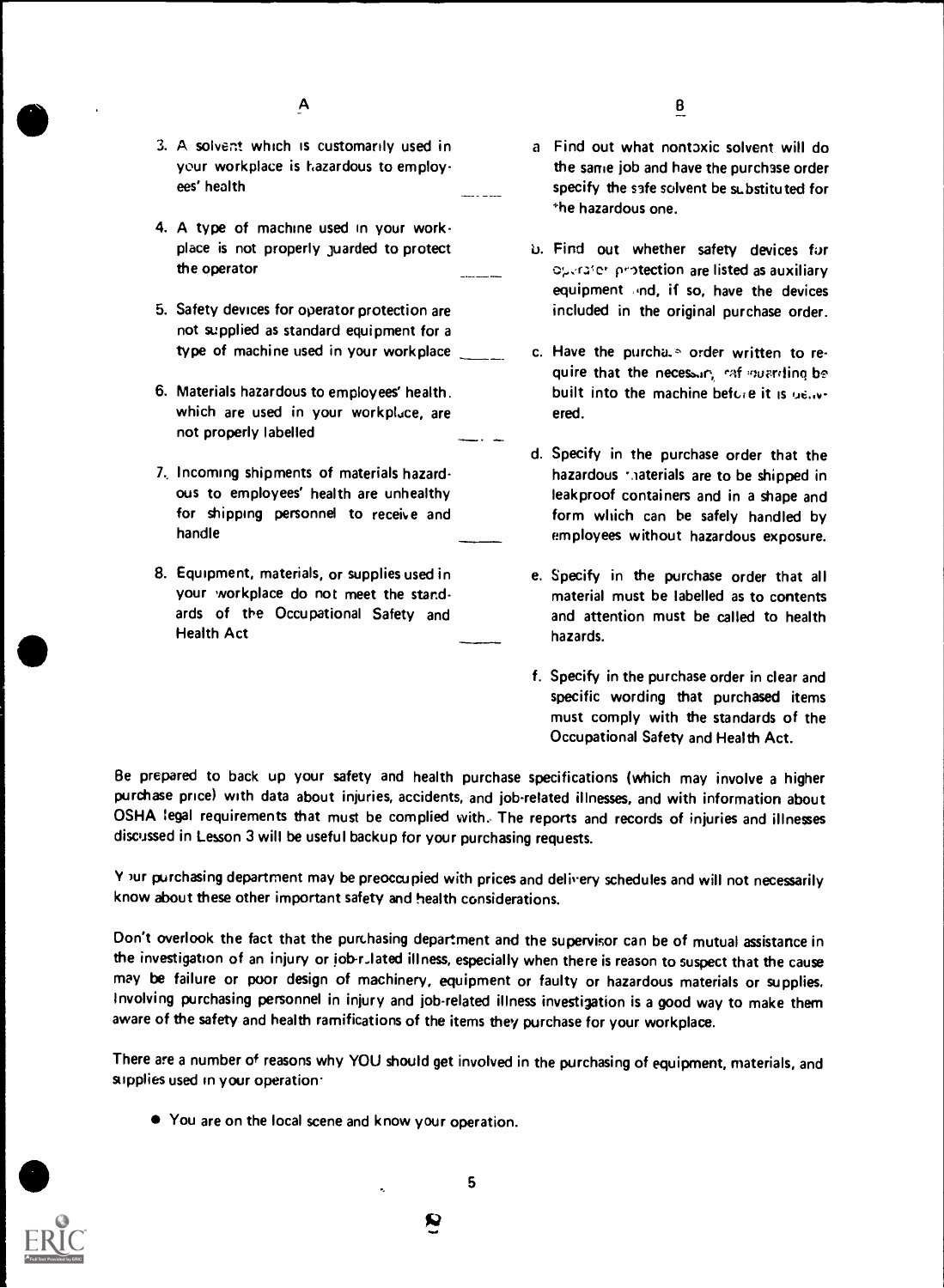3. a. 6. e. 4. c. 5. b. 7, d. 8, f.

- You know the employees' habits.
- $\bullet$  You have direct experience with the tools and equipment that have been tried before and Jid or did not work.
- $\bullet$  You understand the environment in which the item is to be applied (hot, cold, wet, slippery, etc.).
- $\bullet$  You can orovide specific information about machine and process hazards that should be eliminated by change in design or guarding by the manufacturer.
- You can supply information about injuries and illnesses suffered and their causes, and about experience with machines, equipment and materials when such are to be reordered.
- You can provide specific information about health and fire hazards in the workplace.
- You can provide information on OSHA requirements (or be instrumental in getting the safety and health specialist to do so).

Another internal resource available to you is the maintenance department. Maintenance personnel can help you to idei lify the parts of your equipment and machinery which are most likely to develop hazardous conditions due to stress, wear, vibration, heat, or corrosion. You can use thi^ information to prepare a safety and health inspection guide showing items to be inspected, parts that are most likely to be troublesome, and conditions and hazards to look for,

Watch which parts the maintenance people have to replace and ask yourself what would happen if that part broke. Watch your equipment operate and observe whether it behaves differently when maintenance is needed. Ask yourself if there is a hazard to your employees when the equipment operates differently depending upon the degree to which it has been well maintained or not.

- 9. An important aspect of maintenance, especially from a job safety and health point of view, is PREVENTIVE maintenance. Good preventive maintenance reduces injuries and illnesses caused by
	- - --- \_\_\_ -

a. Machine failure

b. Operatoi error

When your operation is in the process of expanding or being changed, the design engineers in your establishment will be involved in designing or redesigning the layout of your workplace, the equipment, and the process. A design engineer may be a mechanical engineer, an electrical or electronic engineer, a chemical engineer, and industrial engineer, or any one of a number of specialties If you can arrange to get together with these design engineers and discuss problems from the viewpoint of someone who will work with the results of their design effort on a daily basis, you can make a significant contribution to future safety and



9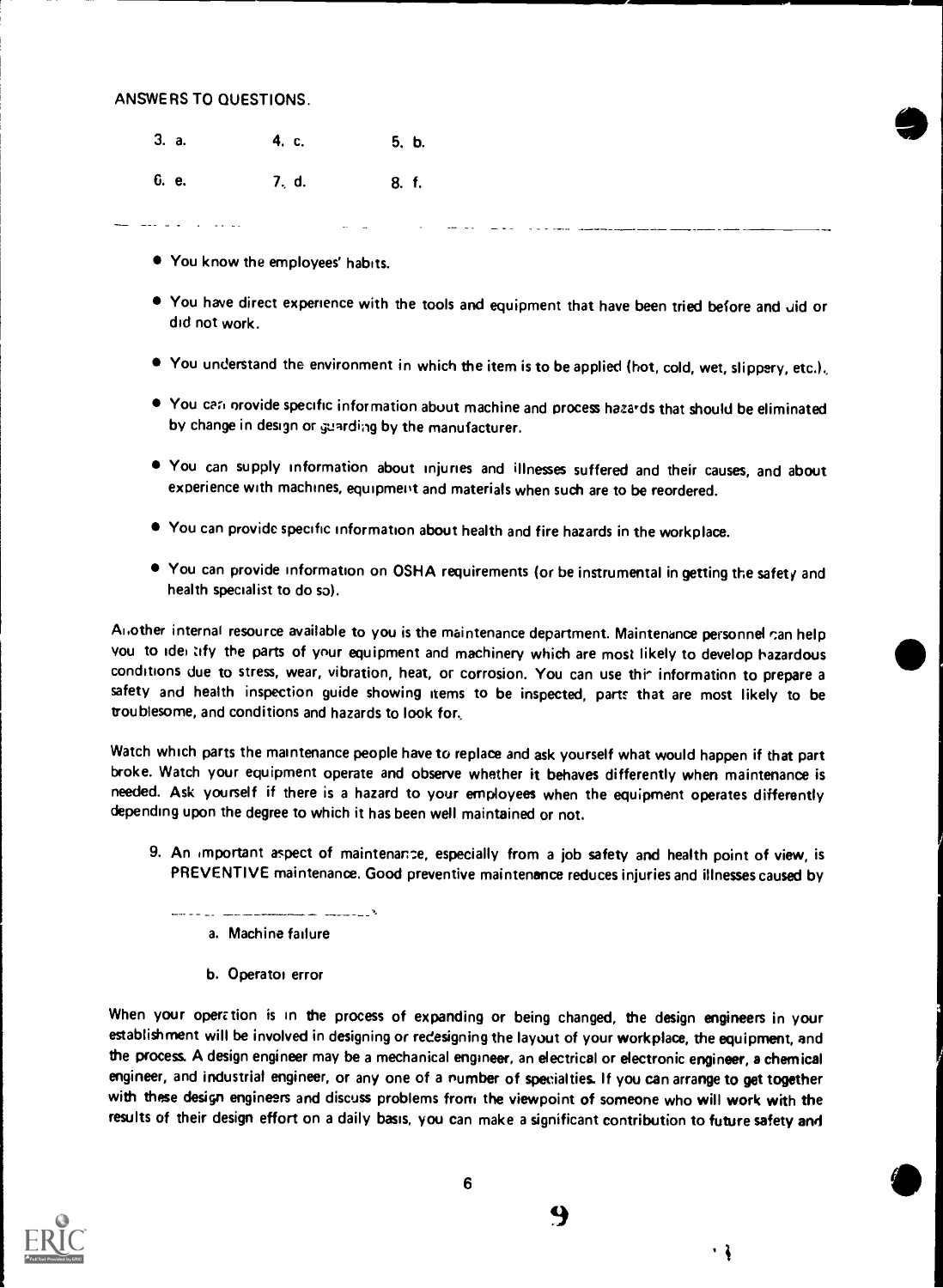11111=E:=MINIM,-711111W

9. Machine failure. Often the machine operator also does preventive maintenance on the machine. You can teach your operators to keep an eye out for things which may be getting unsafe or which may gradually be getting unhealthy. A muffler on a vehicle seldom fails all at once; you can usually notice leakage for some time before it actually blows apart completely. There are many examples where someone who is carrying cut preventive maintenance can also notice things which will soon cause sickness or injuries if not fixed. Teach your maintenance people to keep a sharp eye out for potential trouble.

health in your workplace. Whenever a design engineer is developing new equipment or processes for your work area, you can help that person design effective safety and healtt features into the new equipment or processes, so that injury and illness won't result.

It is important to remember that the best way to insure the safety and health of employees is to have sound safety and health measures built into new equipment or processes.

- 10. In addition to desinning equipment and planning workspace layout, INDUSTRIAL ENGINEERS are also involved in methods improvement, work measurement, cost control, quality control, and establishment or revision of joo procedures and work standards. By getting together with the industrial engineers in the EARLY STAGES of job design or redesign studies, you can help to eliminate potential safety and health hazards from jobs being planned. Here, as with machinery and equipment design, a good time to build in safe and healthful operation is when the procedure cr process is
	- a. actually in operation b. on the drawing board

If a company does not have a person officially designated as a safety and health specialist, the industrial engineer is likely to combine the job of safety and health specialist with the other duties of the industrial engineering job. Since the industrial enpineer is interested in improving efficiency, and since unsafe and unhealthy methods of doing a job are usually inefficient, it is logical to consult the industrial engineer about safety and health problems.

The INDUSTRIAL DESIGNER is usually involved with designing the products a company produces to sell, but may design equipment and materials for your establishment's own use as well. One of the primary considerations in designing products is how safe they are or whether they present a health hazard. The industrial designer is trained to give these matters a good bit of professional time. An industrial designer in one organization may perform some of the same duties that a design engineer performs in another establishment. In any case, the industrial designer will have a lot of good ideas about the way design of equipment contributes to safety and health. If you do not have someone designated is a safety and health specialist in your company, but do have an industrial designer, he would be a good person to contact for assistance with safety and health problems in your workplace.

Another type of specialist who may be available to help you inside your establishment is the HUMAN FACTORS SPECIALIST. Human factors specialists are also given titles such as: human engineers, engineering psychologists, or industrial psychologists. These specialists are involved in the design of tasks,



10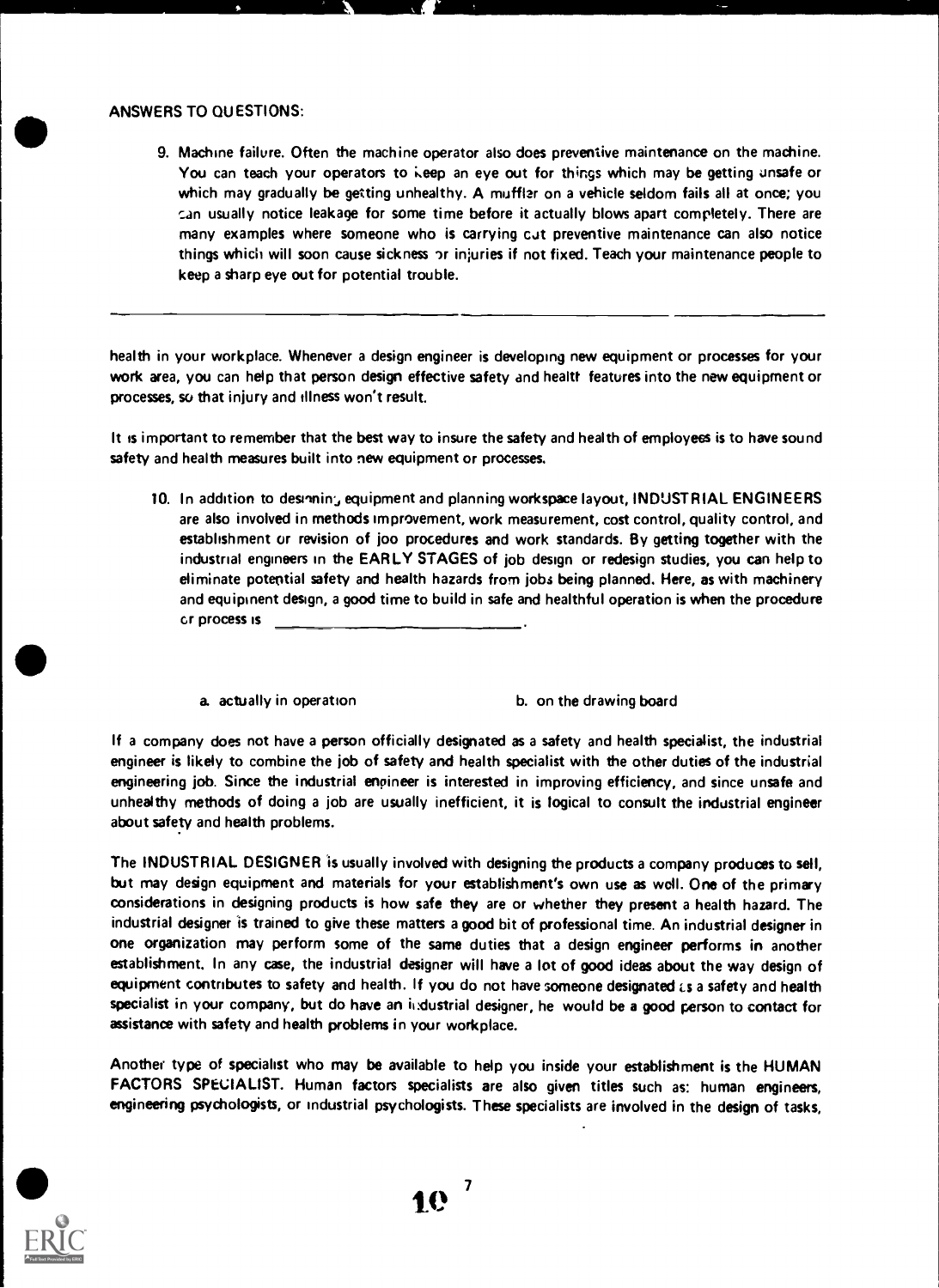#### ANSINEPS TO QUESTIONS:

10. b. On the drawing board. Your knoWedge of your workplace and your ideas based on experience, combined with the industrial engineer's specialized training, can be instrumental ;n coming up with an efficient and hazard-free job design.

equipment, products, and working environments to fit human capabilities. They are also involved in personnel s2lection, training, and motivation. Their goals are:

- Increasing safety and comfort and decreasing occupational injuries and illnesses
- Increasing efficiency and productivity and decreasing effort

Since safety and health is an integral part of a human factors engineering job, human factors engineers are a valuable resource to assist you in performing your safety and health responsibilities.

Such specialists are given training that enables them to give special consideration to the intellectual, emotional, and physical capabilities and limitations of the human. This specialist knows how your employees see, hear on employse safety and health and, therefore, yould be well qualified to help in designing production equipment that will not cause illness or iniury.

11. The improper design of equipment can be the cause of many accidents or illnesses. For example, if displays or controls are improperly designed and developed, the operator of that equipment can misread or interpret incorrectly a display, leading to an improper action being taken that<br>could cause the illness or injury of other employees. As a practical example, suppose a dial is<br>misleading and an operator open you in obtaining the safest and healthiest equipment possible.

The human factors specialist can also be of assistance to you in determining the effects of the working<br>environment on employee safety and health. For example, noise, light .g, temperature, humidity, and<br>vibration all have employees, the human factors specialist is equipped to study the problem and recommend solutions.

Another category involving the human factors specialist is the assistance you can obtain in developing selection programs and training programs for employees. As you know from a previous lesson, it is sometimes necessary t human factors specialist, being particularly well informed about people with all their abilities and

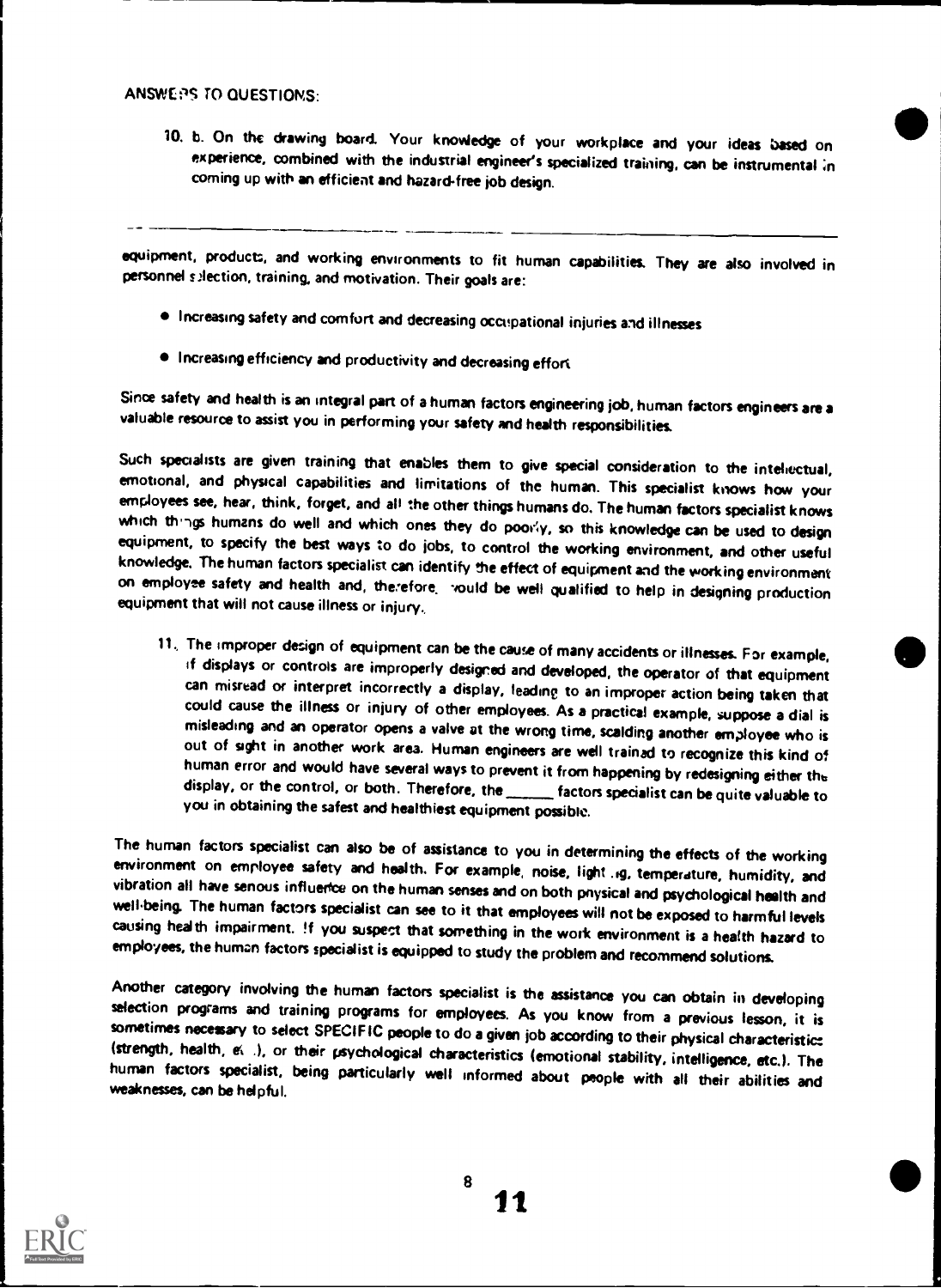11. Human

In addition, this specialist knows how people learn and forget, how to teach, and how to use training aids and simulators, and other such matters related to TRAINING. One important aspect of having a safe and healthful workplace is to train employees in safe and healthful operating procedures. The human factors specialist can help with both selection and training.

# ON-SITE MEDICAL PERSONNEL

If your employer has medical facilities on site, then you have another internal resource to help you solve safety and health problems in your workplace. The doctors and nurses can give you information about occupational safety and health hazards and first aid. They may also be available to talk at safety and health meetings, to train the personnel you supervise, and to give advice about selection of protective equipment for employees.

Doctors and nurses are not there just to take care of emergencies. Their medical background and industrial experience can be valuable to you. People in these functions are usually well informed in their field and can help you benefit from safety and health information available from outside your company. Sometimes, the medical function in a company will be combined with the industrial hygiene function. Keep this close relationship in mind as you read the following items on industrial hygiene.

The detection of job-related health hazards and their elimination or control is the responsibility of the INDUSTR.AL HYGIENIST: This professional's job is to recognize and measure potentially harmful situations in the work environment and to apply prevention or control measures before harm results. If your employer has an industrial hygienist, this is a valuable internal resource to help you deal with potential job-related health hazards such as:

- Biological bacteria, viruses, molds, yeasts, fungi, insects
- Chemical liquids, gases, dusts, fumes, mists, vapors
- Ergonomic  $\cdots$  body position in relation to tasks, monotony, fatig ie
- Physical , radiation, noise, vibration, pressure, temperature extremes

Throughout this training course you have seen the effects of health hazards on employees (air contaminants, hazardous materials, caustic chemicals, etc.). The industrial hygienist can be of very great help to you in determining whether your establishment is complying with the OSHA Standards that deal with hazards.

The industrial hygienist has laboratories in wt .:h to make tests and is trained to measure the levels of contaminants in a work area, as well as being able to offer practical and effective solutions for eliminating health hazards that can cause illness.

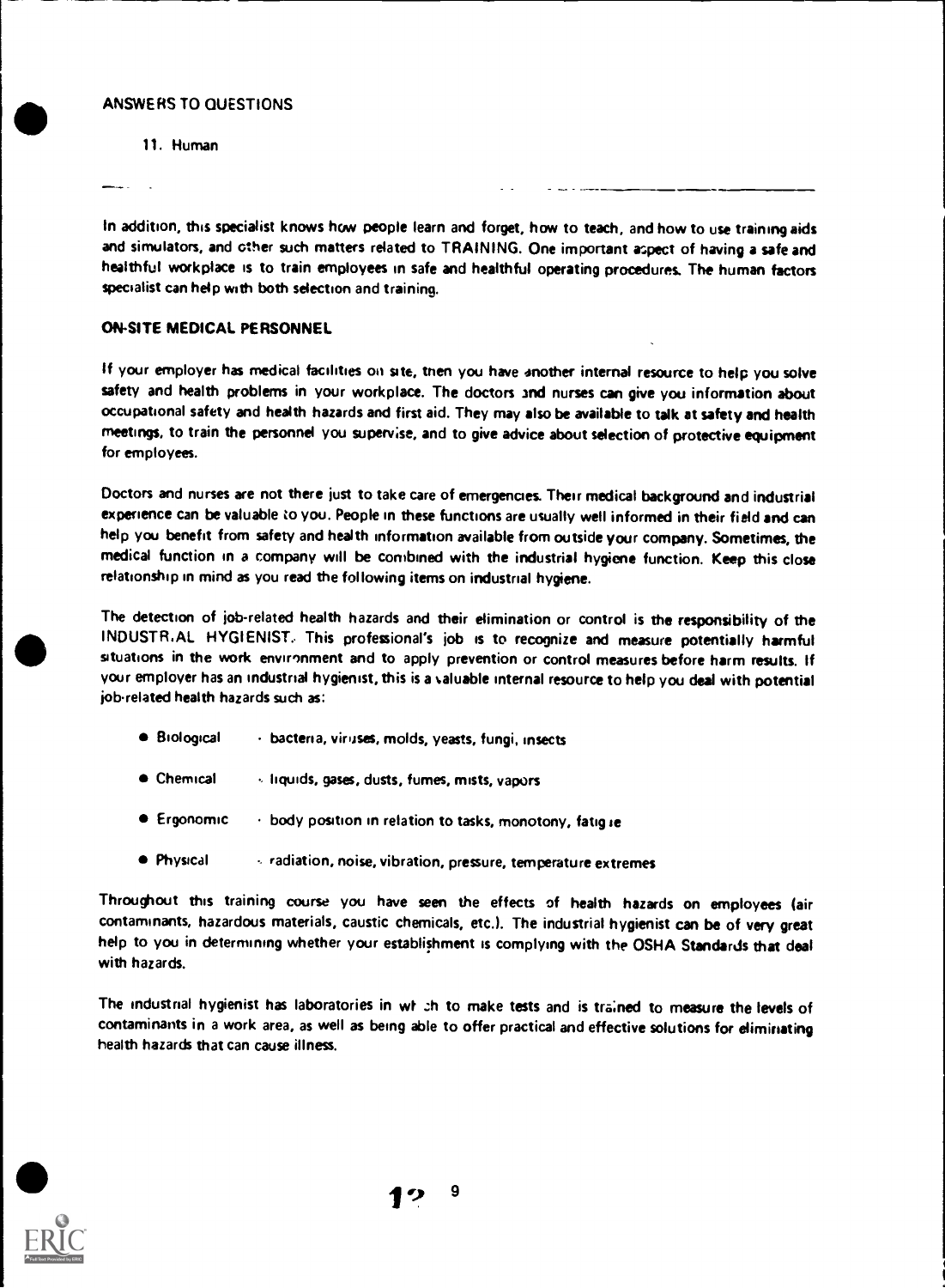- 12. Which is the best resource to help you recognize and evaluate conditions potentially harmful to emplovees' health in your workplace and develop controls or remedial measures for these conditions?
	- a. Purchasing department
	- b. Industrial hygienist
	- c. Maintenance department

In the preceding sections describing the jobs of safety and health specialists, design engineers, industrial engineers and designers, human factors specialists, and industrial hygienists, it is obvious that there is overlap in their work. Much of their work is interrelated and they often have a mutual interest in the area of job safety and health.. All of the following specialists could be contacted for help with a safety or health problem in your workplace:

- human factors specialist
- **•** safety and hea'th specialist
- industrial engineer
- design engineer
- **•** industrial designer
- $\bullet$  industrial hygienist

Any of these titles could designate a person in your company who could offer you valuable assistance with the safety and health part of your job.

Many SPECIALIZED organizations often have one of their own specialists in the organization because of frequency of need. Large chemical establishments may have their own dermatologist, for example, due to the frequency of contact d. matitis in their operations. In other organizations, an operations research person or management consultant would be a good source for  $+e$  ielp in safety and health problems. Whatever tne title of the person involved, it would be of great value to you to contact these experts in your establishment so that they can help you in solving safety and health problems in your work area.

13.. If your employer had all of the departments listed below, winch nine would be most able to help you with safety and health problems in your work area?

| a. Safety             |   | h. Medical                   |  |
|-----------------------|---|------------------------------|--|
| b. Advertising        |   | Counseling                   |  |
| c. Purchasing         |   | j. Industrial Hygiene        |  |
| d. Maintenance        |   | k. Industriul Engineering    |  |
| e. Sa'es              |   | I. Human Factors Engineering |  |
| f. Payroll            |   |                              |  |
| g. Design Engineering | m | Industrial Design            |  |



10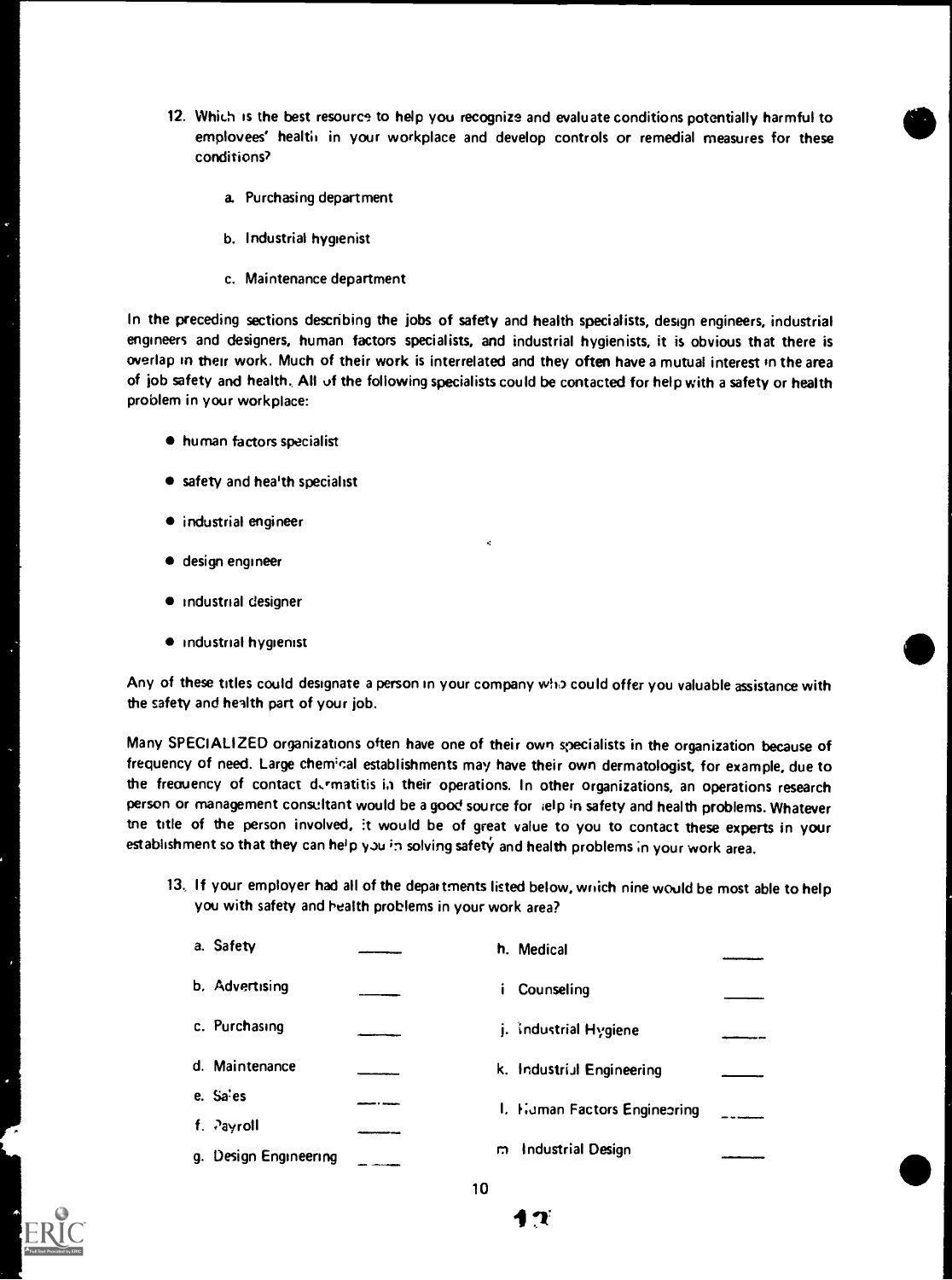12. b. Industrial hygienist. Materials must often be converted from their natural state into usable products. Almost any conversion or modification process has byproducts which may create conditions that are potentially unhealthy. Detection and control of such hazardous conditions is a constantly changing and challenging area. This field of knowledge is not entirely within the framework of pure medicine so has come to be applied to industry by the industrial hygienist or similarly qualified person.

13.  $a_{1}, c_{1}, d_{1}, g_{1}, h_{1}, g_{1}, k_{1}, k_{1}, m_{1}$ 

### EXTERNAL RESOURCES

Obviously, many small organizations do not have a big enough establishment to permit them to employ a FULLTIME safety and health professional, an industrial hygienist, a human factors specialist, an industrial engineer, and industrial designer, or other professional personnel who specialize in safety and health problems.. However, simply because they are small organizations doesn't necessarily prevent them from having BIG safety and health problems. These smaller establishments can solve their problems nicely by turning to one of the many OUTSIDE RESOURCES that can provide the necessary services either free or for a consultation fee. Several of these EXTERNAL RESOURCES are listed below:

- Agencies of federal, state, and local governments
- Service organizations
- **Insurance companies**
- Books, magazines, and other publications
- Consultants in various fields
- Manufacturers
- Other companies in the same business

These resources will be covered in detail in the following paragraphs.

### GOVERNMENT AGENCIES

The largest external resource available to you outside your employer's organization is the FEDERAL GOVERNMENT. The exhibit (at the end of this lesson) lists the names and addresses of some potentially helpful government agencies. You will find the federal government has a broad and deep involvement with the safety and health fields, and wants to pass this information on to you so you can apply it. The federal government is a PARTICULARLY powerful resource for you if you will only take advantage of it.

The safety and health standards and regulations under the Act are officially published initia'ly in the FEDERAL REGISTER.

The CODE OF FEDERAL REGULATIONS (CFR) 29 LABOR PART. 1900 TO END is the annual codification of the general and permanent rules published in the FEDERAL REGISTER.



11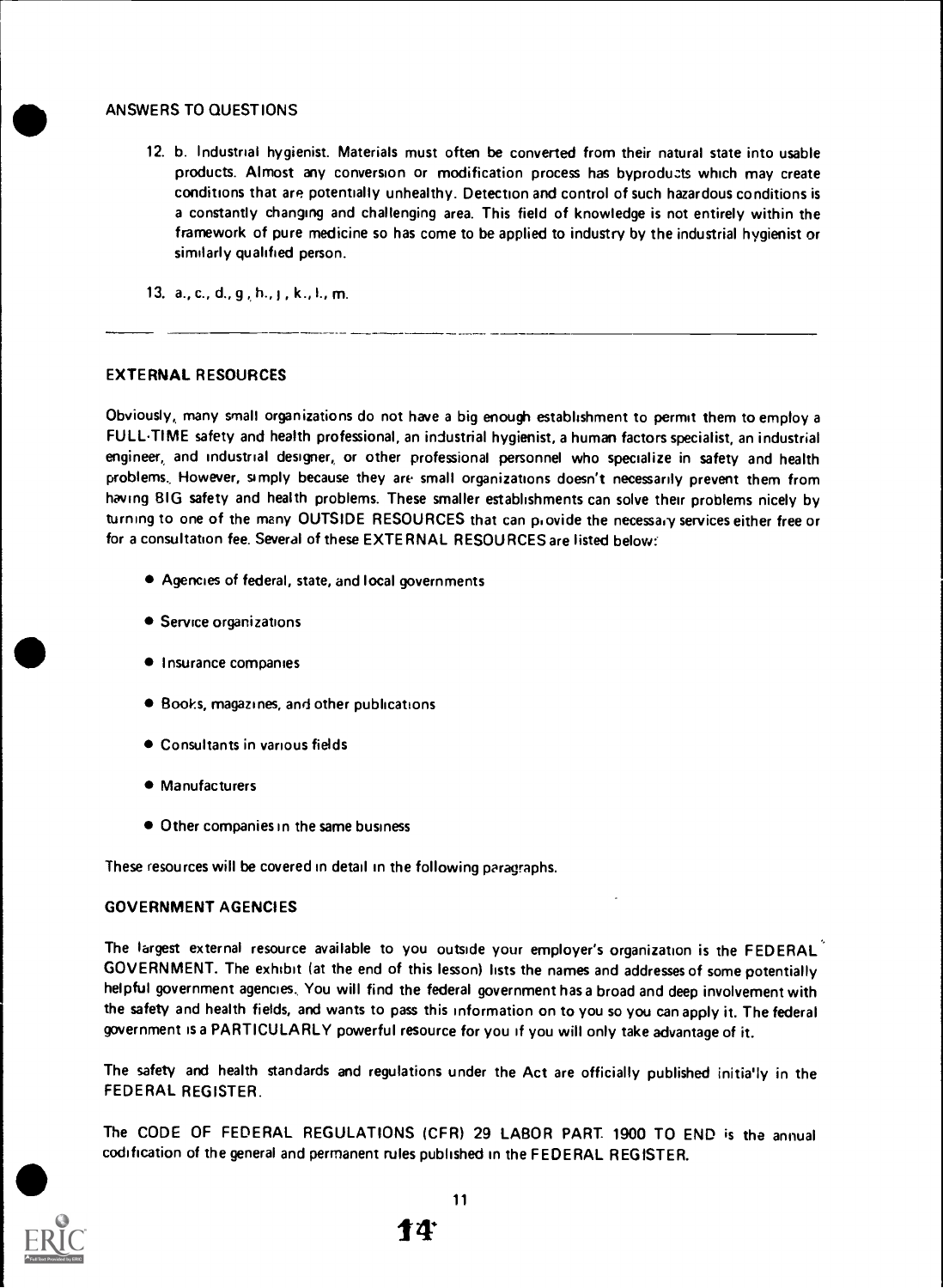These two documents may be used together to determine the most up-to-date version of any given OSHA rule, regulation, or standard..

In addition to the two previous documents, a subscription service to supplement them provides all of the standards, interpretations, regulations, and procedures in an easy-to-use loose-leaf form punched for <sup>a</sup> three-ring binder.

The subscription service includes notices of changes and additions to keep the service current. It is set in larger type and improved format.

The service is available in five volumes, as follows:

- Vol <sup>I</sup> General Industry Standards (Part 1910) \$21.00
- Vol. II Maritime Standards (Parts 1915-1918) \$6.00
- Vol. III Construction Standards (Part 1926) \$8.00
- Vol, IV Other Regulations and Procedures \$5.50
- Vol. V Field Operations Manual \$8.00

These documents are available for purchase from the Superintendent of Documents, U.S. Government Printing Office, Washington, D.C. 20402,

External resources from which you can get more detailed information about the Occupational Safety and Health Act, as it affects you, are provided by the Occupational Safety and Health Admir istration (OSHA) There are 10 Regional Offices, and more than 100 Area, and District Offices located throughout the United States. There is a map showing the locations of the offices in Exhibit 14-2. For the information you need, contact the office nearest you.

Look at the map of OSHA regional offices in Exhibit 14-2. You will use this exhibit to answer the following items There is a circled number for each region

14. Assume your state is in the Boston region. Look at Exhibit 14-3 for information about the Boston region.

a. In what city is the Boston regional administrator located?

b. How many area offices are there in the 8oston region?

c. Where are the area offices located?

d. Is there a district office in the Boston region?

e. Where is it located?

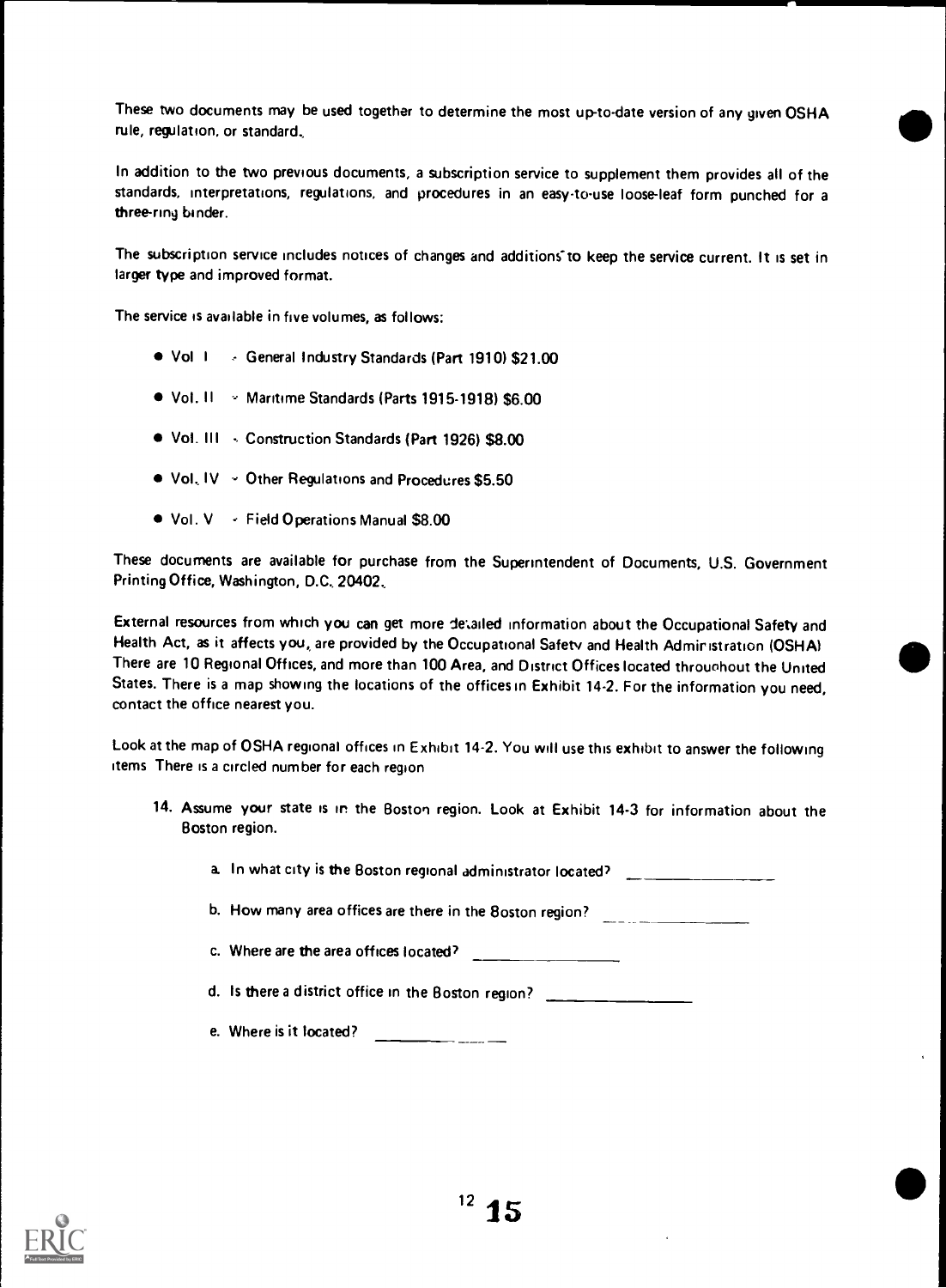| 14. a. Boston                             | b. 4 area offices       |  |
|-------------------------------------------|-------------------------|--|
| c. Boston, Hartford, Concord, Springfield | 5. Providence<br>d. Yes |  |
|                                           |                         |  |

- 15. Assume your state is in the New York region. Look at Exhibit 14-4 for information about the New York region.
	- a. Where is the New York regional administrator located?

b. How many area offices are there in the New York region?

c. Where are the area offices located?

 $\cdot$ it $\cdot$ would be a good idea to take the time now to find the region in which your establishment is located, Remember that contacting your area office is one of the best sources to obtain infoim,,Uon about the Act.

# GOVERNMENT AGENCIES WITH SPECIALIZED FUNCTIONS

Some of the government agencies listed in Exhibit 14-1 have responsibility in special areas of occupational safety and health which may apply to your operation. For example, the Atomic Energy Commission performs overall control and regulation of operations involving ATOMIC RADIATION; the Department of Transportation develops guidelines for SAFETY IN VEHICLES; and the Interstate Commerce Commission sets specific safety standards for establishments that participate in INTERSTATE COMMERCE (moving companies, trucking firms, etc.)

# THE NATIONAL BUREAU OF STANDARDS AS A RESOURCE

A government agency that develops building and safety standards and assists other groups in preparing standards is the Department of Commerce, through its National Bureau of Standards. The Bureau conducts research on problems relating to fire safety, electrical equipment, construction standards, mechanical equipment, protective equipment, elevators, and hoists.

The National Institute for Occupational Safety and Health (NIOSH) in the Department of Health, Education, and Welfare was created by the same Act that set up OSHA. NIOSH is charged with conducting research in the occupational safety and health field and developing standards, and is involved with such problems as industrial heat stress, vibration, and engineering approaches for protecting employees.

Since NIOSH provides the criteria for setting many of the standards, it would be to your benefit to contact it for information regarding problems you may have in your establishment.

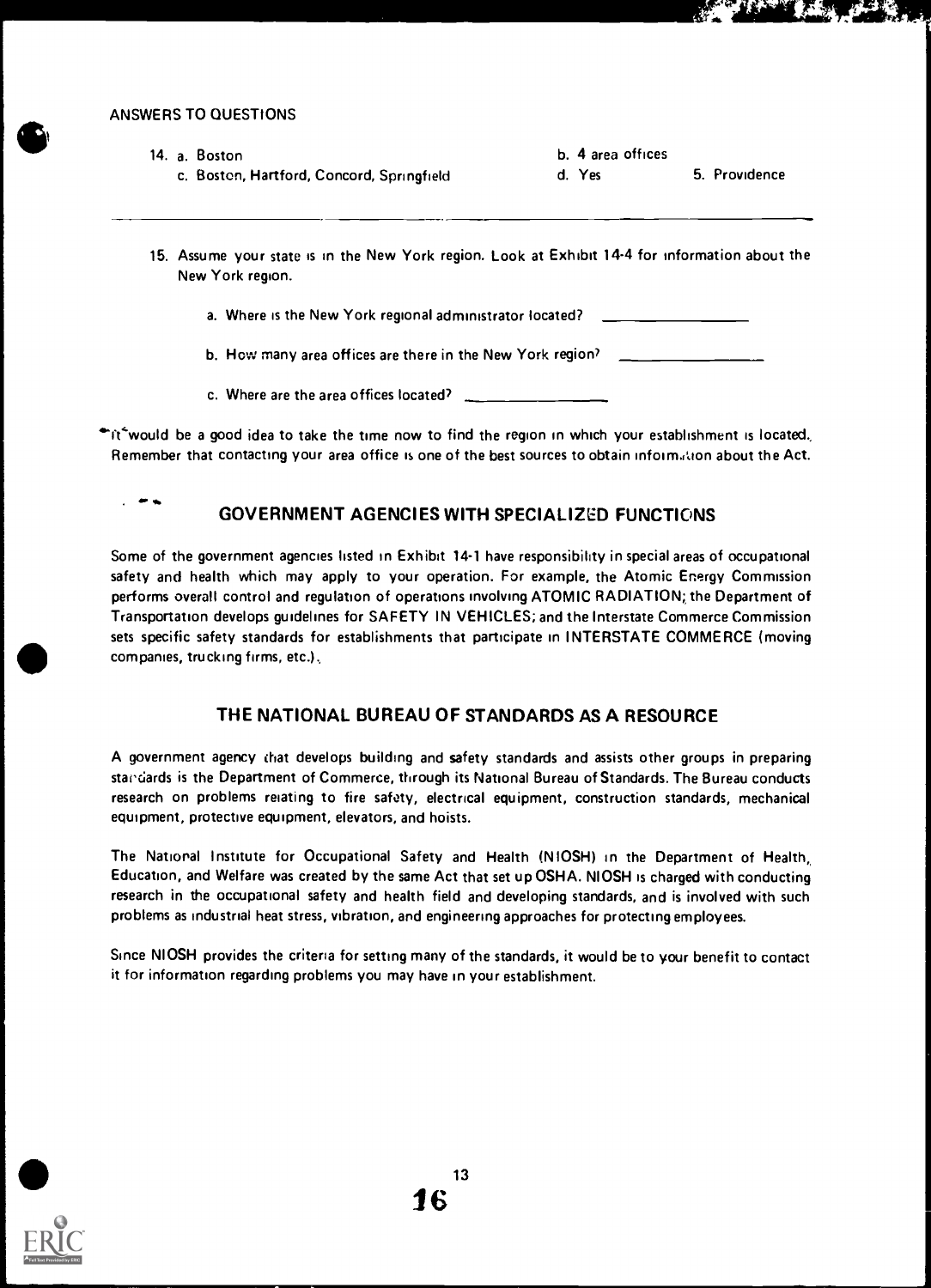# ANSWERS TO QUESTIONS. AND A RESERVE TO A LIMITED A RESERVE TO A LIMITED AND A LIMITED AND A LIMITED AND A LIMITED AND A LIMITED AND A LIMITED AND A LIMITED AND A LIMITED AND A LIMITED AND A LIMITED AND A LIMITED AND A LIMI

- 15. a. New York **b. 4 area offices** c. New York, Long Island, Syracuse, Santurce (PR)
- 16. Match each description of information provided, listed in Column A, with the name of the federal agency that provides the information.

| A |  |  |  |
|---|--|--|--|
|   |  |  |  |
|   |  |  |  |
|   |  |  |  |

- a. Provides information about occupational safety and health re search
- b. Provides information about building and safety standards

- National Bureau of Standards
- National Institute for Occupational Safety and Health (NIOSH)

B

Many states have excellent INDUSTRIAL HYGIENE bureaus. Some states have well-equipped laboratories with numerous devices for sampling and analyzing which your establishment might not have because of large initial cost, need for specialized operator training, or infrequent or intermittent use. If your establishment needed sampling done in your work area to determine whether hazardous exposure levels are present, it might be wise to obtain assistance from one of these industrial hygiene bureaus.

You should investigate your state Department of Labor, Department of Health, Department of Transportation, or other such offices to find out what help they can provide to you.

# SERVICE ORGANIZATIONS

Another type of external resource is offered by service and professional organizations such as the NATIONAL SAFETY COUNCIL. Exhibit 14-15 has a list of names and addresses of these organizations.

The National Safety Council is the largest service organization concerned with occupational safety and health, and is chartered by the federal government. The Council develops accident prevention and health hazard materials, carries out extensive industrial health programs, and coordinates programs in many areas of safety and health including: traffic, home, recreational, and public, Three of the Council's particularly helpful publications are: ACCIDENT PREVENTION MANUAL FOR INDUSTRIAL OPERATIONS, FUNDAMENTALS OF INDUSTRIAL HYGIENE, and NATIONAL SAFETY NEWS MAGAZINE.

A variety of services are provided by other service organizations. For example, free first-aid classes are taught by the American Red Cross and others., Assistance in the study of industrial nealth hazards is provided by the Industrial Hygiene Foundation, Inc, A program to prevent blindness in industry is sponsored by the National Society for the Prevention of Blindness.

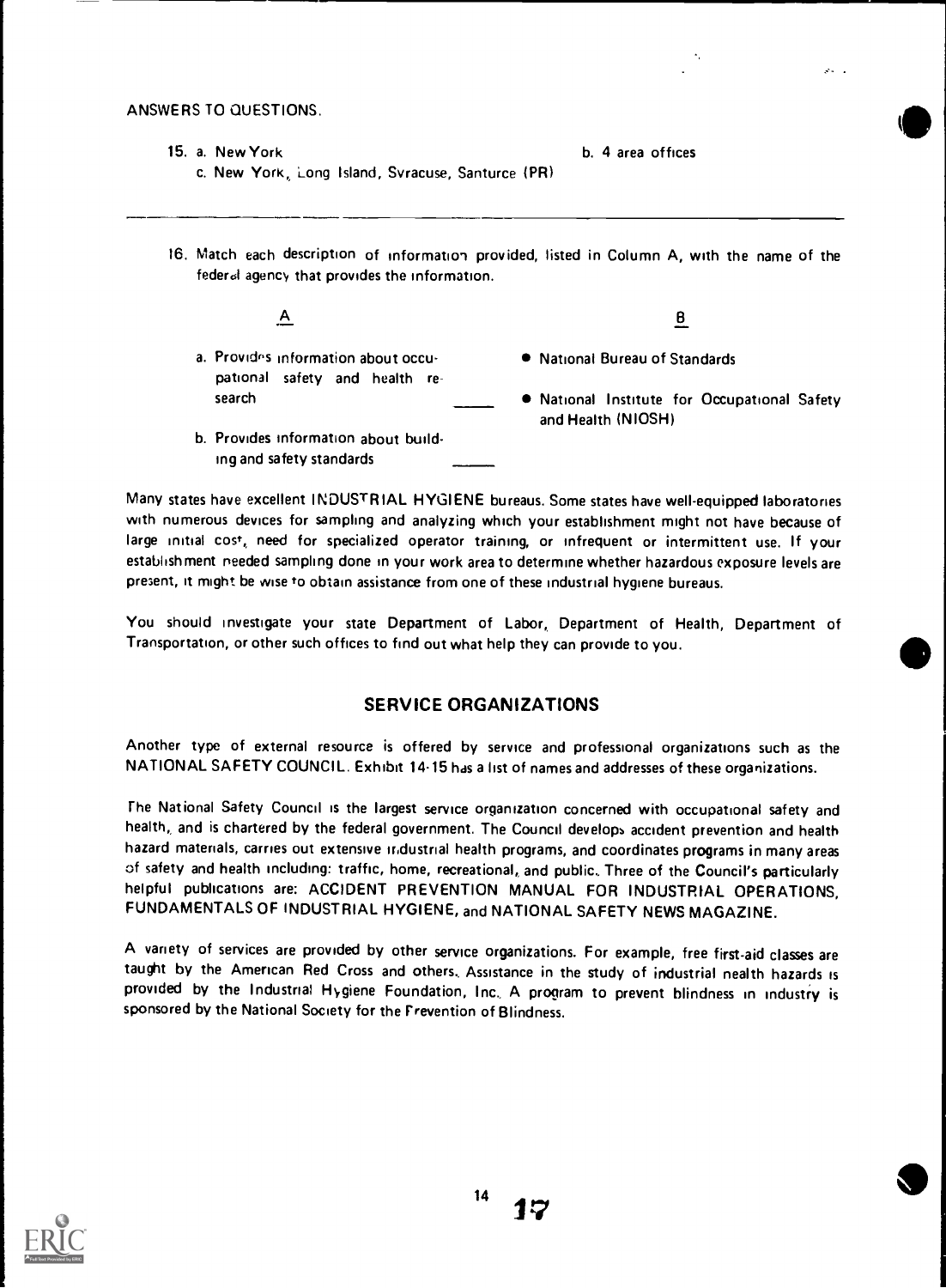- 16. a National Institute for Occupational Safety and Health (NIOSH)
	- b National Bureau of Standards
- 17. Match each description of service provided, listed in Column A, with the name of the resource that provides the service, listed in Column B.

| Α                                                                           | в                                                       |
|-----------------------------------------------------------------------------|---------------------------------------------------------|
| a Publishes a basic safety reference<br>$\sim$<br>book called ACCIDENT PRE- | • Red Cross                                             |
| VENTION MANUAL FOR IN-<br>DUSTRIAL OPERATORS, and a                         | • National Safety Council                               |
| basic health reference book called<br>FUNDAMENTALS OF INDUS-                | • Industrial Hygiene Foundation                         |
| <b>TRIAL HYGIENE</b>                                                        | • National Society for the Prevention of Blind-<br>ness |
| b. Offers free first-aid classes                                            |                                                         |
| c. Sponsors a program to prevent<br>blindness in industry                   |                                                         |

d. Promotes the study of industrial health hazards

Many INSURANCE COMPANIES provide industrial hygiene service as well as periodic safety inspections to their clients through their policy holders' service division, or a similar department. It would be wise to suggest to your employer that he check with his insurance company to see what services are available. These services can be extremely helpful and are either free or relatively inexpensive.

As you learned in Lesson 11, Fire Loss Control, there are many standards that cover equipment and policy in your establishment. There is no better aid in this area than your local FIRE DEPARTMENT, It can suggest equipment to use as well as specific preventive measures that can be taken to insure the safety and health of your employees.

A wide variety of professional CONSULTANTS and private laboratories are available on a fee basis to augment any employer's internal resources in solving job safety and health problems. The services consultants perform range from concentrated studies of a specific problem, to plant-wide or establishmentwide surveys, for example,, to identify and catalog individual environmental exposure levels for a particular Work area. Many of the specialized fields such as industrial engineering, human factors engineering, industrial design, and industrial hygiene are available as an external resource for a reasonable consulting fee, Although the daily rate may be rather high, many times these consultants are able to solve severe problems within a short time because they have such wide experience and specialized skills, and can meet a problem easily and directly. As a result, their services are actually quite reasonable since they are such effective problem solvers.

If your employer is not aware of the availability cf these specialists, it might be a good idea to call attention to the list in Exhibit 14-15 at the end of this lesson,



OW,

15 S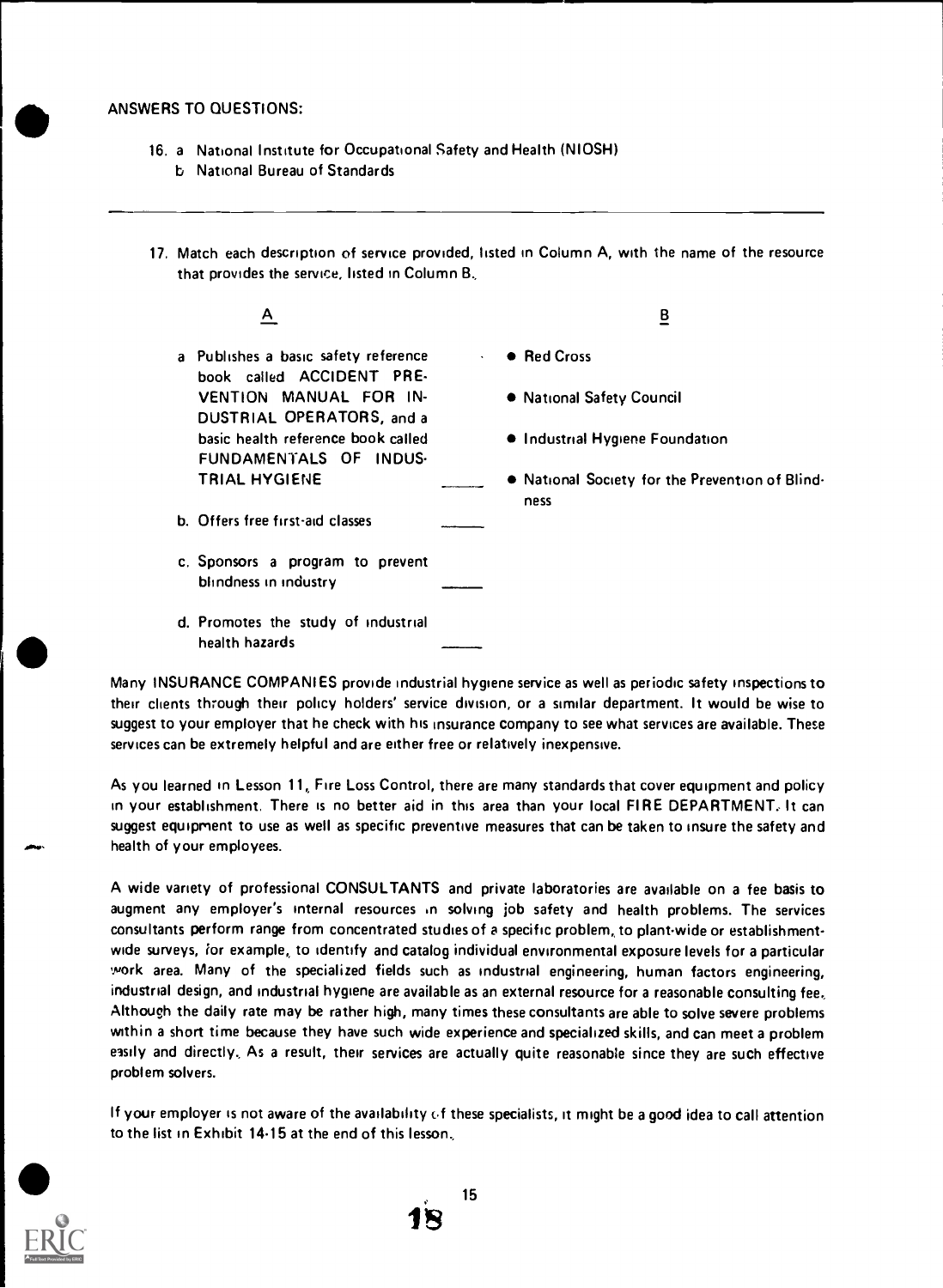information

d. A laboratory which tests electrical

and other equipment

- 17 a National Safety Council b. Red Cross
	- c National Society for the Prevention of Blindness
	- d Industrial Hygiene Foundation, Inc-

A professional organization made up of individuals who work in the field of safety is the AMERICAN SOCIETY OF SAFETY ENGINEERS This organization offers assistance to you in the form of technical and specialized information

Another professional organization that would be helpful to you in giving you referrals of the names of industrial hygienists in your area is the AMERICAN INDUSTRIAL HYGIENE ASSOCIATION.

# TESTING LABORATORIES AS RESOURCES

Organizations performing specialized services include the Underwriters Laboratory, Inc., Factory Mutual<br>Systems, and others. The Underwriters Laboratory, for example, tests electrical and other equipment. Thu UL label of certification is probably on the electrical equipment in your work area and, also, on the electrical equipment in your home You can get a list of manufacturers whose products meet the fire or electrical standards of the Underwriters Labointory Your State Department of Commerce may give you a listing of industrial research laboratories in your area.

Two national consensus standards-setting organizations have been active in developing standards for industry, many of which have been adopted as OSHA standards. The AMERICAN NATIONAL STANDARDS INSTITUTE originally developed many of the occupational SAFETY and HEALTH standards that are now OSHA standards. THE NATIONAL FIRE PROTECTION ASSOCIA (ION originally developed must of the FIRE PROTEU i ION standards that are now OSHA standards.

18 Matrh each description of a service organization, listed in Column A, with the name of the organization listed in Column El

| A                                                                                               | <u>ខ</u>                                |
|-------------------------------------------------------------------------------------------------|-----------------------------------------|
| a Originally developed most of the<br>fire protection standards which<br>are now OSHA standards | ● American National Standards Institute |
| b Originally developed many of the                                                              | • National Fire Protection Association  |
| occupational safety and health<br>standards which are now OSHA<br>standards                     | . Underwriters Laboratory, Inc.         |
| cil An organization of safety profes-<br>sionals which provides technical                       | American Society of Safety Engineers    |

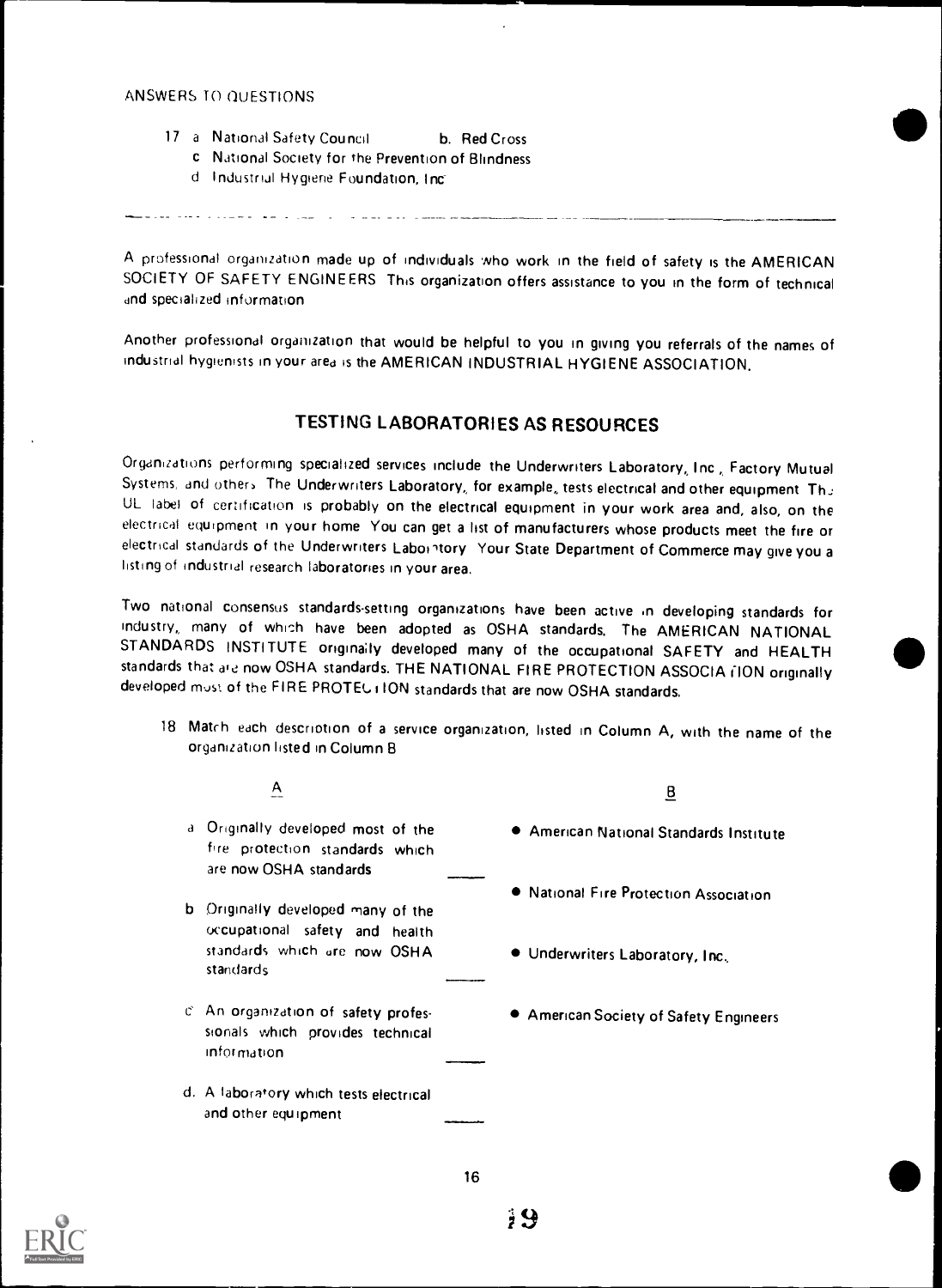- 18 a National Firp Protection Association
	- b American National Standards Institute
	- c American Society of Safety Engineers
	- d. Underwriters Laboratory, Inc

Still another type of external resource is offered by the magazines and other publications of service organizations and professional grouris. Exhibit 14-16 (at the end of this lesson) lists the names and publishers of some of these periodicals The subjects covered in the publications include fire protection, job hazards, occupational health, maintenance, and safety.

- 19 In the last exhibit in this lesson, you will find a bibliography with a list of references about occupational safety and health (Exhibit 14-17). To find the iiame of a book by a particular author, look for the name in alphabetical order.
	- a. What is the name of the book by R. Davidson?
	- b. What is the name of the book by Bird and Germain?

To find the name of a publication by an organization in the bibliography, look for the name of the orgarization in alphabetical order.

c The National Fire Protection Association has two items listed in this bibliography. What are their titles?

 $\overline{\phantom{a}}$  and  $\overline{\phantom{a}}$  and  $\overline{\phantom{a}}$ 

 $\overline{a}$ 

——. . . . . .

and

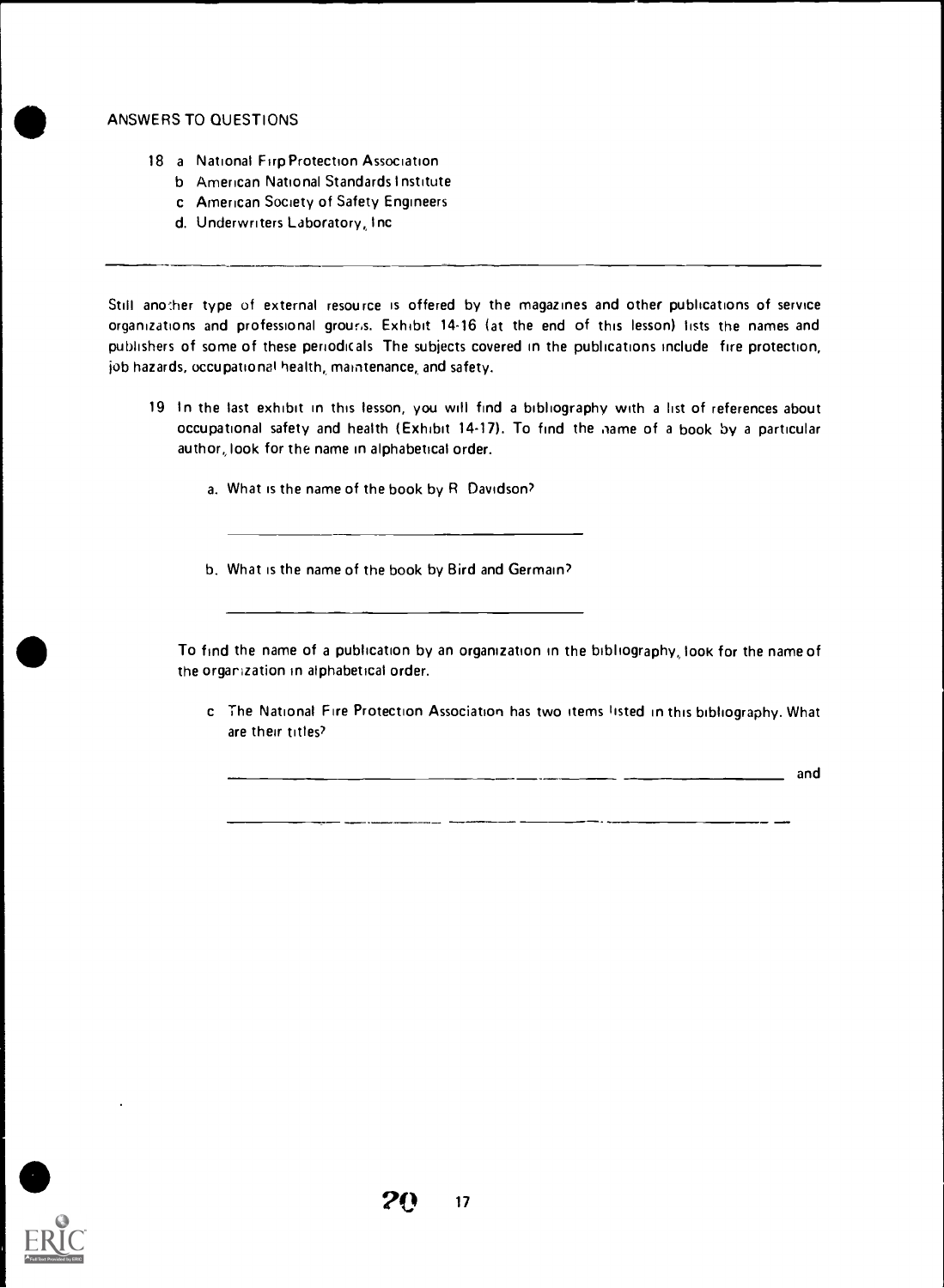- 19. a. Peril on the Job
	- h. Damage Control
	- c. Fire Protection Handbook, and Inspection Manual

# **SUMMARY**

Throughout this lesson you have learned quite a bit about the internal and external resources available to you for helping you solve the safety and health problems in your work area.

It is not enough to know just what help is available to you unless you use it to benefit the safety and health situation in your work area.

Since you have learned all of this information, it would be ( ite useful if you informed your employer of the services that are available. Whether the services are free or whether a fee is charged, all of these organizations are in operation to assist establishments in ridding the work area of hazards that can cause injuries, illnesses, death, or property damage.

It is recommended that you save the reference material in this lesson in an easily accessible place.

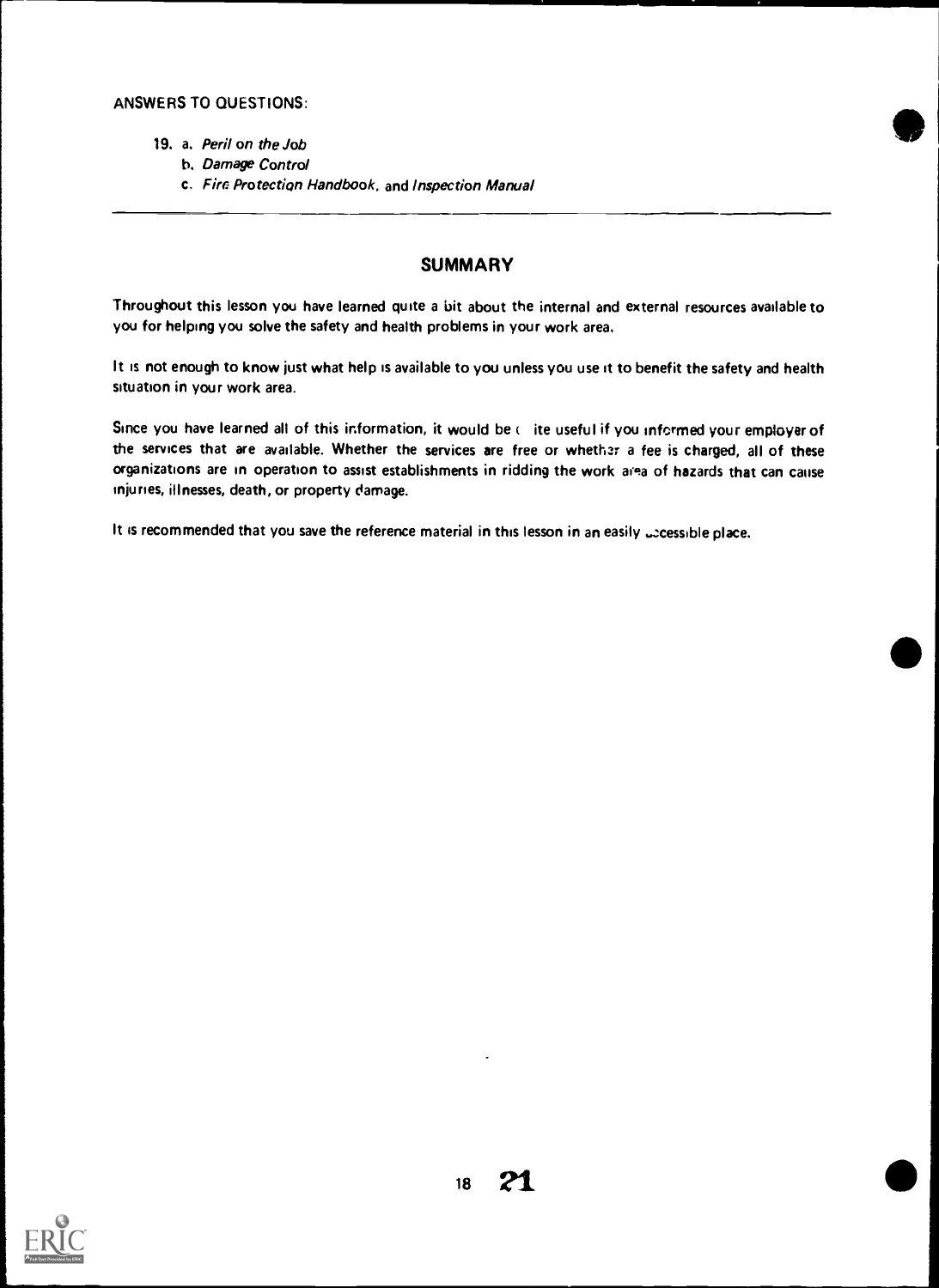# en and the state of the state of the state of the state of the state of the state of the state of the state of the state of the state of the state of the state of the state of the state of the state of the state of the sta AGENCIES OF THE FEDERAL GOVERNMENT

Atomic Energy Commission Washington, D C 20545

This commission has an established set of procedures for protecting employees from radiation, and has set requirements for the use of these materials.

Bureau of Labor Statistics (Addresses of Regional Offices are listed in Exhibit 14-13).

Contact this bureau to get copies of OSHA record-keeping forms.

Occupational Safe<sub>sy</sub> and Health Administration U S Department of Labor Washington, D.C. 20210

The main duty of this agency is to administer the standards issued under the Occupational Safety and Health Act of 1970. This agency, along with its regional and area offices (addresses given in Exhibits 14-3 through 14-12), will be an invaluable tool in obtaining help with regard to the Act.

Department of the Army The Pentagon Washington, D C 20330

The Army Director of Safety will furnish information on the handling of safety problems.

Department of Commerce National Bureau of Standards Washington, D.C. 20234

This bureau conducts research on many safety and health problems, including fire resistant materials and structural hazards in buildings.

Department of Health, Education and Welfare National Institute for Occupational Safety and Health Washington, D.C. 20201

The institute is another helpful aid since this is the organization that sets the specific criteria for the OSHA standards.



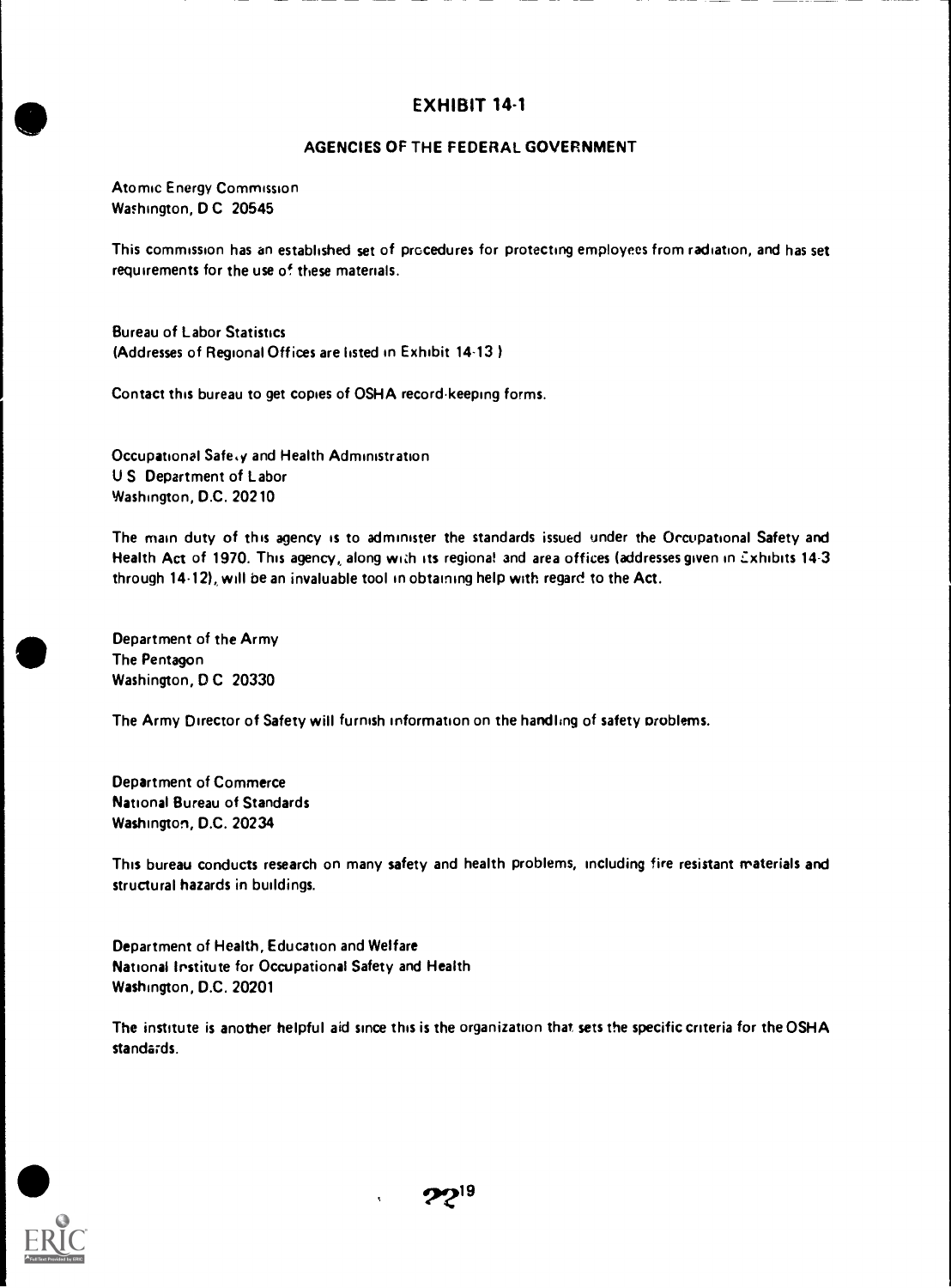# EXHIBIT 14.1 (Continued)

Department of Interior Federal Water Pollution Control Administration Washington, D C 20240

This agency's main duty is to assure a policy of prevention and control of water pollution

The Federal Register Superintendent of Documbrits U S Government Printing Office Washington, D.C. 20402

Office of Information Services Occupational Safety and Health Administration U.S. Department of Labor Washington, D C 20210

Will provide information on the Occupational Safety and Health Ac. of 1970.

Office of the Solicitor U.S. Department of Labor (Addresses of Regional Offices are listed on Exhibit 1414.)

Superintendent of Documents U.S. Government Printing Office Washington, D.C. 20402

You can get a catalog of books and articles about accident prevention and other aspects of Occupational Safety and Health.

Office of Public Information Interstate Commerce Commission Washington, D.C. 20423

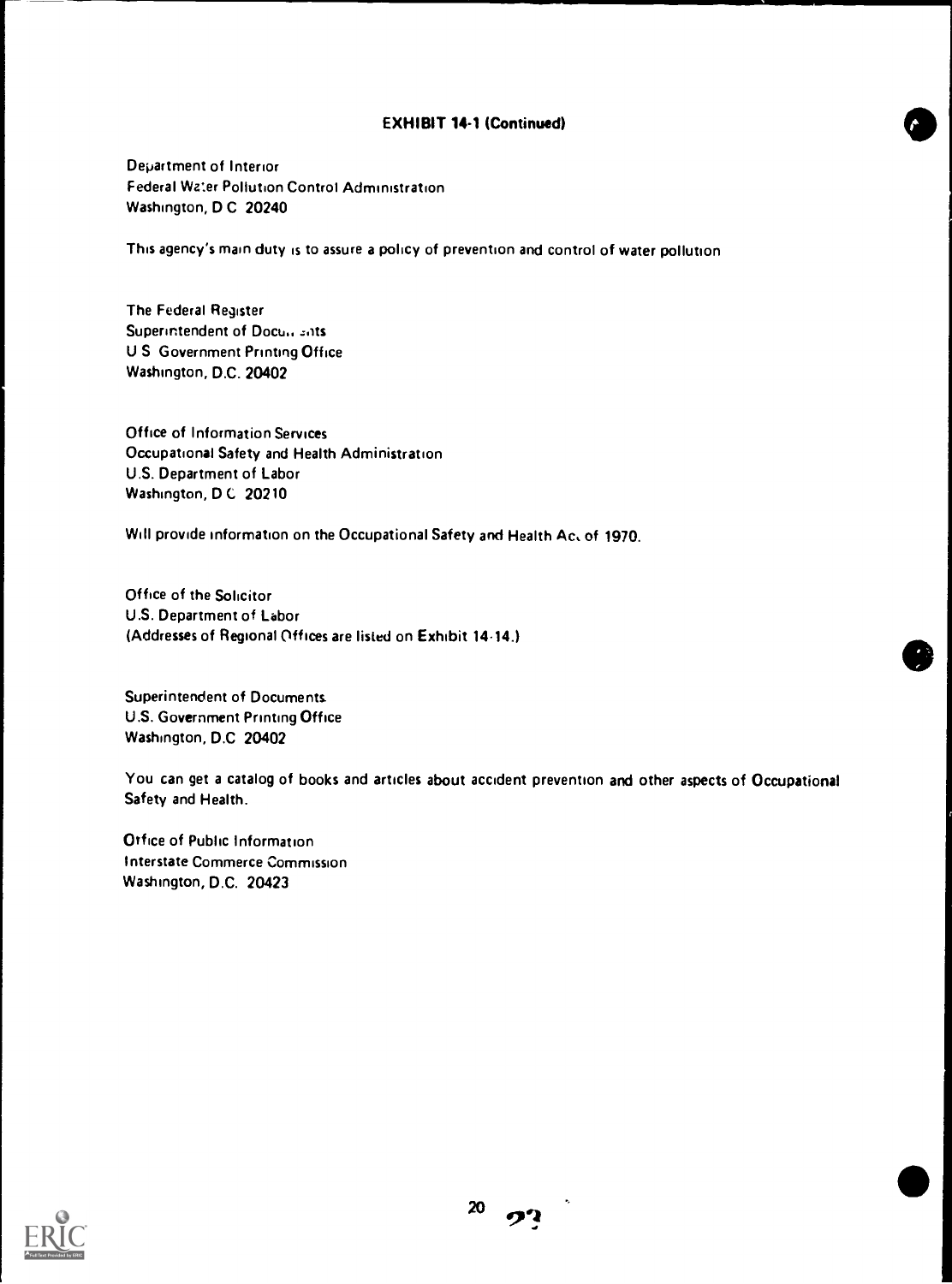

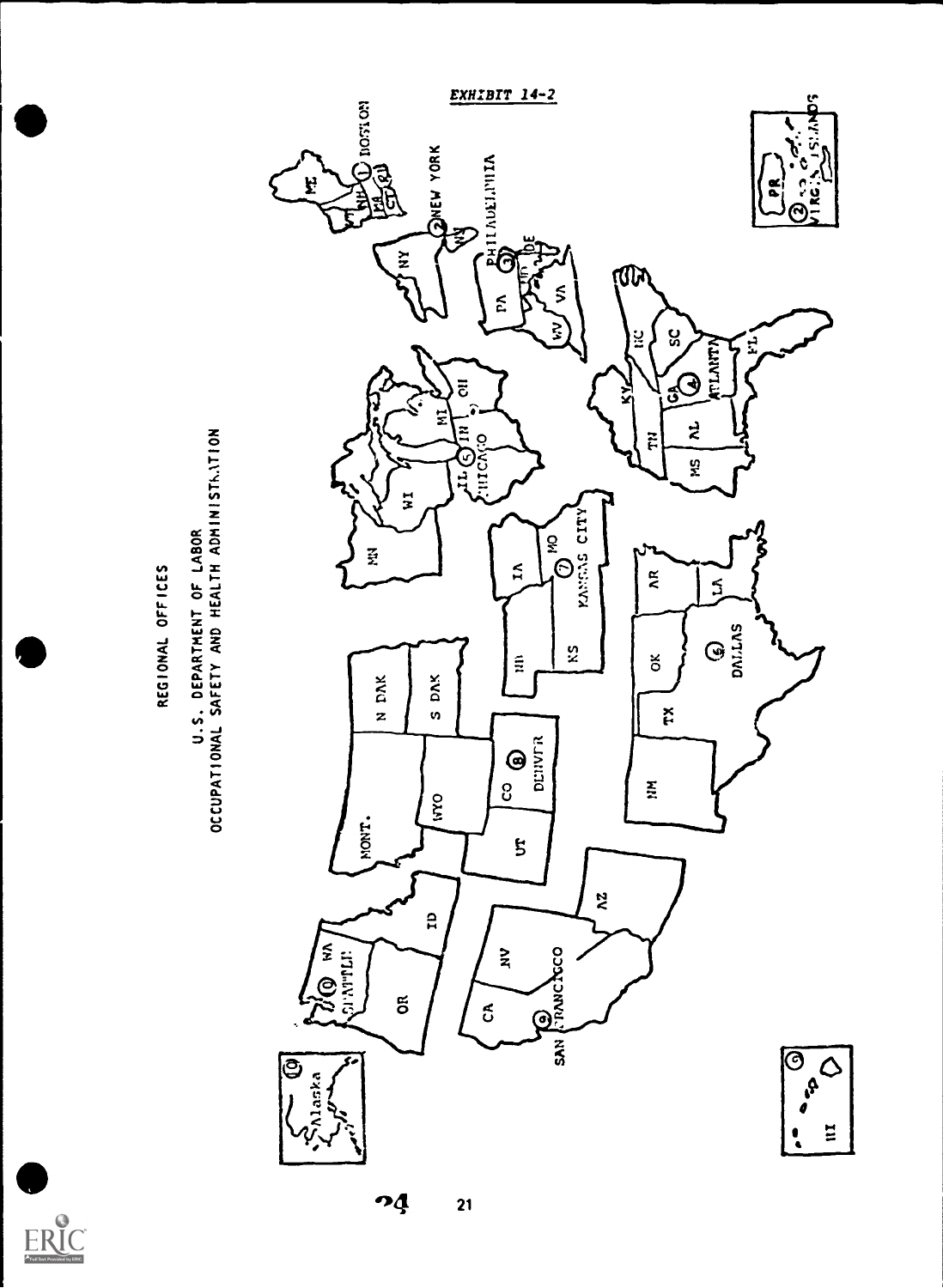# EXHIBIT 14.3"

#### REGION I

(Connecticut, Maine, Massachusetts, New Hampshire, Rhode Island, Vermont)

U.S. Department of Labor Occupational Safety & Health Administration

Assistant Regional Director U.S. Department of Labor Occupational Safety & Health Administration Filth Floor 18 Oliver Street Boston, Massachusetts 02110

# **AREA OFFICES**

U.S. Department of Labor Occupational Safety & Health **Administration** Custom House Building State Street Boston, Massachusetts 02109

U.S. Department of Labor Occupational Safety & Health **Administration** Federal Building . Room 617 B 450 Main Street Hartford, Connecticut 06103

U.S. Department of Labor Occupational Safety & Health **Administration** Federal Building. Room 425 55 Pleasant Street Cok.cord, New Hampshire 03301

U.S. Department of Labor Occupational Safety & Health Administration U.S. Post Office & Courthouse B'dg. 436 Dwight Street - Room 501 Springfield, Massachusetts 01103

# DIST<sup>P</sup>ICT OFFICES

U.S. Department of Labor Occupational Safety & Health Administration 59 Eddy Street, Room 613 Providence, Rhode Island 02903

\*\* Explanatory note.

This and subsequent listings were current as of May, 1974. For information concerning additional offices which may have been added since that date, contact the Regional Office of OSHA nearest you.



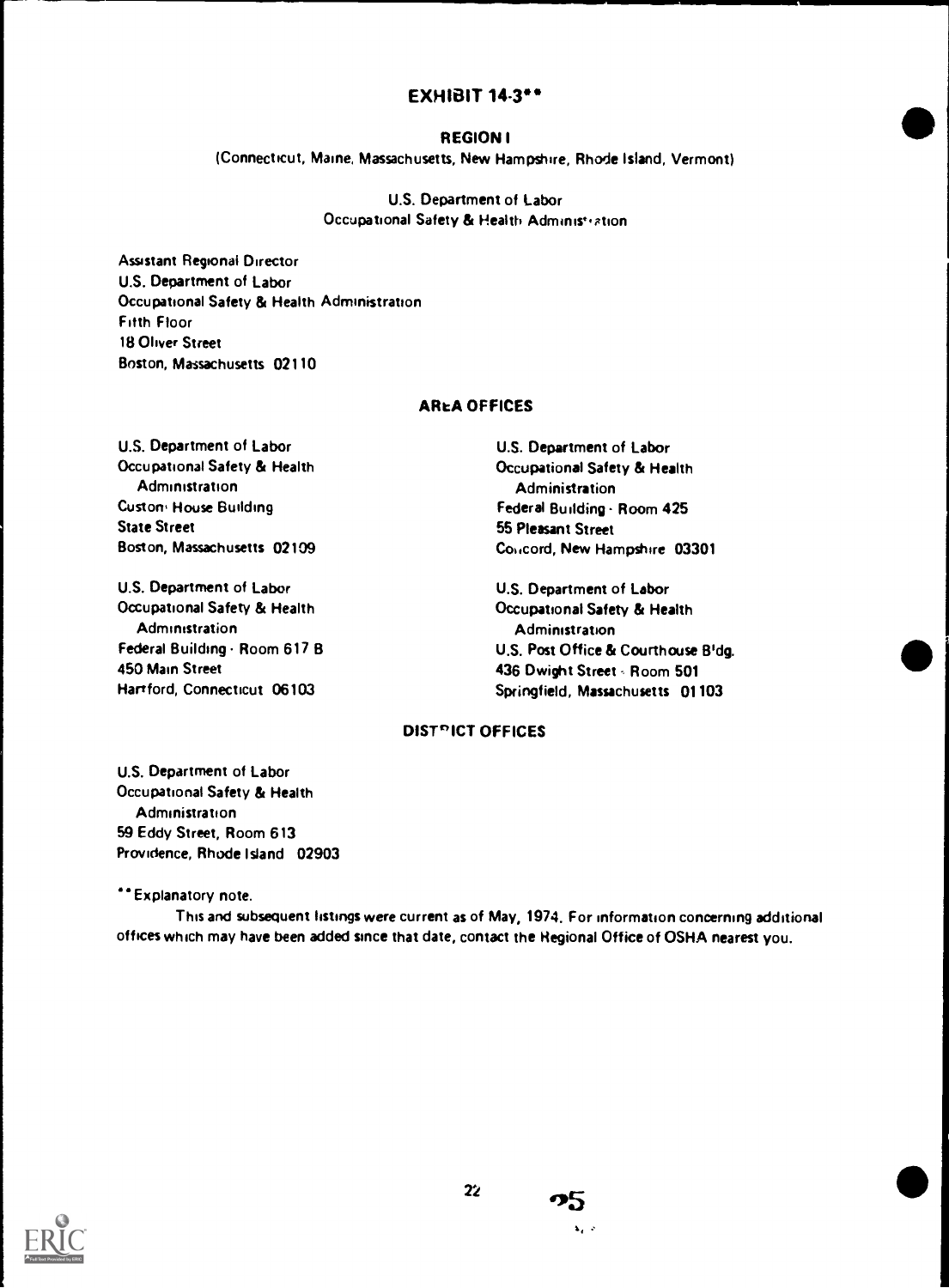### REGION!!

(New York, New Jersey, Puerto Rico, Virgin Islands)

U.S. Department of Labor Occupational Safety & Health Administration

Assistant Regional Diractor U.S. Department of Labor Occupational Safety & Health **Administration** 1515 Broadway (I Astor Plaza) New York, New York 10036

# AREA OFFICES

U.S. Department of I. abcr Occupational Safety & Health Administration 90 Church Street - Room 1405 New York, New York 10007

U.S. Department of Labor Occupational Safety & Health Administration Room 203 Midtown Plaza 700 East Water Street Syracuse, New York 13210

U.S. Department of Labor Occupational Safety & Health **Administration** 370 Old Country Road Garden City, Long Island, New York, 11530

U.S. Department of Labor Occupational Safety & Haalth Administration Cont. minieni San Alberto Bldg. 605 Condado Avenue Santurce, Puerto Rico 00907



06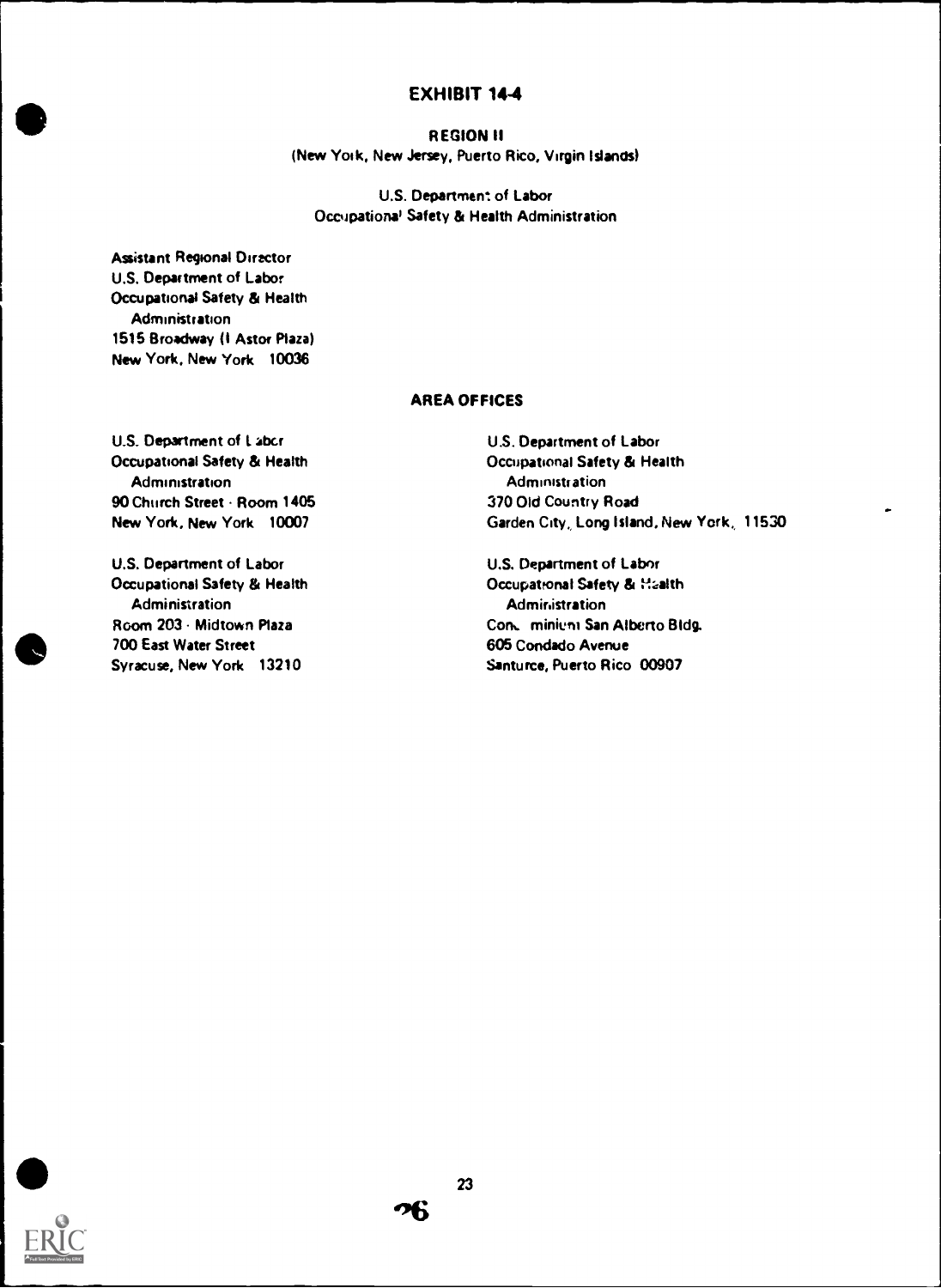#### REGION III

(Delaware, District of Columbia, Maryland, Pennsylvania, Virginia, West Virginia)

> U.S. Department of Labor Occupational Safety & Health Administration

Assistant Regional Director U S. Department of Labor Occupational Safety & Health Administration 15220 Gateway Center Philadelphia, Pennsylvania 19107

# AREA OFFICES

U.S Department of Labor Occupational Safety & Health Administration William J. Green, Jr. Federal Bldg. 600 Arch Street Philadelphia, Pennsylvania 19106

U S. Department of Labor Occupational Safety & Health **Administration** 3661 Virginia Beach Blvd. Stanwick Building - Room 111 Norfolk, Virginia 23502

U.S Department of Labor Occupational Safety & Health **Administration** Federal Building - Room 8081 400 N. 8th Street, P.O. Box 10186 Richmond, Va 23240

U.S. Department of Labor Occupational Safety & Health Administration Charleston National Plaza - Suite 1726 700 Virginia Avenue Charleston, West Virginia 25301

 $\bullet$ 

e

U.S. Department of Labor Occupational Safety & Health Administration Federal Building - Room 110A 31 Hopkins Plaza Baltimore, Maryland 21201

U.S. Department of Labor Occupational Safety & Health Administration Sonnet Building - Room 802 4C99 W.liam Penn Highway Monroeville, Pennsylvania 15146

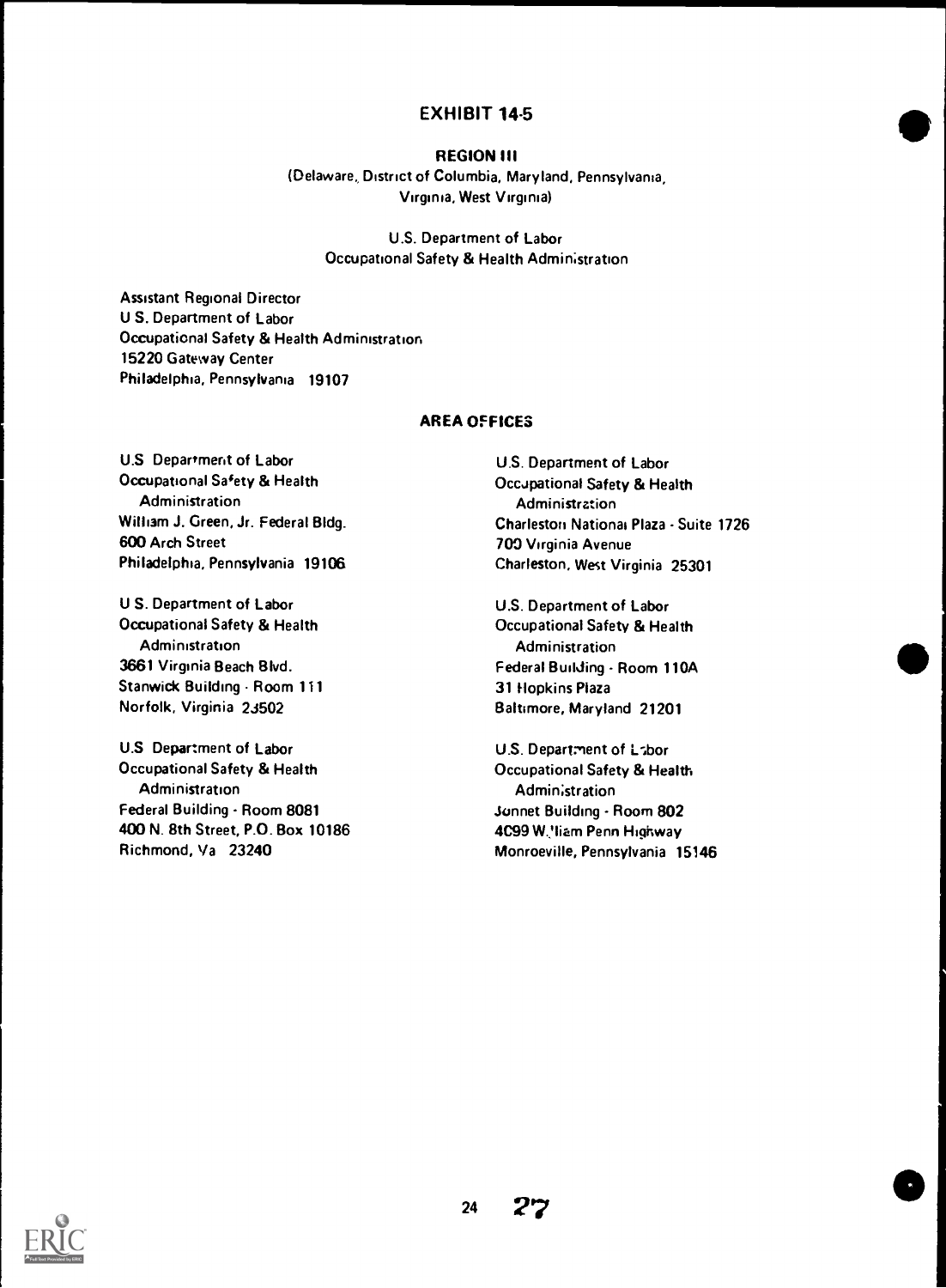#### REGION IV

(Alabama, Florida, Georgia, Kentucky, Mississippi, North Carolina, South Carolina, Tennessee)

> U.S. Department of Labor Occupational Safety & Health Administration

Assistant Regional Director U S Department of Labor Occupational Safety & Health Administration 1375 Peachtree Street, N.E. Suite 587 Atlanta, Georgia 30309

#### AREA OFFICES

U.S Department of Labor Occupational Safety & Health Administration 1371 Peachtree Street, N E., Room 723 Atlanta, Georgia 30309

U S. Department of Labor Occupational Safety & Health Administration Room 204 - Bridge Building 3200 E Oakland Park Boulevard Fort Lauderdale, Florida 33308

U S. Department of Labor Occupational Satety & Health **Administration** 2809 Art Museum Drive - Suite 4 Art Museum Plaza Jacksonville, Florida 32207

U.S Department of Labor Occupational Safety & Health Administration Suite 554-E , 600 Federal Place Louisville, Kentucky 40202

U.S. Department of Labor Occupational Safety & Health Administration Commerce Bldg. - Room 801 118 North Royal Street Mobile, Alabama 36602

U.S. Department of Labor Occupational Safety & Health Administration Federal Office Building - Room 613A 310 New Bern. Avenue Raleigh,, North Carolina 27601

U.S. Department of Labor Occupational Safety & Health Administration 1600 Hayes Street - Suite 302 Nashville, Tennessee 37203

U.S. Department of Labor Occupational Safety & Health Administration Todd Mall, 2047 Canyon Road Birmingham, Alabama 32516

U.S. Department of Labor Occupational Safety & Health Administration Enterprise Bldg. - Suite 201 6605 Abercorn Street Savannah, Georgia 31405

U.S. Department of Labor Occupational Safety & Health Administration Commerce Building - Room 600 118 North Royal Street Mobile, Alabama 36602



25 28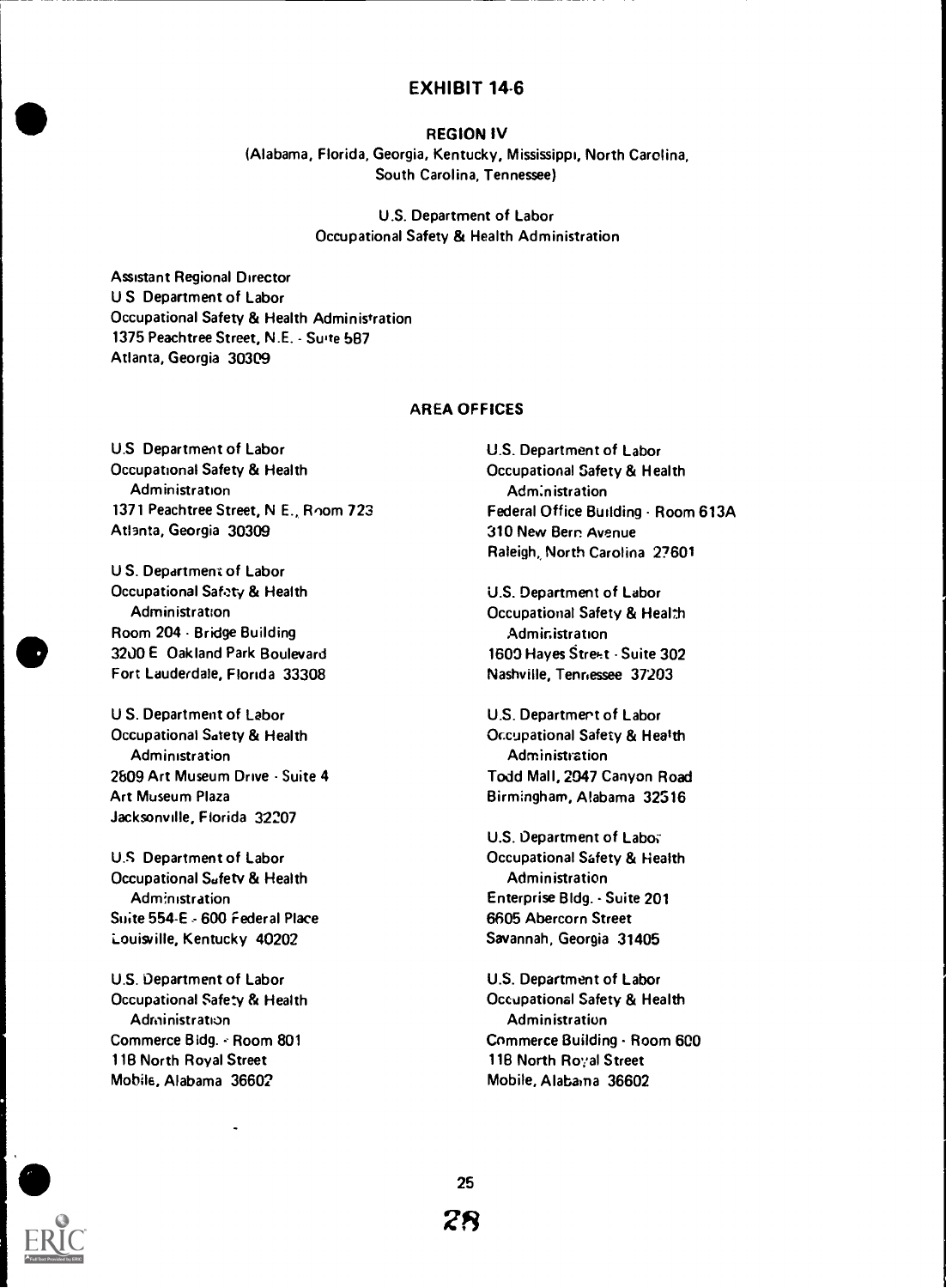# EXHIBIT 14-6 (Continued)

U.S. Department of Labor Occupational Safety & Health Administration 1710 Gervais Street - Room 205 Columbia, South Carolina 29211

U.S. Department of Labor Occupational Safety & Health Administration Riverside Plaza Shopping Center 2720 Riverside Drive Macon, Georgia 31204

U.S. Department of Labor Occupational Safety & Health Administration 5760 I 55 North Frontage Rd. East Jackson, Mississippi 39200

 $\bullet$ 

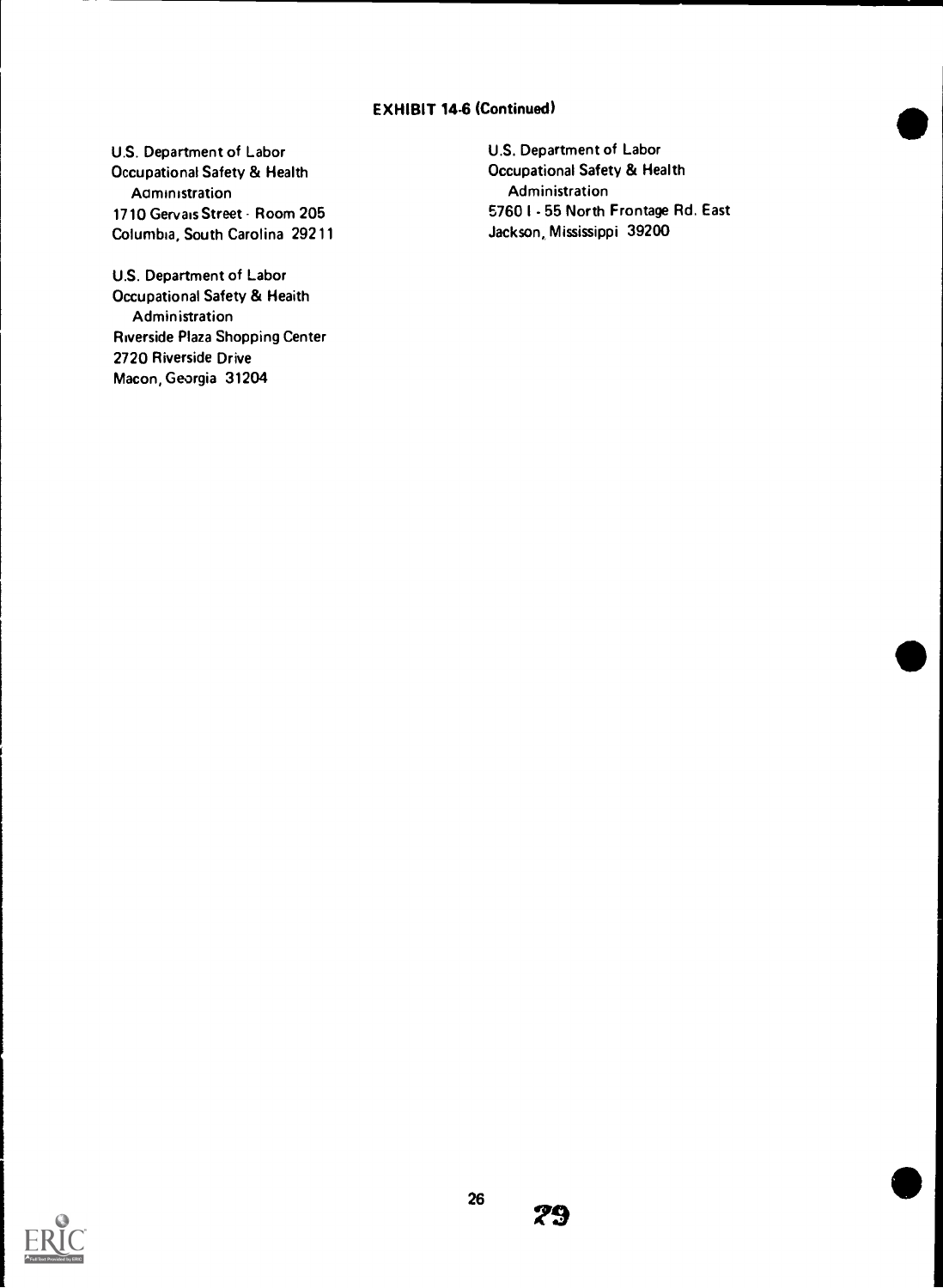#### REGION V

(Illinois, Indiana, Minnesota, Michigan, Ohio, Wisconsin)

U.S. Department of Labor Occupational Safety & Health Administration

Assistant Regional Director U.S Department cf Labor Occupational Safety & Health Administration 300 South Wacker Drive, Room 1201 Chicago, Illinois 60606

#### AREA OFFICES

U S. Department of Labor Occupational Safety & Health **Administration** 300 South Wacker Drive - Room 1201 Chicago, Illinois 60606

U S. Department of Labor Occupational Safety & Health **Administration** 360 S. Third Street - Room 109 Columbus, Ohio 43215

U S. Department of Labor Occupational Safety & Health Administration Clark Building - Room 400 633 West Wisconsin Avenue P.Iilwaukee, Wisconsin 53203

U.S Department of Labor Occupational Safety & Health Administration U.S. Post Office and Court House Room 423 46 East Ohio Street Indianapolis, Indiana 46204

U.S. Department of Labor Occupational Safety & Health Administration 847 Federal Office Building 1240 East Ninth Street Cleveland, Ohio 44199

U.S. Department of Labor Occupational Safety & Health Administration Michigan Theatre Bldg. - Room 626 220 Bagley Avenue Detroit, Michigan 48226

U.S. Department of Labor Occupational Safety & Health Administration 110 South Fourth Street, Room 437 Minneapolis, Minnesota 55401

U.S. Department of Labor Occupational Safety & Health Administration Federal Office Bldg - Room 5522 550 Main Street Cincinnati, Ohio 45202

U.S. Department of Labor Occupational Safety & Health Administration Federal Office Building . Room 734 234 N. Summit Street Toledo, Ohio 43606

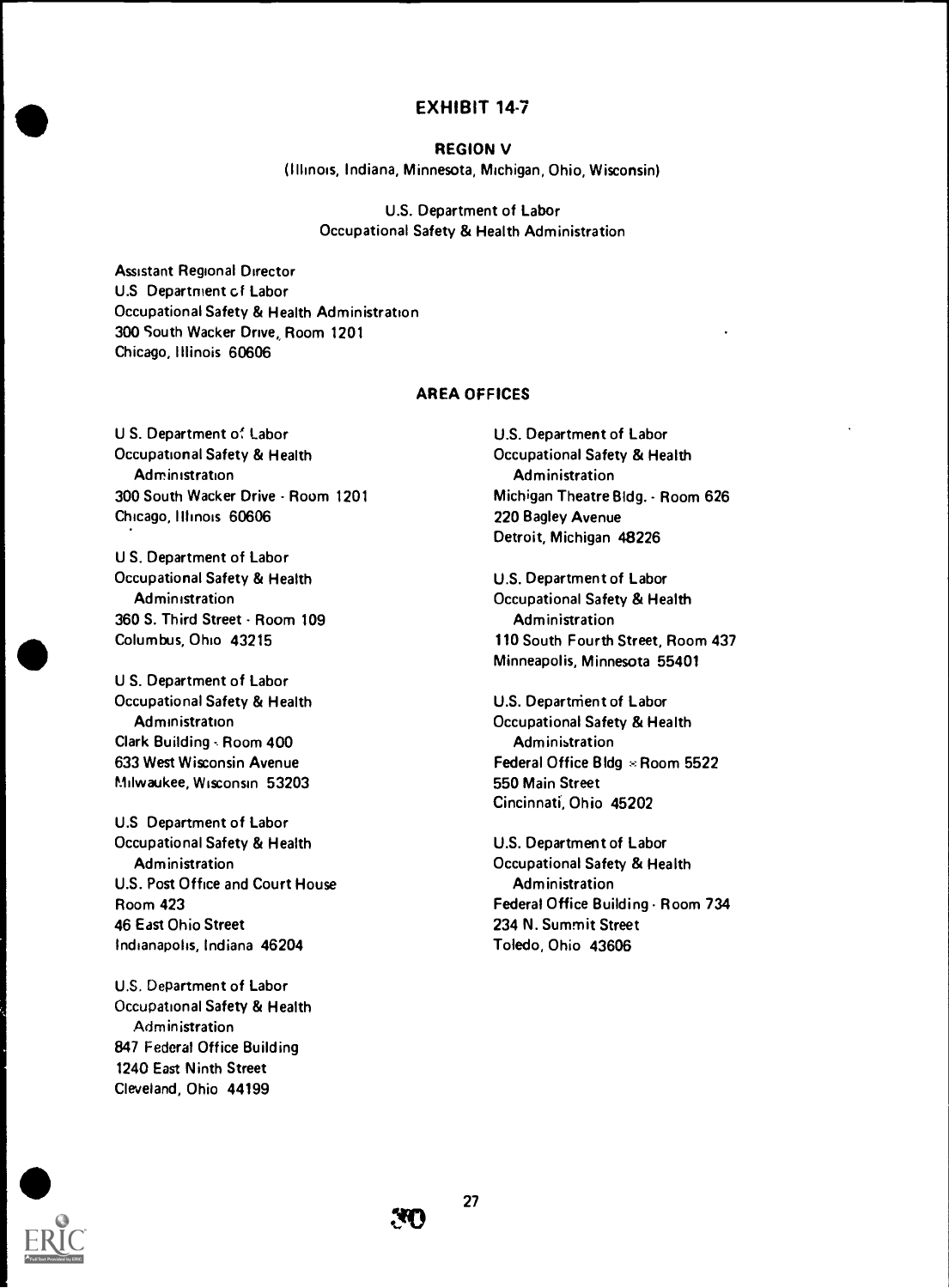#### REGION VI

(Arkansas, Louisiana, New Mexico, Oklahoma, Texas)

# U S Department of Labor Occupational Safety & Health Administration

Assistant Regional Director U S. Department of Labor Occupational Safety & Health Administration Suite 600 - Texaco Building 1512 Commerce Street Dallas, Texas 75201

# AREA OFFICES

U S Department of Labor Occupat onal Safety & Health **Administration** Adolphus Tower Suite 1820 1412 Main Street Dallas, Texas 75202

U S Department of Labor Occupational Safety & Health **Administration** Federal Building - Room 421 1205 Texas Avenue Lubbock, Texas 79401

U.S. Department of Labor Occupational Safety & Health **Administration** Room 512, Petroleum Building 420 South Boulder Tulsa, Oklahoma 74103

U S Department of Labor Occupational Safety & Health Administration 600 Leop · rd Street - Suite 1322 Corpus Christi, Texas 78401

U.S. Department of Labor Occupational Safety & Health Administration 307 Central Nat'l Bank Building 2100 Travis S<sup>\*</sup> eet Houston, Texas 77002

U S. Department of Labor Occupational Safety & Health Administration 546 Carondelet Street - Room 202 New Orleans, Louisiana 70130

U.S. Department of Labor Occupational Safety & Health Administration Donaghey Building - Room 303 103 East 7th Street Little Rock, Arkansas 72201

U S. Department of Labor Qccupational Safety & Health Administration Federal Building - Room 108 421 Gold Avenue, SW, Albuquerque, New Mexico 87103

U.S. Department of Labor Occupational Safety & Health Administration Room 215 1015 Jackson Keller Road San Antonio, Texas 78213

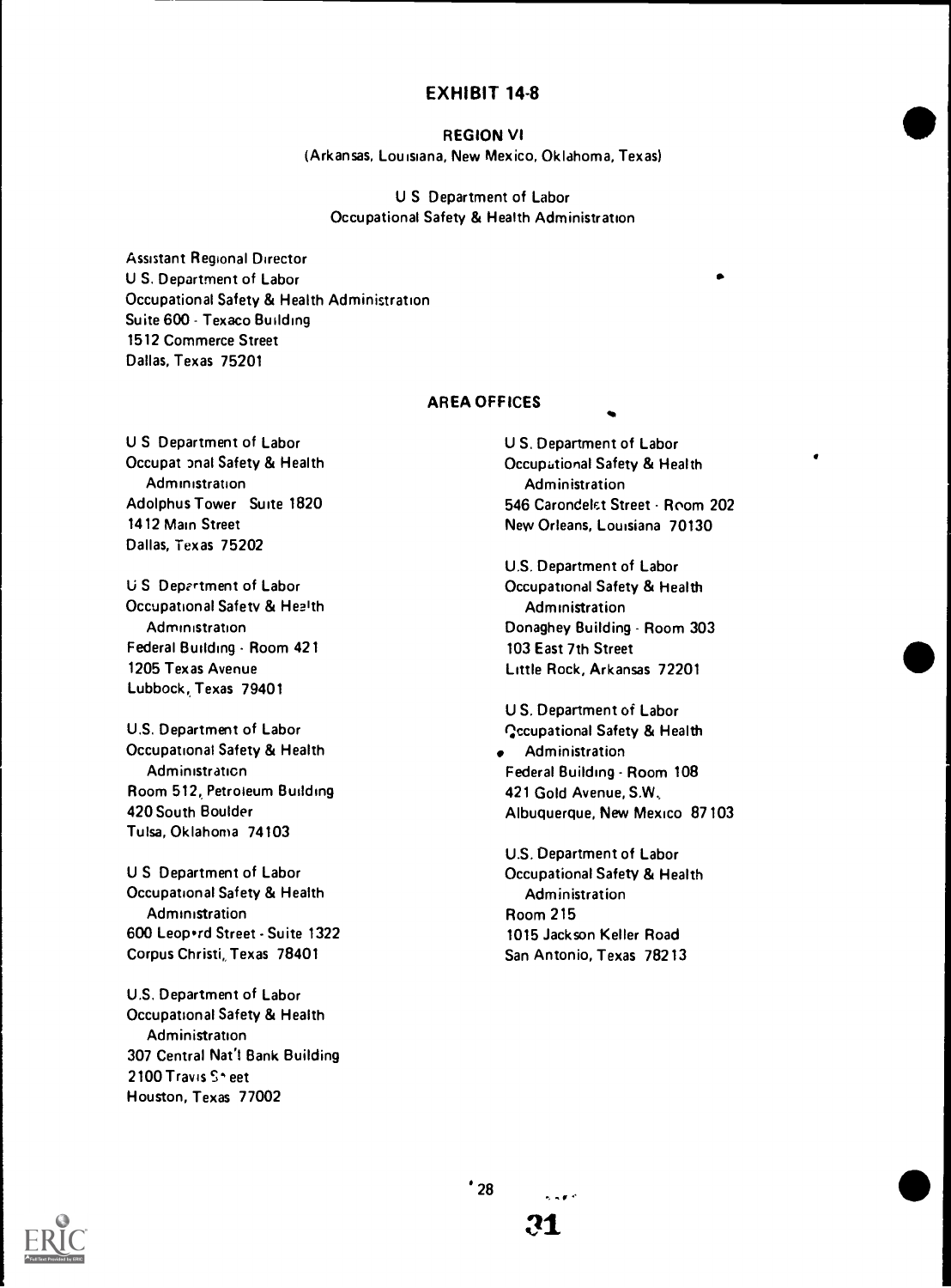# REGION VII (Iowa, Kansas, Missouri, Nebraska)

U S Department of Labor Occupational Safety & Health Administration

Assistant Regional Director U S Department of Labor 823 Walnut Street Waltower Budding, Room 300 Kansas City, Missouri 64106

#### AREA OFFICES

U S. Department of Labor Occupational Safety & Health **Administration** 1627 Main Street - Room 1100 Kansas City, Missouri 64108

U S. Department of Labor Occupational Safety & Health **Administration** 210 North 12th Boulevard - Room 554 St Lows, Missouri 63101

U.S. Department of Labor Occupational Safety & Health Administration Petroleum Building 221 South Broadway Street - Suite 312 Wichita, Kansas 67202

U.S Department of Labor Occupational Safety & Health Administration City National Bank Building Room 803 Harvey and 16th Streets Omaha, Nebraska 61802

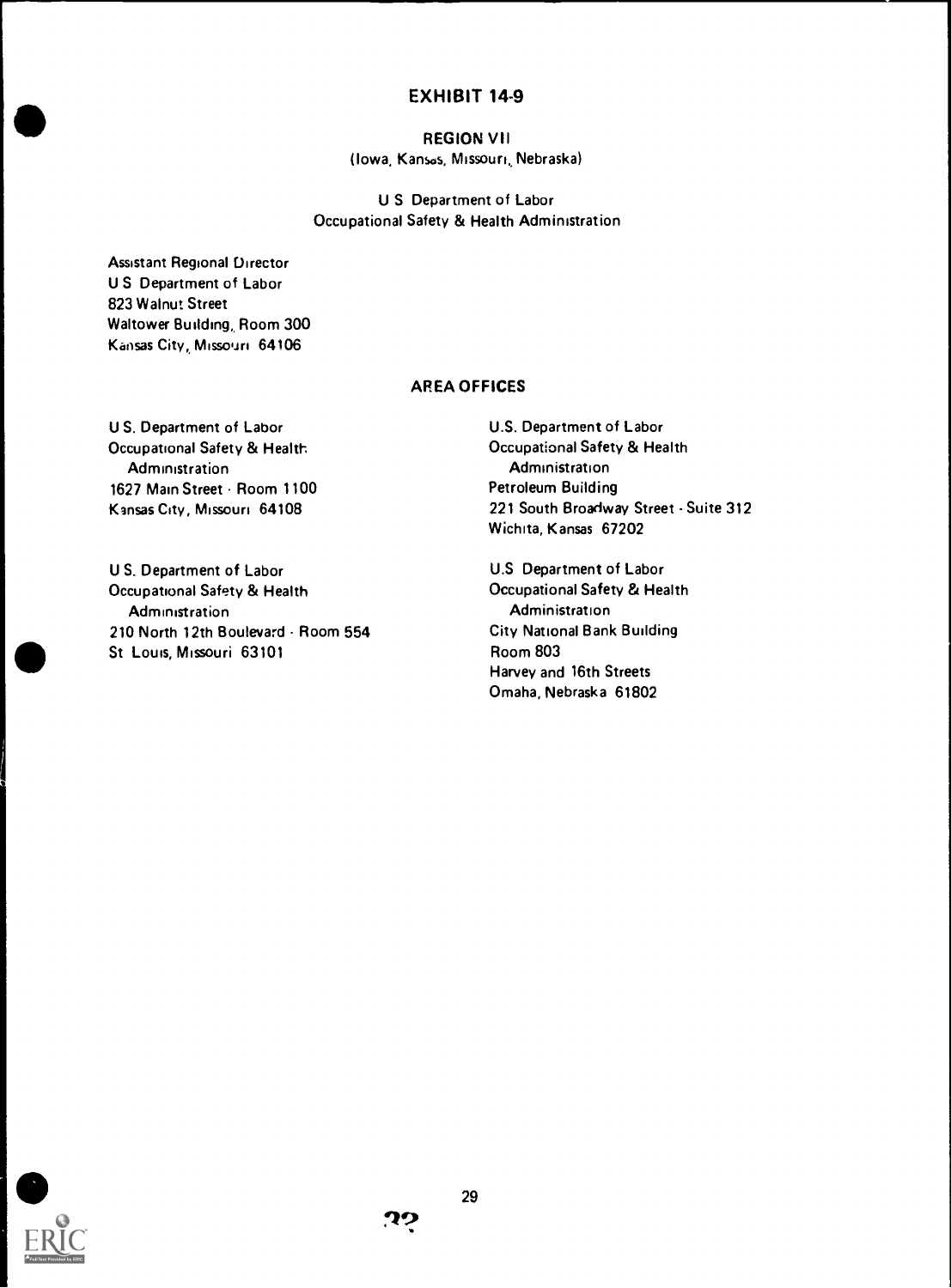# REGION VIII

(Colorado, Montana, North Dakota, South Dakota, Utah, Wyoming)

U S Department of Labor Occupational Safety & Health Administration

Assistant Regional Director U.S. Department of Labor Occupational Safety & Health Administration Federal Building - Room 15010 P.0 Box 3588 1961 Stout Street Denver, Colorado 80202

# AREA OFFICES

U S Department of Labor Occupational Safety & Health Administration Squire Plaza Building 8527 W Colfax Avenue Lakewood, Colorado 80215

U.S. Department of Labor Occupational Safety & Health Administration Suite 309, Executive Building 455 East Fourth, South Salt Lake City, Utah 84111

U.S. Department of Labor Occupational Safety & Health Administration Petroleum Building Suite 525 2812 1st Avenue - North Billings, Montana 59101

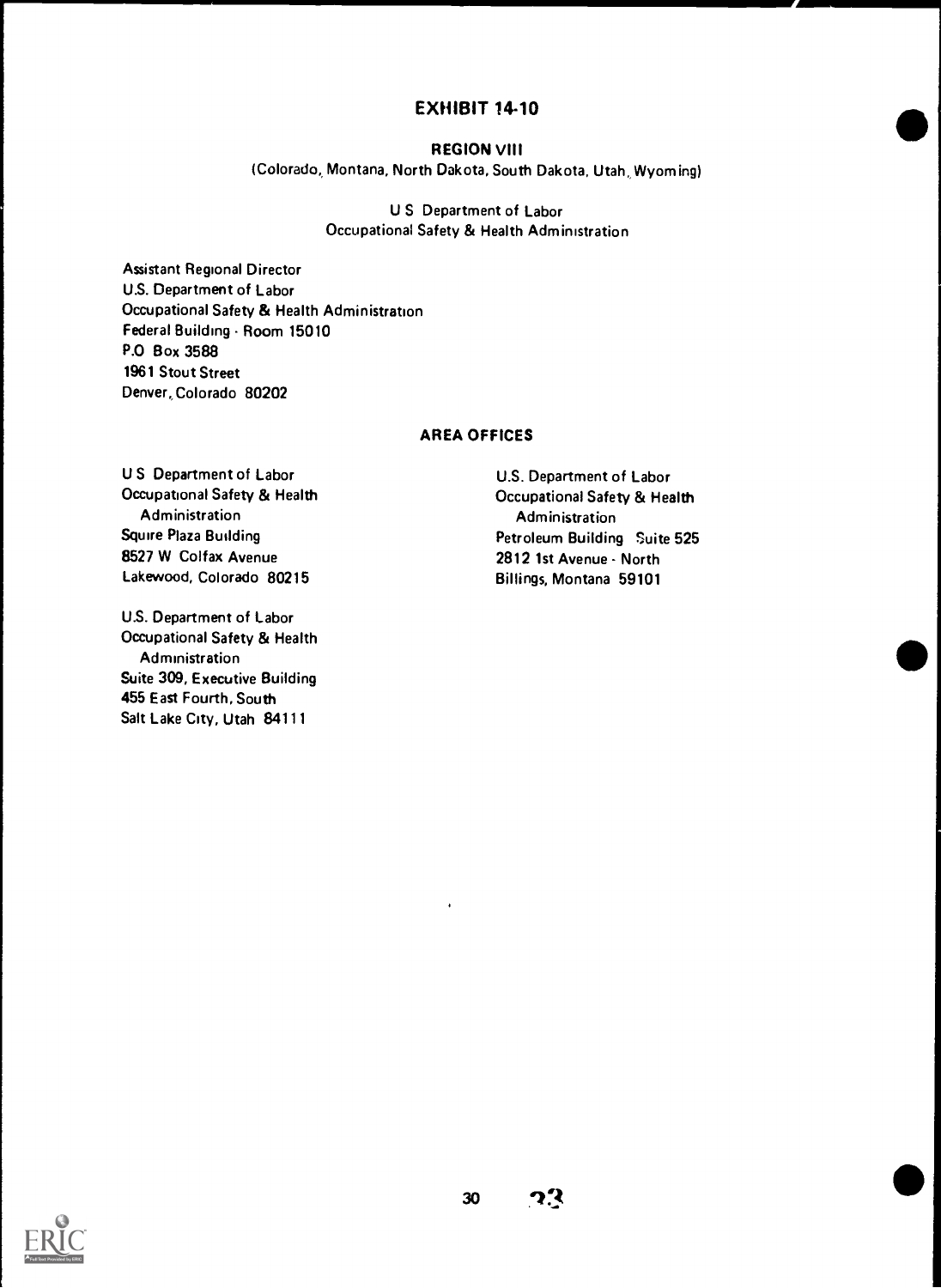REGION IX (Arizona, California, Hawaii, Nevada)

U.S. Department of Labor Occupational Safety & Health Administration

Assistant Regional Director U.S. Department of Labor Occupational Safety & Health Administration 10353 Federal Building 450 Golden Gate Avenue Box 36017 San Francisco, California 94102

# AREA OFFICES

U S Department of Labor Occupational Safety & Health Administration 100 McAllister Street, Room 1706 San Francisco, California 94102

U.S. Department of Labor Occupational Safety & Health **Administration** Suite 310, Amerco Towers 7721 North Central Avenue Phoenix, Arizona 85004

U S. Department of Labor Occupational Snfety & Health Administratiun 1203 South Carson Street Carson City, Nevada 89701

 $\bullet$ 

U S Department of Labor Occupational Safety & Health Administration Hartwell Building - Room 401 19 Pine Avenue Long Beach, California 90802

U.S. Department of Labor Occupational Safety & Health **Administration** 333 Queen Street - Room 505 Honolulu, Hawaii 96813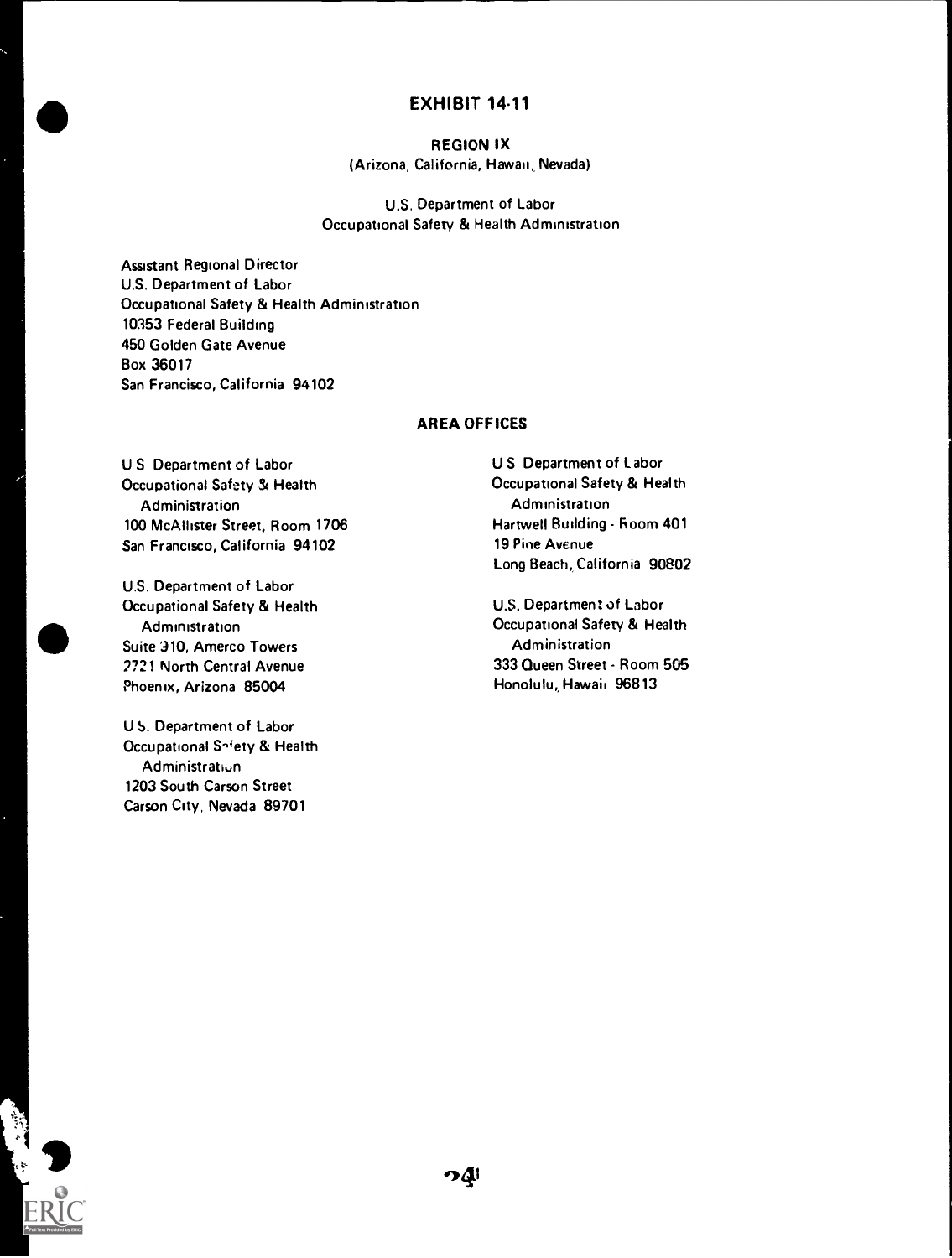# REGION X (Alaska. Idaho, Oregon, Washington)

U.S. Department of Labor Occupational Safety & Health Administration

Assistant Regional Director U.S Department of Labor Occupational Safety & Health Administration 506 Second Avenue 1808 Smith Tower Building Seattle, Washington 98104

#### AREA OFFICES

U.S. Department of Labor Occupational Safety & Health Administration 121 107th Street, N.E. Bellevue, Washington 98004

U.S. Department of Labor Occupational Safety & Health Administration Federal Building - Room 227 605 West 4th Avenue Anchorage, Alaska 99501

U.S. Department of Labor Occupational Safety & Health Administration U.S. Court House (New) 620 S.W. Main Street, Room 326 Portland, Oregon 97705

U.S. Department of Labor Occupational Safety & Health Administration 228 Idaho Building 216 North 8th Street Boise, Idaho 83702

35

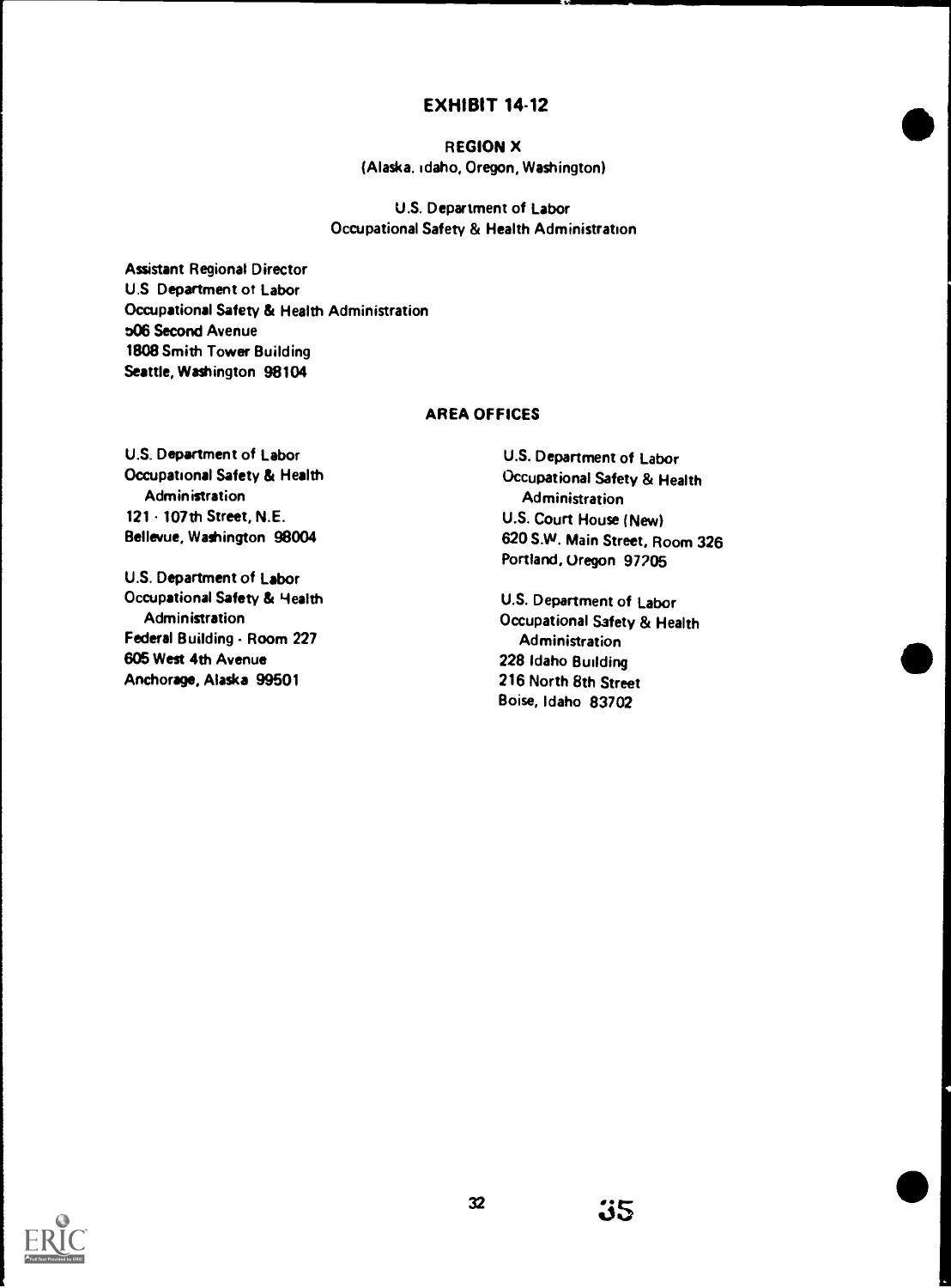# U.S. DEPARTMENT OF LABOR

# BUREAU OF LABOR STATISTICS - Regional Offices

# **REGION 1 - Boston**

Regional Director Bureau of Labor Statistics 1603A Federal Office Building Boston, Massachusetts 02203

#### REGION 2 - New York

Regional Director Bureau of Labor Statistics 1515 Broadway New York, New York 10036

# REGION 3 - Philadelphia

Regicnal Director Bureau of Labor Statistics Penn Square Building, Room 406 1317 Filbert Street Philadelphia, Pennsylvania 19107

#### REGION 4 - Atlanta

Regional Director Bureau of Labor Statistics 1371 Peachtree Street, N.E. Atlanta, Georgia 30309

# REGION 5 - Chicago

Regional Director Bureau of Labor Statistics 300 South Wacker Drive - Bth Floor Chicago, Illinois 60606

# REGION 6 - Dallas

Regional Director Bureau of Labor Statistics 1100 Commerce Street, Room 6B7 Dallas, Texas 75202

# REGIONS 7 & 8 - Kansas City and Denver

Regional Director Bureau of Labor Statistics Federal Office Building 911 Walnut Street Kansas City, Missouri 64106

# REGIONS 9 & 10 - San Francisco and Seattle

Regional Director Bureau of Labor Statistics 450 Golden Gate Avenue Box 36017 San Francisco, California 94102

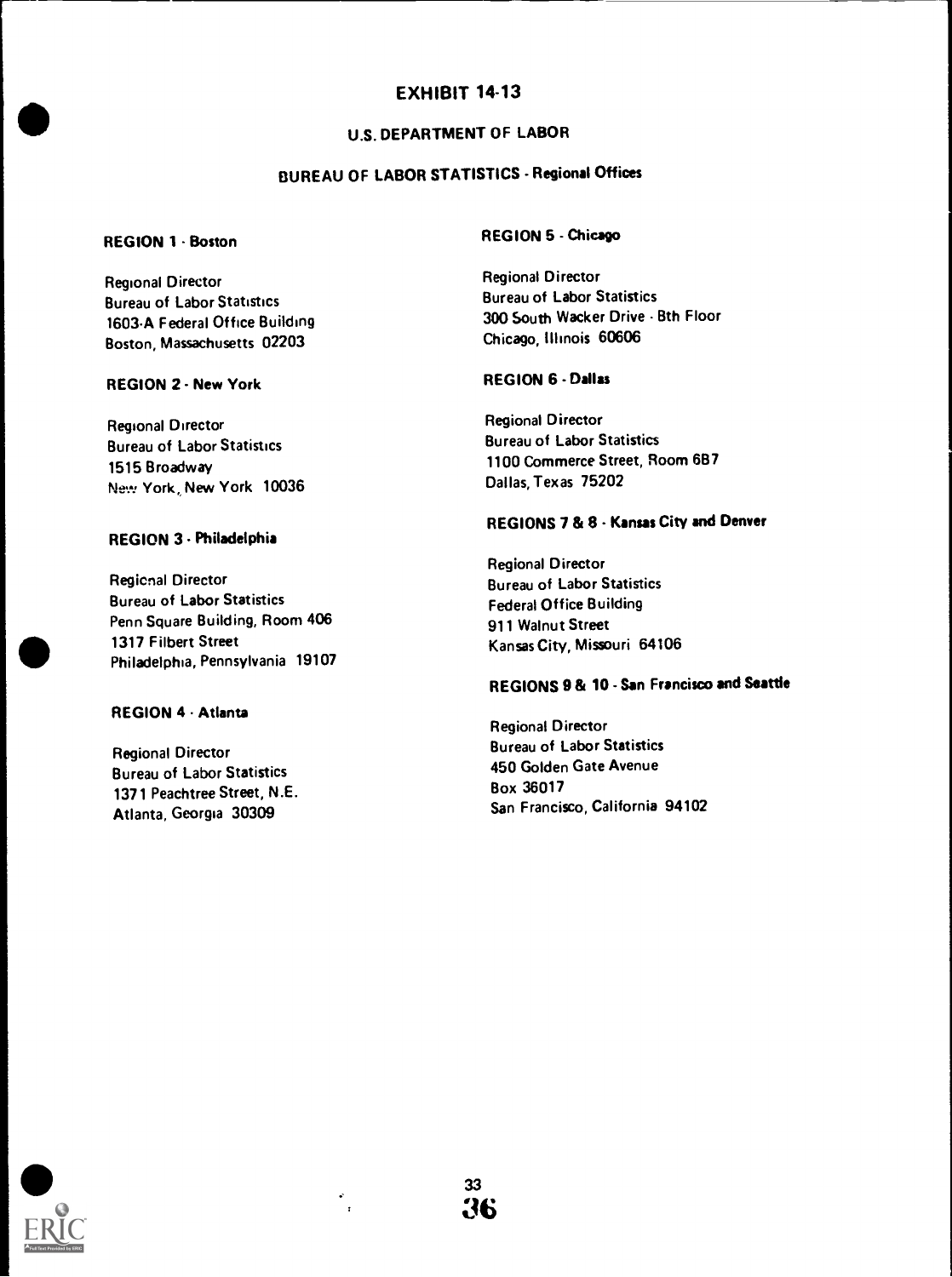# U.S. DEPARTMENT OF LABOR

# OFFICE OF THE SOLICITOR - Regional Offices

# REGION 1 - Boston

Regional Solicitor U S Department of Labor John F. Kennedy Federal Bldg Government Center - Room 1607 Boston, Massachusetts 02203

# REGION 2 - New York

Regional Solicitor U S Department of Labor Parcel Post Building 341 Ninth Avenue Room 900 New York, New York 10001

Regional Attorney U S. Department of Labor Box 13344 Santurce, Puerto Rico 00908

### REGION 3 - Philadelphia

Regional Solicitor U S Department of Labor Jefferson Building 1015 Chestnut Street Philadelphia, Pennsylvania 19107

### REGION 4 - Atlanta

Regional Solicitor U S Department of Labor 1371 Peachtree St., N E , Room 339 Atlanta, Georgia 30309

Associate Regional Solicitor U.S. Department of Labor 1929 Ninth Avenue, South Birmingham, Alabama 35205

Regional Attorney U.S. Department of Labor U.S. Court House Building 801 Broad Street, Room 725 Nashville, Tennessee 372C3

# REGION 5 - Chicago

Regional Solicitor U.S Department of Labor Everett McKinley Dirksen Bldg 219 South Dearborn St., Room 712 Chicago, Illinois 60604

Regional Attorney U.S. Department of Labor Federal Office Bldg., Room 881 1240E Ninth Street Cleveland, Ohio 44199

Associate regional Attorney U.S. Department of Labor 1502 Washington Blvd. Bldg. 234 State Street Detroit, Michigan 48226

### REGION 6 - Dallas

Regional Solicitor U S Department of Labor Room 7052 Federal Bldg & U.S. Court House 1100 Commerce Street Dallas, Texas 75202

### REGION 7 - Kansas City

Regional Solicitor U S. Department of Labor 2106 Federal Office Bldg. 911 Walnut Street Kansas City, Missouri 64106

# REGION 8 - Denver

Attorney in-Charge U.S. Department of Labor Federal Office Building, Room 16444 1961 Stout Street Denver, Colorado 80202

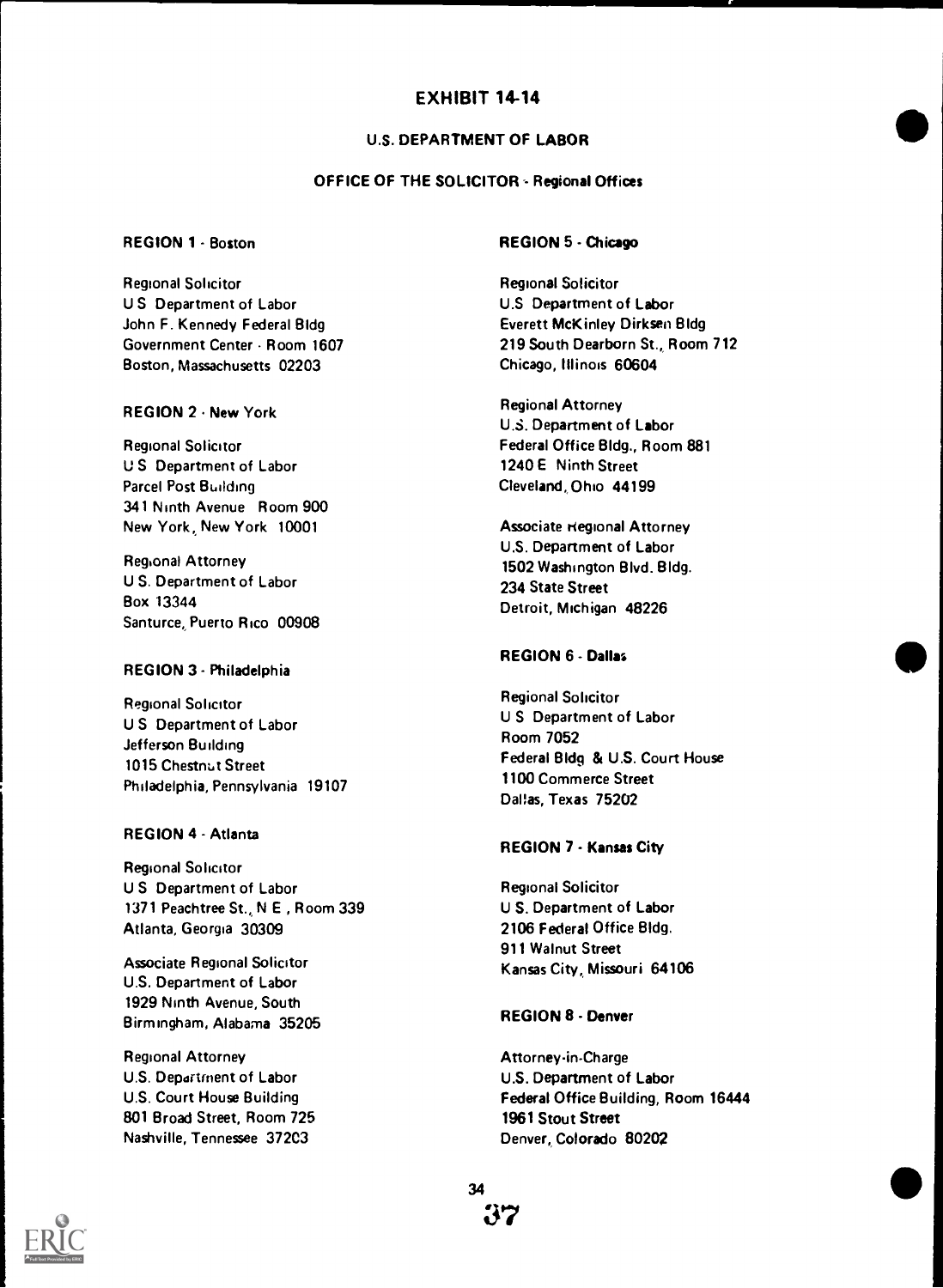# EXHIBIT 14.14 (Continued)

# REGION 9 - San Francisco

Regional Solicitor U S Department of Labor Federal Bldg., P. 0 Box 36017 450 Golden Gate Avenue San Francisco, California 94102

Associate Regional Solicitor U.S Department of Labor Federal Bldg., Room 7725 300 N Los Angeles Street Los Angeles, California 90012

# REGION 10 - Seattle

Associate Regional Solicitor U S. Department of Labor 1911 Smith Tower Building Seattle, Washington 98104

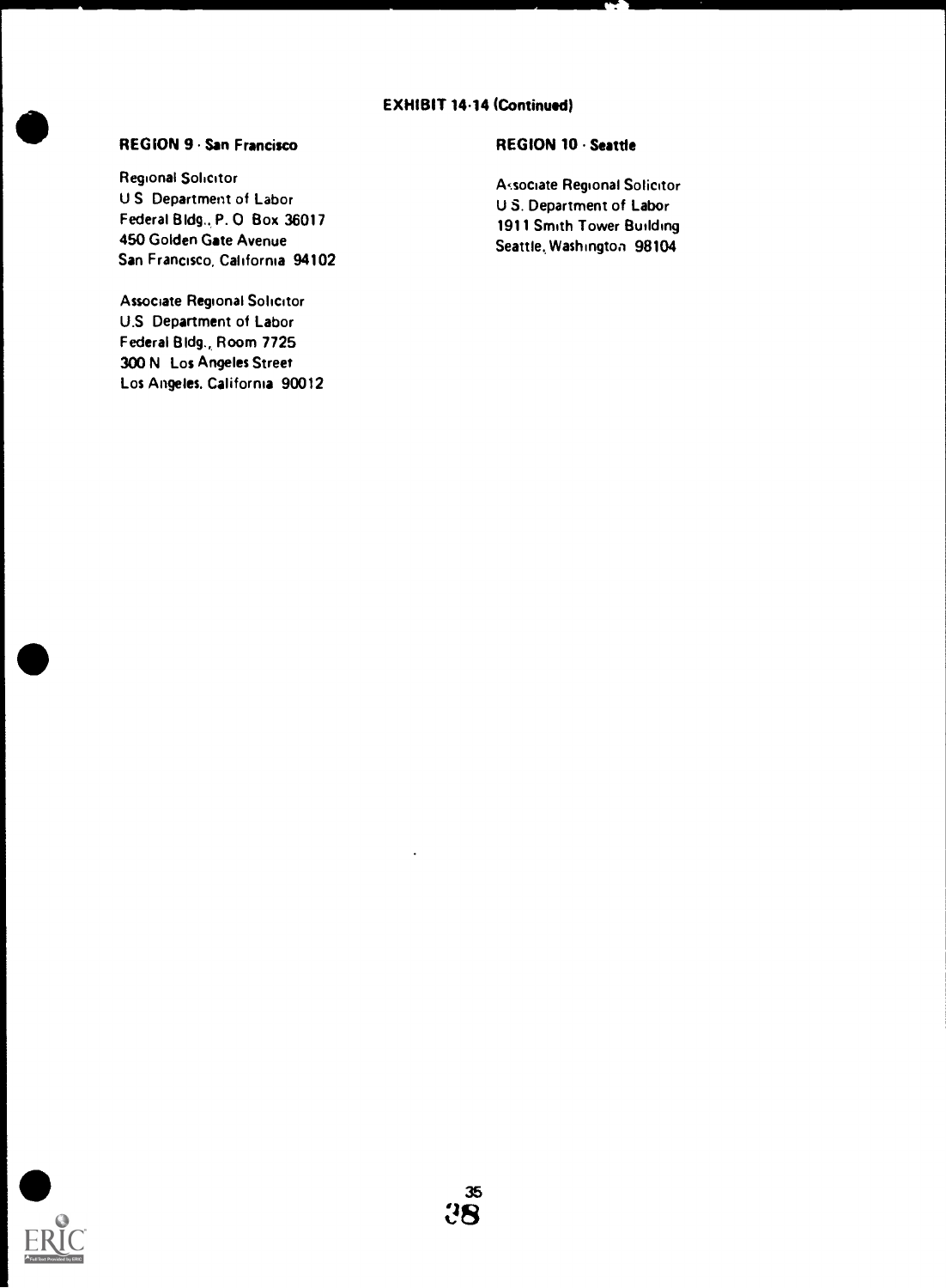# SERVICE ORGANIZATIONS AND ASSOCIATIONS

The following list will provide you with an idea of the types of services available to the general public as well as to rnemhers of these organizations A more complete list of possible sources can be found in the National Safety Council publication titled "Accident Prevention Manual for Industrial Operations.\*\*

American Chemical Society 1155 16th Street. N W Washington, D C 20036

This society has a committee on chemical safety

American Industrial Hygiene Association 210 Haddon Avenue Westmont, New Jersey 08108

This .ssociation will furnish names of industrial hygienists in your area

American Medical Association Department of Occupational Health 535 North Dearborn Street Chicago, Illinois 60610

This association has many pamphlets on occupational health subjects

American National Standards Institute 1430 Broadway New York, New York 10018

Many standards set by this organization were adopted as OSHA's initial standards.

American National Red Cross Safety Services 17th and D Streets, N.W. Washington, D C 20006

> This organization has developed training programs that will help your establishment meet the first-aid requirements listed in the standards.

American Public Health Association 1740 Broadway New York, New York 10019

A committee of this association deals with injury control and emergency services.

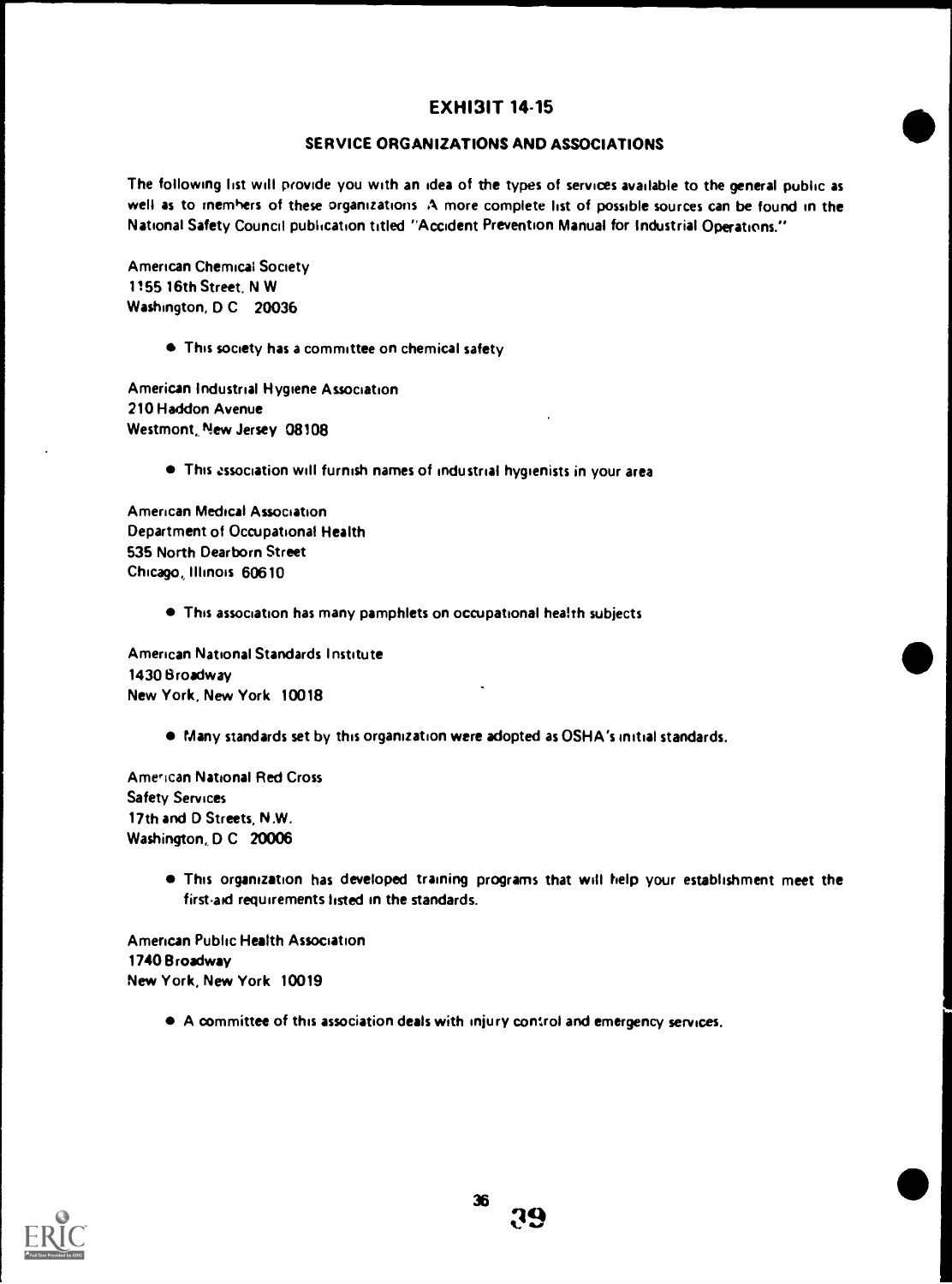# EXHIBIT 14.15 (Continued)

Ame can Society for Testing and Materials 1916 Race Street Philadelphia, Pennsylvania 19103

> The society sponsors research in the properties of engineering materials and develops standards, including specifications and teat methods

American Society of Safety Engineers 850 Busse Highway Park Ridge, Illinois 60068

> $\bullet$  The society promotes and develops educational programs for rafety training and conducts research in safety areas

Human Factors Society P O. Box 1369 Santa Monica, California 90406

This society will help in the referral of human factors specialists upon request.

Industrial Hygiene Foundation of America, Inc 5231 Centre Avenue Pittsburgh,, Pennsylvania 15232

Will assist establishments in the development of health programs

Industrial Medical Association 55 East Washington Street Chicago, Illinois 60602

> This association sponsors committees in areas such as industrial hygiene and clinical toxicology, radiation, and education and training

Industrial Safety Equipment Association, Inc 60 E 42nd Street New York, New York 10017

Will provide information on personal protective equipment for industry

The National Fire Protection Association 60 Batterymarch Street Boston, Massachusetts 02110

A clearinghouse on the subjects of fire prevention and protection



37 40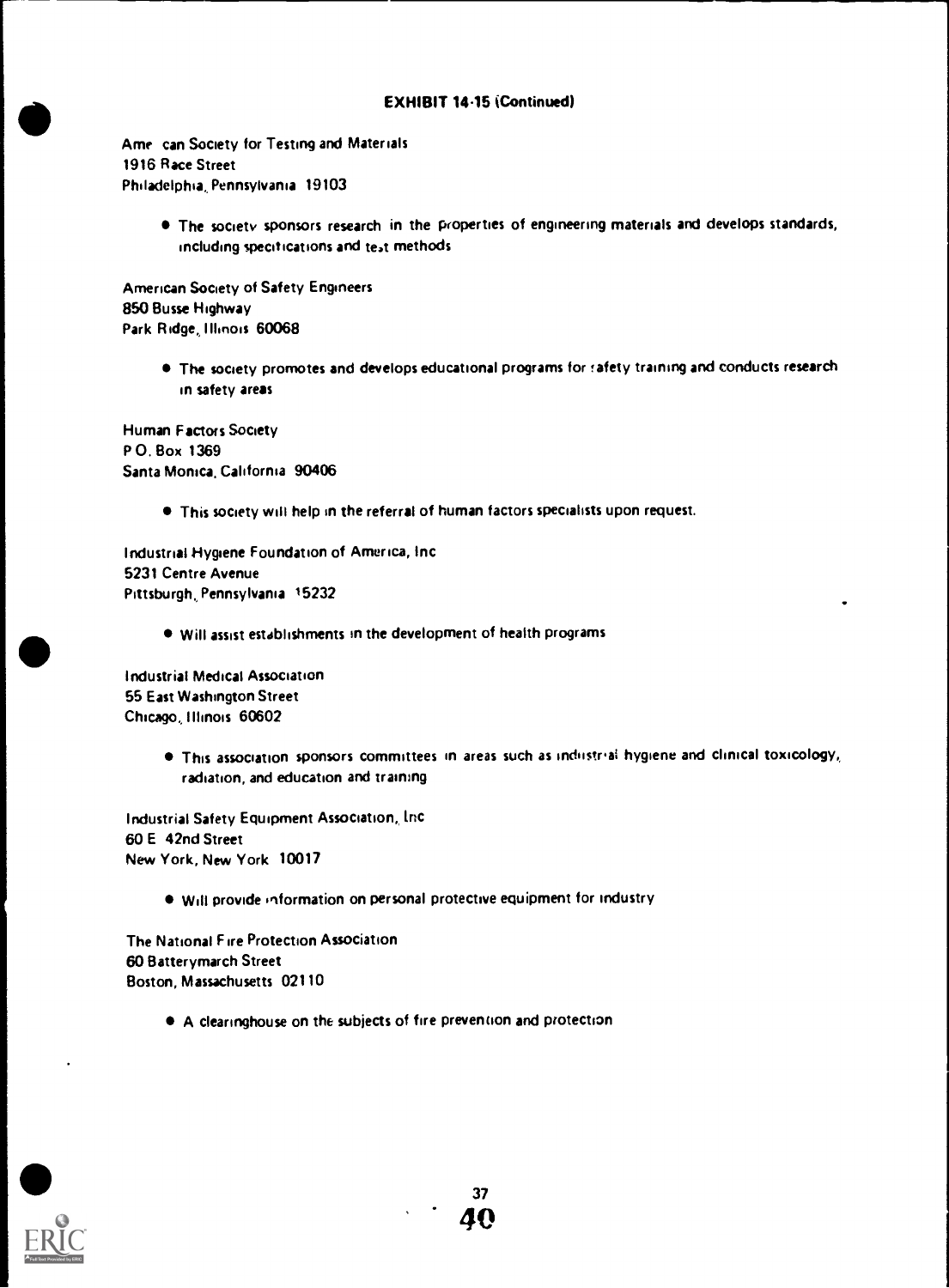# EXHIBIT 14-15 (Continued)

The Natior-il Safety Council 425 North Michigan Avenue Chicago, Illinois 60611

> . The largest organization in the world devoted to the prevention of injury. Accident prevention material and programs are available through this council

National Society for the Prevention of Blindness, Inc. 79 Madison Avenue New York, New York 10016

> **Participanes as a member of the Arnitican National Standards Institute in studies on illumination,** vision, and eye protection

Underwriters Laboratories, Inc 207 East Ohio Street Chicago Illinois 60611

 $\ddot{\phantom{0}}$ 

Maintain laboratories for the examination and testing of devices, materials and systems

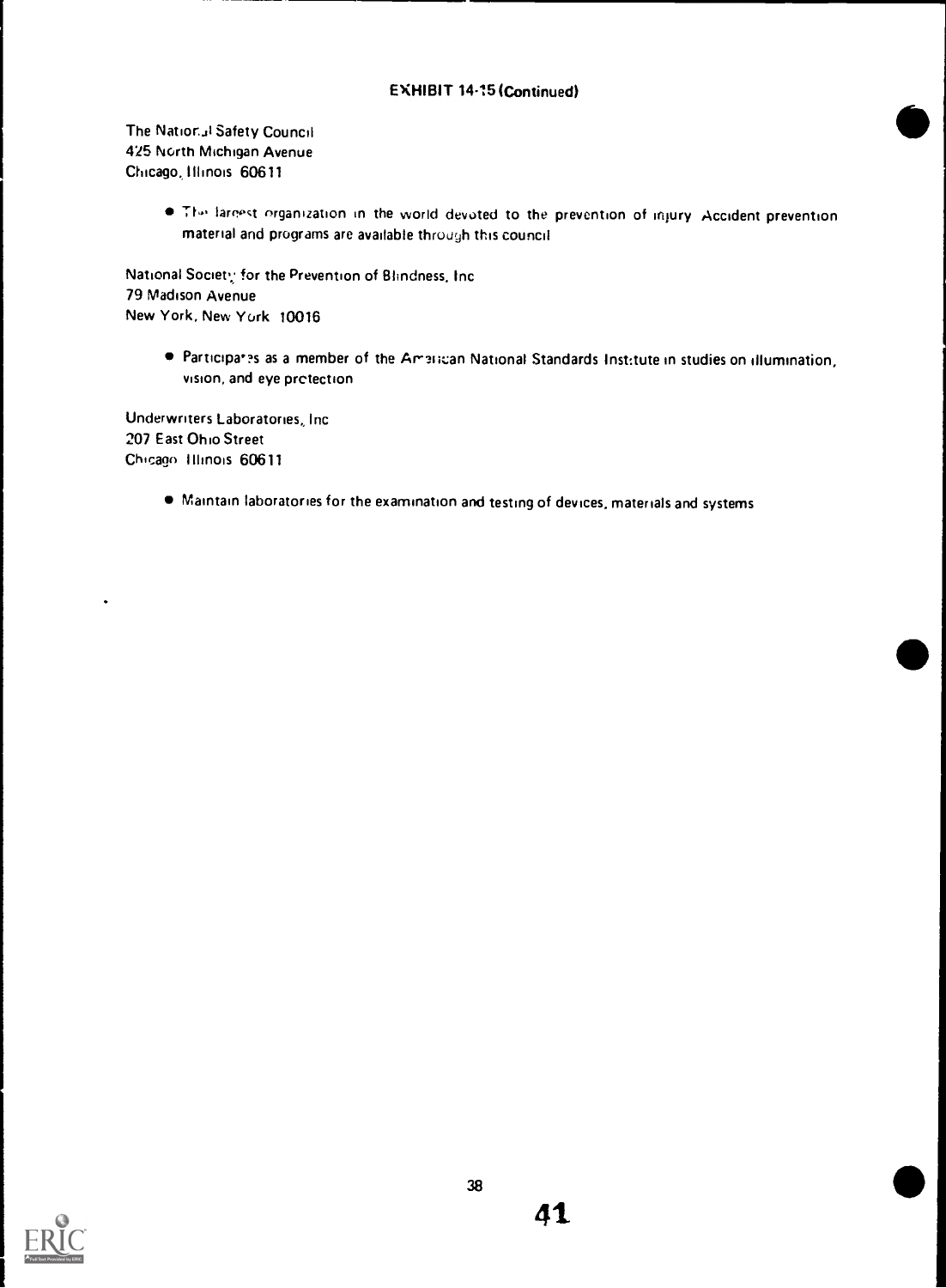# PUBLICATIONS AND PERIODICALS

The following list of publications and periodicals should not be interpreted as the only literature available on the subjects of safety and health These are, however, some major publications available for public use.

| Subject: |  | <b>Fire Protection and Control</b> |  |  |  |
|----------|--|------------------------------------|--|--|--|
|----------|--|------------------------------------|--|--|--|

e

|          | Title                                                                               | Publisher                                                                                         |
|----------|-------------------------------------------------------------------------------------|---------------------------------------------------------------------------------------------------|
|          | Fire Engineering                                                                    | Reuben H. Donnelley<br>466 Lexington Avenue<br>New York, New York 10017                           |
|          | Fire Journal<br><b>Fire News</b><br>Firemen<br>Fire Technology                      | National Fire Protection Association<br>60 Batterymarch Street<br>Boston, Massachusetts 02110     |
| Subject: | <b>Hazards</b>                                                                      |                                                                                                   |
|          | Occupational Hazaids                                                                | <b>Industrial Publishing Corporation</b><br>812 Huron Road<br>Cleveland Ohio 44115                |
| Subject: | <b>Health</b>                                                                       |                                                                                                   |
|          | A M A Archives of<br><b>Environmental Health</b>                                    | <b>American Medical Association</b><br>535 North Dearborn Street<br>Chicago, Illinois 60610       |
|          | American Industrial Hygiene<br><b>Association Journal</b>                           | <b>American Industrial Hygiene Association</b><br>210 Haddon Avenue<br>Westmont, New Jersey 08108 |
|          | Chemical Abstracts (Toxicology,<br>Air Pollution and Industrial<br>Hygiene Section) | <b>American Chemical Society</b><br>1155 Sixteenth Street, N.W.<br>Washington, D.C. 20036         |
|          | <b>Industrial Hygiene News</b><br>Report                                            | <b>Flournoy and Associates</b><br>1845 W Morse Avenue<br>Chicago, Illinois 60626                  |
|          | <b>Industrial Hygiene Digest</b>                                                    | Industrial Hygiene Foundation<br>5231 Centre Avenue                                               |



Pittsburgh, Pennsylvania 15232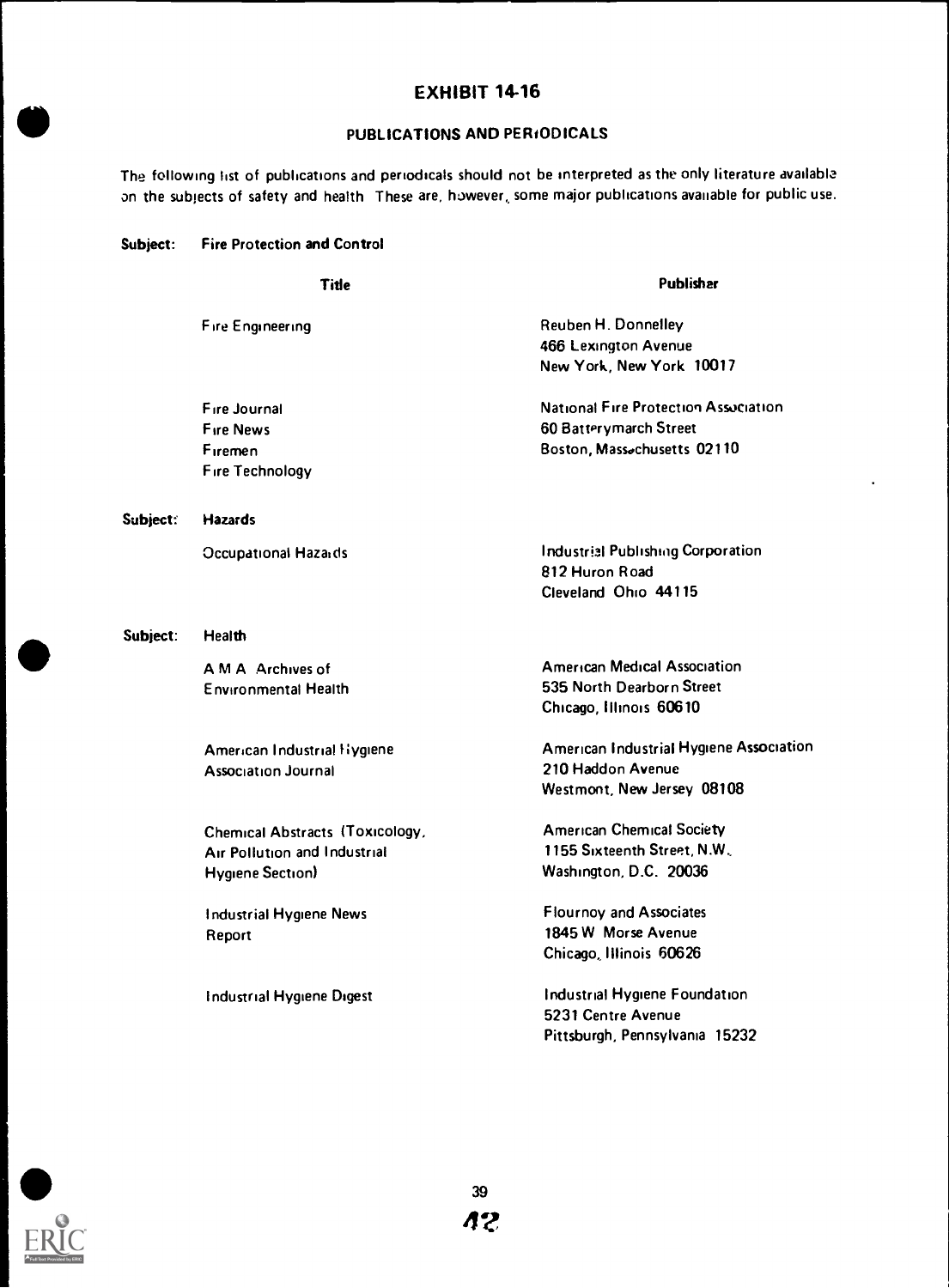# EXHIBIT 14-16 (Continued)

# Title

#### Publisher

#### Subject: Safety

Journal of the American Society of Safety Engineers

Safety Standards

American Society of Safety Engineers

Bureau of Labor Statistics U.S. Department of Labor Washington, D.C. 20210

1 he National Safety Council 425 N Michigan Avenue Chicago, Illinois 60611

National Safety News Industrial Supervisor Traffic Safety Journal of Safety Research Safe Worker Safe Driver Safety Newsletters

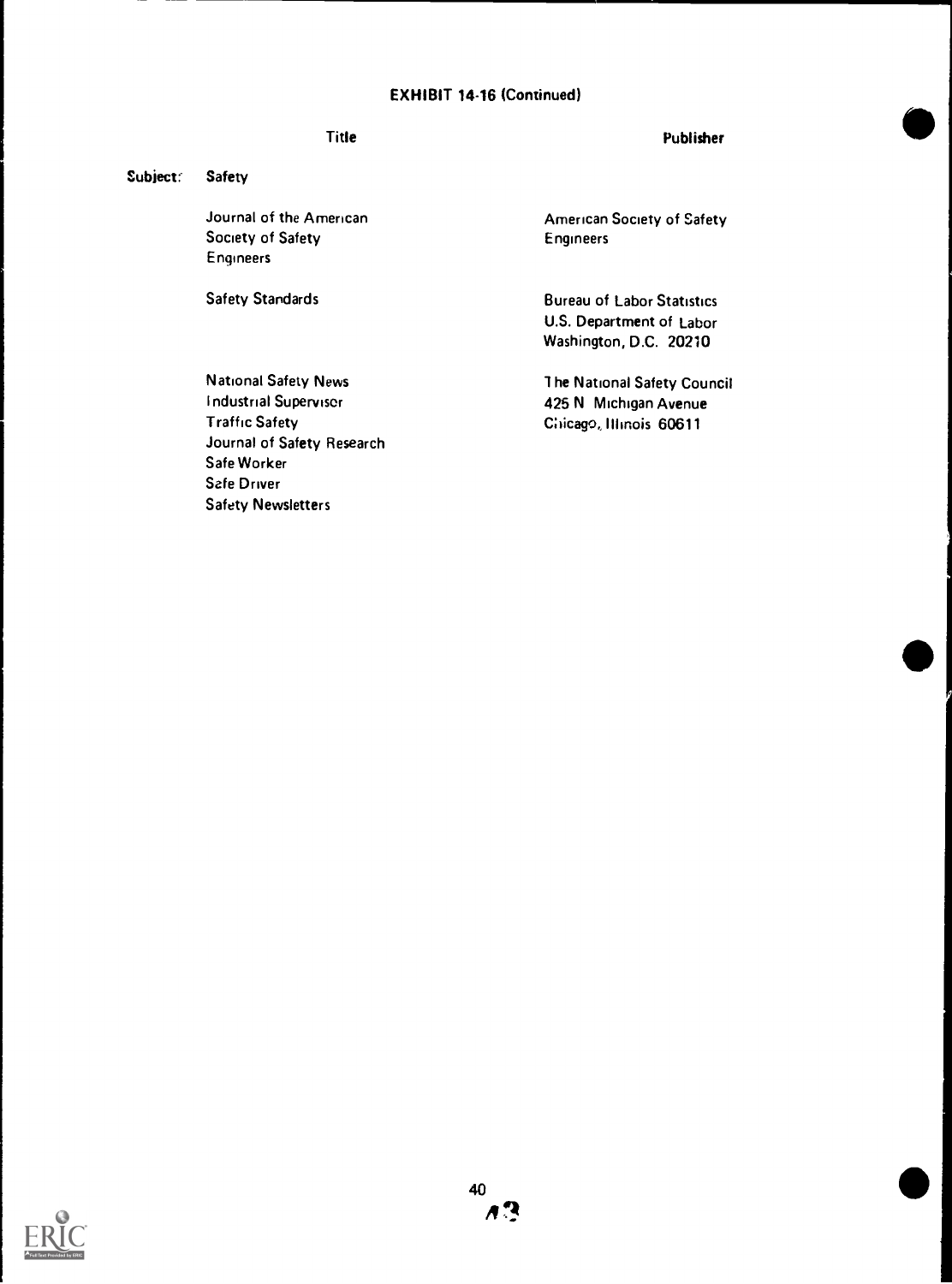# BIBLIOGRAPHY

### PRINCIPLES OF OCCUPATIONAL SAFETY AND HEALTH

The following bibliography does not include all of the books and programs available on the subject of safety and health If you require additional information on a specific subject, look at the bibliography that will be found in any one of the books listed below.

- American Management Association, Inc Safety for the supervisor. (Programmed Instruction for Management Education). New York, 1964.
- American Society of Safety Engineers. A selected bibliography of reference materials in safety engineering and related fields. Tarrants, W. H. (Ed.), Park Ridge, III, 1967.
- Bird, F. E., Jr., and Germain, G. L. Damage control. New York: American Management Association, Inc., 1966
- Blake, R. P. Industrial safety. 3rd edition: Englewood Cliffs, N. J., Prentice-Hall, Inc., 1963.

Bureau of National Affairs, Inc ABC's of the job safety and health act. Washington, 1971

Bureau of National Affairs, Inc. The job safety and health act of 1970 Washington, 1971.

Commerce Clearing House, Inc Occupational safety and health act of 1970: law and explanation. Chicago, 1971

Davidson, R. Peril on the job. Washington Public Affairs Press, 1970.

DeReamer, R Modern safety practices. New York: John Wiley & Sons, Inc , 1958.

- E I Du Pont de Nemours and Co, Inc. Safety training observation program = (S.T.O.P.). Wilmington, Del, 1970
- Eninger, M. U. Accident prevention fundamentals for supervisors and managers. Toronto, Ontario: Industrict Accident Prevention Associations, 1968
- Fawcett, H H., and Wood, W S Safety and accident prevention in chemical operations. New York: John Wiley & Sons, Inc., 1965

Fletcher, J. A , and Douglas, H. M Total environmental control. Ontario: Hunter Rose Company, 1970.

Gilmore, C. L. Accident prevention and loss control. New York. American Management Association, Inc., 1970

Grimaldi, J. V., and Simonds, R. H. Safety management. Homewood, III. Richard D. Irvin, Inc., 1963.

Haddon, W., Jr. "The prevention of accidents." In Preventive medicine. Clark, D W., and MacMahon, B. Boston Little, Brown and Company.

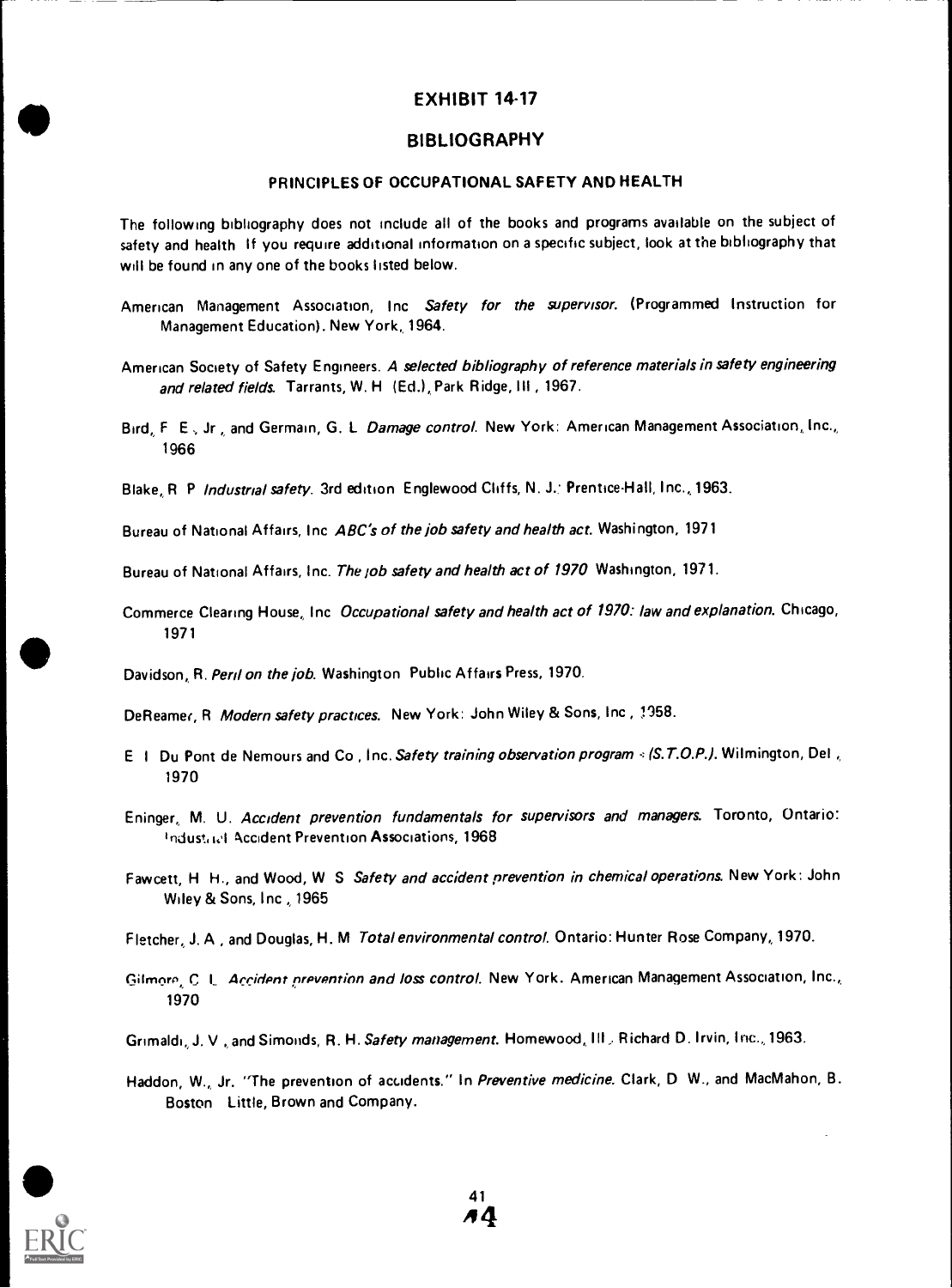# EXHIBIT 14-17 (Continued)

Heinrich, H. W. Industrial accident prevention 4th edition. New York: McGraw-Hill Book Company, Inc. 1959.

Industrial Hygiene Foundation of America, Inc. Industrial hygiene highligh is Pittsburgh, 1968

National Fire Protection Association. Fire protection handbook. 13th edition Boston, 1969.

National Fire Protection Association. Inspection manual Boston, 1970

National Safety Council Accident facts. 1971 edition Chicago, 1971.

- National Safety Council Accident prevention manual for industrial operations. 7th edition. Chicago, 1969
- National Safety Council. Fundamentals of industrial hygiene Olifshifski, J B., and McElroy, F. E. (Eds). Chicago, 1971.
- National Safety Council Self teaching education program (S.T.E.P.). Programmed Instruction Courses. Chicago
- National Safety Council. Supervisors safety manual. 3rd edition. Chicago, 1967
- Patty, F. A. Industrial hygiene and toxicology. New York. Interscience Publishers, Inc., 1958.
- Pope, W C., and Nicolai, E. R In case of accident, call the computer. Washington. U.S. Department of Interior, 1971.
- Sax, N. I. Handbook of dangerous material. New York. Reinhold Publishing Corp., 1951.
- U S Department of Health, Education, and Welfare. The industrial environment-its evaluation and control. Powell, C. H., and Hosey, A. D. (Eds.). Washington, 1965
- US Department of Labor Code of federal regulations, 29 labor part 900 to end. Washington.
- US Department of Labor Federal register. Occupational Safety and Health Administration, Vol. 36, No. 105. Washington, May 29, 1972.
- U.S. Department of Labor. Safety in industry. Bureau of Labor Standards Training Programs. Washington.

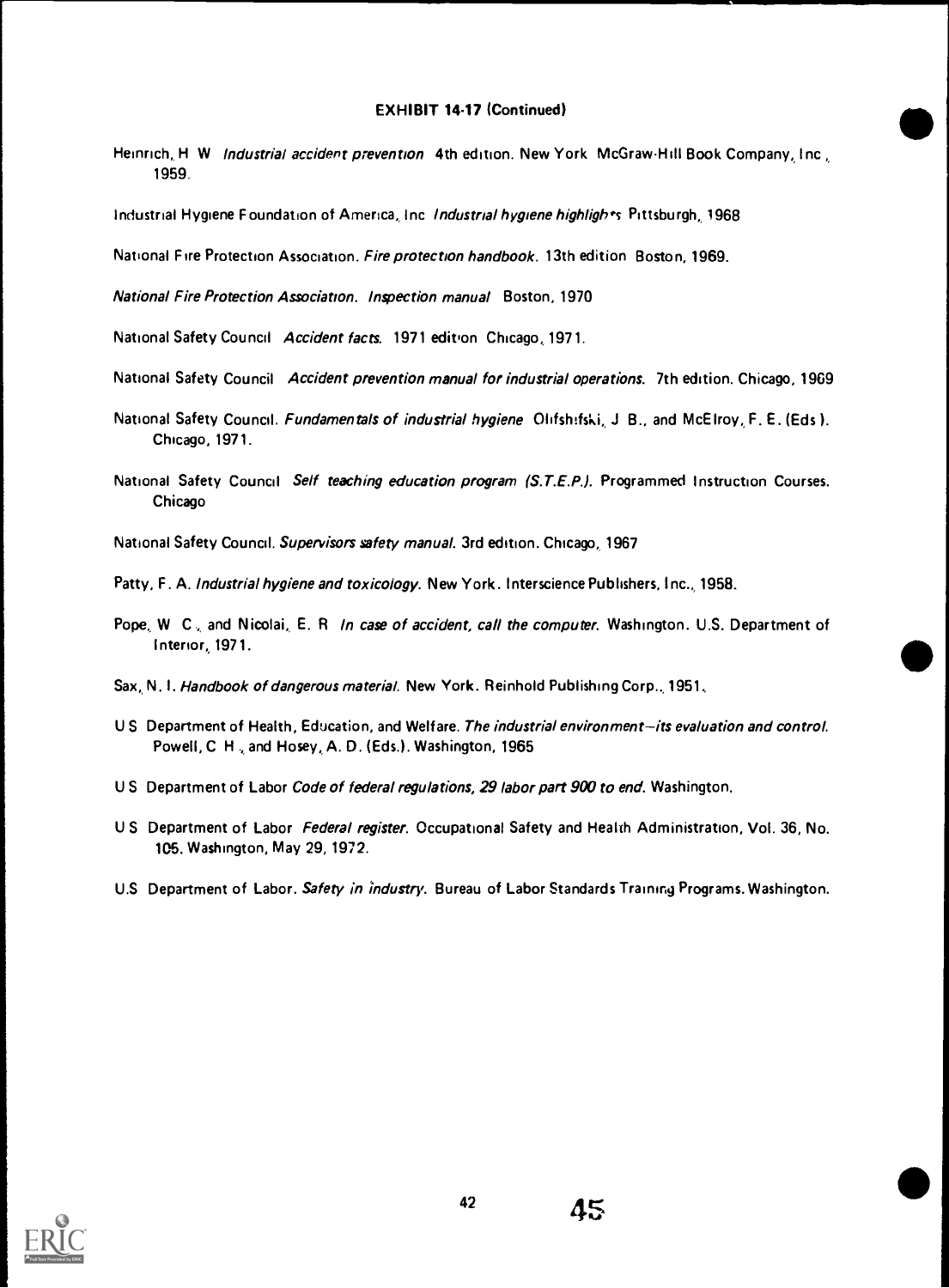# LESSON 15

# GUIDELINES AND GOALS

Throughout this training course you have learned quite a bit about the Occupational Safety and Health Act of 1970, as well as effective principles and practices of occupational safety and health.

It is not enough to memorize the information provided you to this point, unless you also have gained an nsight into how these safety and health facts can be applied in yourv.ork area. The purpose of this lesson is to help you to develop guidelines and goals to effectively practice good safety and health techniques in the area of your responsibility:

Before we proceed in suggesting ways to develop guidelines and goals, it is important to start with a summary of the past lessons to refresh your memory about the relationship between the Act and sound principles and practices of occupational safety and bealth.

# INTRODUCTION OF OCCUPATIONAL SAFETY AND HEALTH

In recent years, employers, unions, employees and the government have ail seen the neeo for developing effective safety and health programs. Everyone has realized both the economic and humanitarian importance of keeping employees safe and healthy.

The figures on industrial accidents in this country reached serious proportions. The information presented in Lesson 1 gave an indication of the effect these industrial injuries and illnesses have on employees, their families, and employers.

Lesson <sup>1</sup> also indicated every employer should make a serious effort to provide safe and healthful workplaces for employees. It is a good business practice since it eventually will increase employee productivity and decrease lost production time.

It is impossible to put a dollar value on the wasted ability and contributions to society that are lost because of the death or disability of a fellow human. This brings us to a point that was stressed throughout this course:, an employer has a legal responsibility to keep employees from illness or injury on the job.

# THE OCCUPATIONAL SAFETY AND HEALTH ACT OF 1970

- 1. The general requirements of the Act state that every business affecting interstate commerce is to provide a workplace for employee; that is free from recognized safety and health \_\_\_\_\_\_\_\_\_\_\_\_\_\_.
- 2. The Act also sets up procedures for the adoption, publication, ano enforcement of occupational safety and health **covering every business affecting interstate commerce.**
- 3. The Act, as its name implies, is interested not only in the safety of employees, but also the health of those employees. Throughout this course we discussed incidents or conditions that impair the health of an employee. The Occupational Safety and Health Act is concerned with both the safety hazards and the **hazards that affect employees in their work** area.
- 4, To effectively enforce the standards, the Occupational Safety and Health Administration (OSHA) has developed a program to inspect the workplaces of those establishments affected by the Act. Inspections are made by agents of OSHA who are known as Officers.

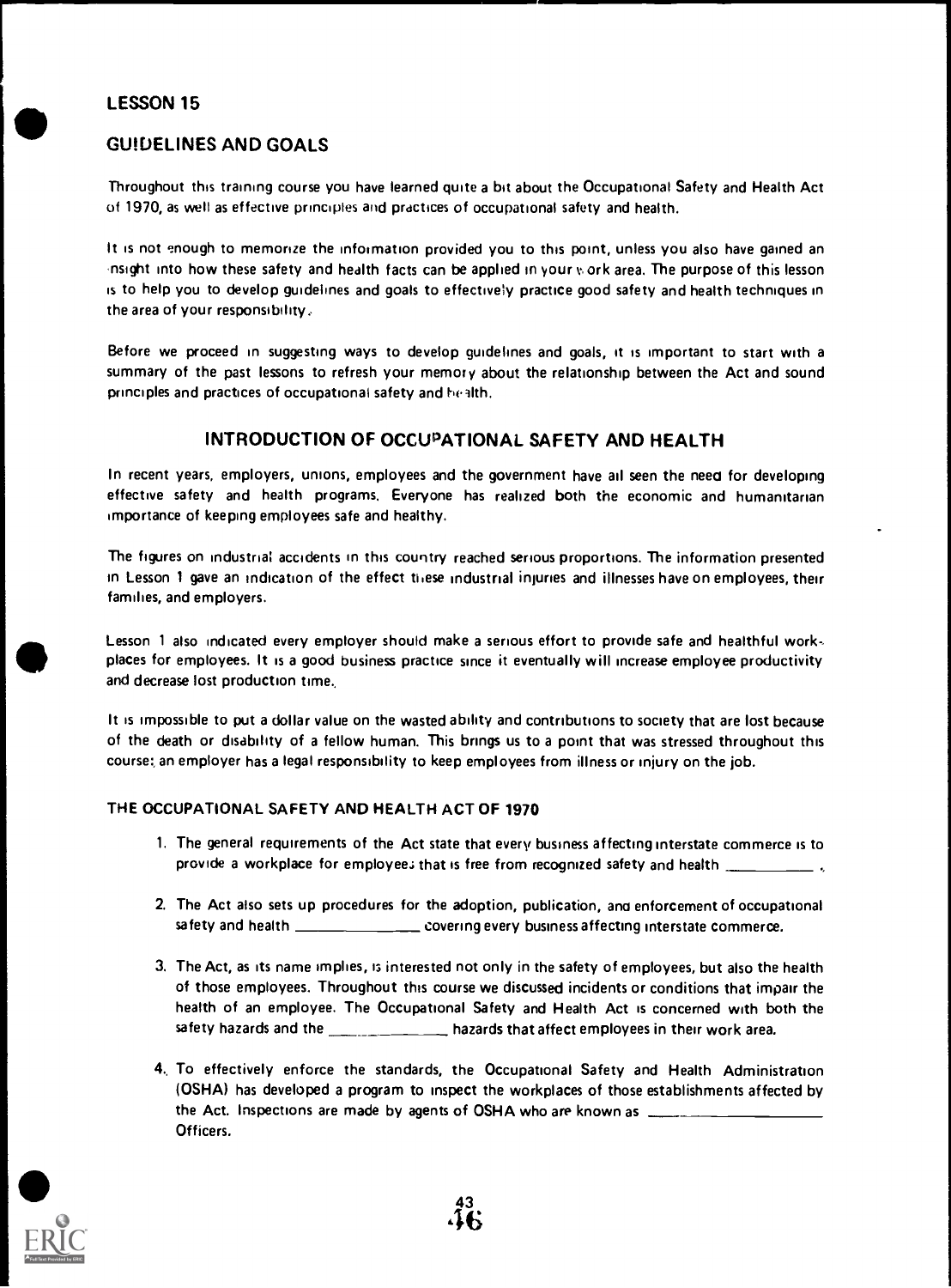- 1. Hazards
- 2. Standards
- 3. Health 4. Compliance

- 5. If an employer is found in violation of a safety and health standard, he may receive a citation as well as a proposed
- 6. If an employer wishes to contest a citation or a proposed penalty, the first step is to bring the complaint to the wholly independent Occupational Safety and Health \_\_\_\_\_ Commission.

#### RECORDKEEPING REQUIREMENTS OF THE ACT

- 7. Regulations adopted pursuant to the Act require that records be kept on all recordable occupational **and during the year.** and  $\frac{1}{\sqrt{2\pi}}$  during the year.
- 8 Does a recordable injury or illness include those cases that just require first aid?
	- a, Yes b. No
- 9. Many lessons in this course have pointed out the benefits that can be gotten from the forms that are required by the Act One of the greatest benefits is by indicating to you where most of the accidents occur in your work area. When you can isolate where accidents occur, you can then inspect the work area to find the safety and health **Interact Common Common Liness**, injury, or death.

#### OCCUPATIONAL INJURY AND ILLNESS PREVENTION AND CONTROL PREVENT INJURIES OR CONTROL THEIR CONSEQUENCES

- 10. In Lesson 4, the fundamentals of occupational injury and illness prevention and control were discussed. Occupational injury and illness PREVENTION means taking action to avoid accidents or exposures to health hazards in the workplace., Injury and illness CONTROL means taking action to keep the undesirable effects of such events to a MINIMUM.
	- a. Injury and illness PREVENTION means doing something to make occupational accidents and exposures to health hazards
	- b. Injury and illness CONTROL means doing something to make such events

 $\bullet$  Less severe



**<sup>.</sup>** Less likely to occur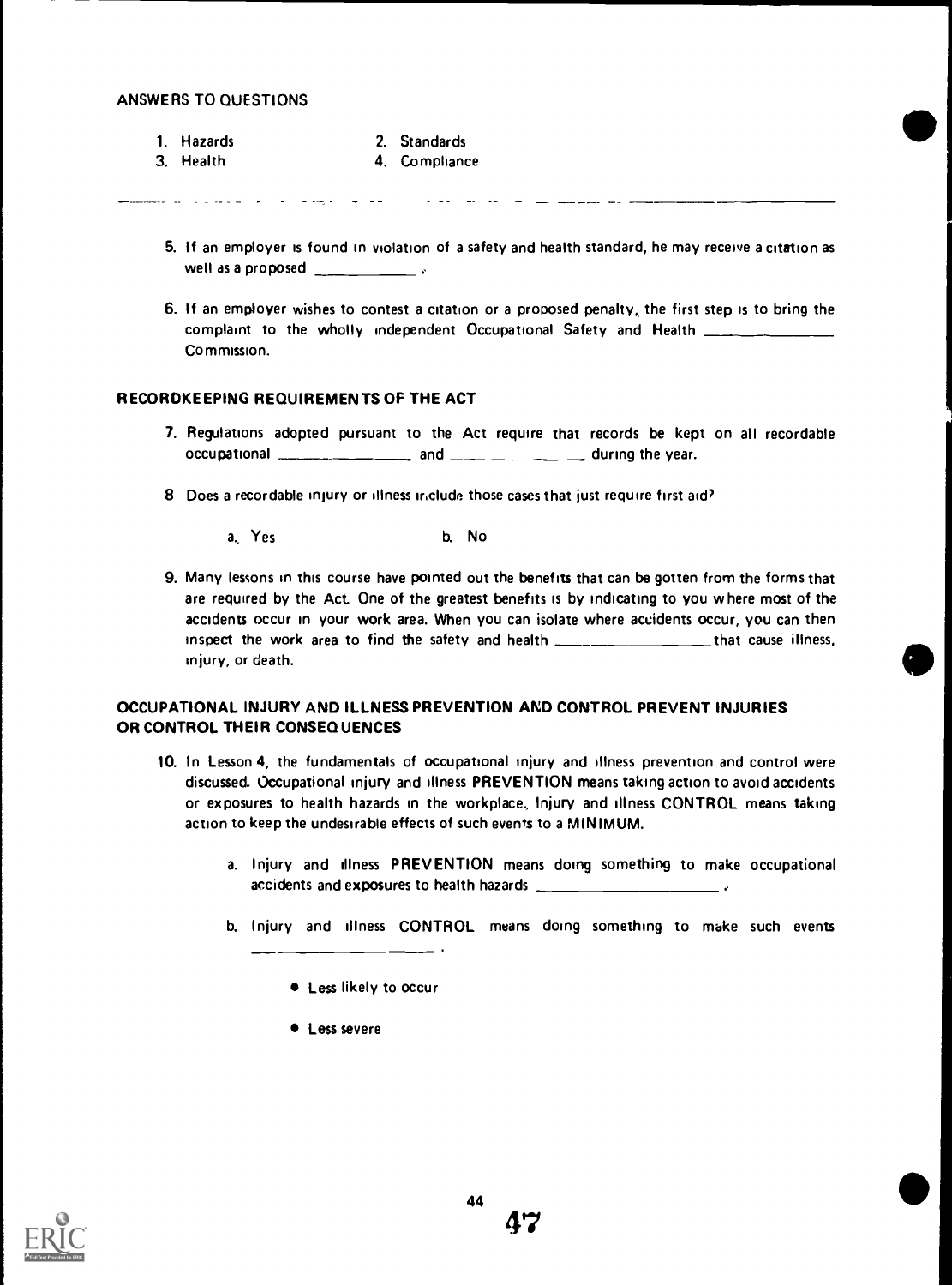- 5. Penalty 6. Review 7. Injuries Illnesses
- 8. b. No Any injury or illness that requires more than first aid should be recorded cri the required forms

.<br>An Principal Marian and Company and Company and Company and Company and Company and Company and Company and Co

- 9. Hazards
- 10. a. Less likely to occur b. Less severe

#### IMMEDIATE CAUSES

11. The immediate causes of occupational injuries and illnesses are HAZARDOUS ACTS and HAZARDOUS CONDITIONS. Hazardous \_\_\_\_\_\_\_\_\_\_\_\_\_\_\_\_ are the behavior and practices of employees. Hazardous **are mechanical**, chemical, electrical, or other physical conditions within the workplace.

#### BASIC CAUSES

Personal factors are the REASONS that hazardous acts are performed. Job-related factors are the REASONS that hazardous conditions exist. These personal factors and job-related factors are the BASIC CAUSES of occupational injuries and illnesses. Personal factors are the reasons for any hazardous behavior or practices which the employees you supervise may perform. Job-related factors are the reasons for any hazardous mechanical, electrical, chemical, or other physical conditions which may exist in your workplace.

#### EMPLOYER CONTROL

- 12. Your employer has the authority to control the job behavior of employees and the authority to control the conditions of the workplace. Therefore, accidents and exposures to health hazards on the job result from LACK of proper \_\_\_\_\_\_\_\_\_\_\_\_\_\_\_\_\_\_\_\_\_of hazardous behavior and hazardous conditions which cause such incidents.
	- a. Employer control b. Employer authority

One way to prevent and control illness and injury on the job is to TAKE THE HAZARDS OUT OF THE JOB using such techniques as job analysis. Job analysis involves observing an employee performing a job, breaking the job down into a sequence of steps, describing the hazards of each step, and identifying the key factors which are essential for safe and healthful performance of each job step. Key safety and health factors are the procedures that must be performed and the precautions and safeguards that are necessary to avoid an accident or exposure to a health hazard.

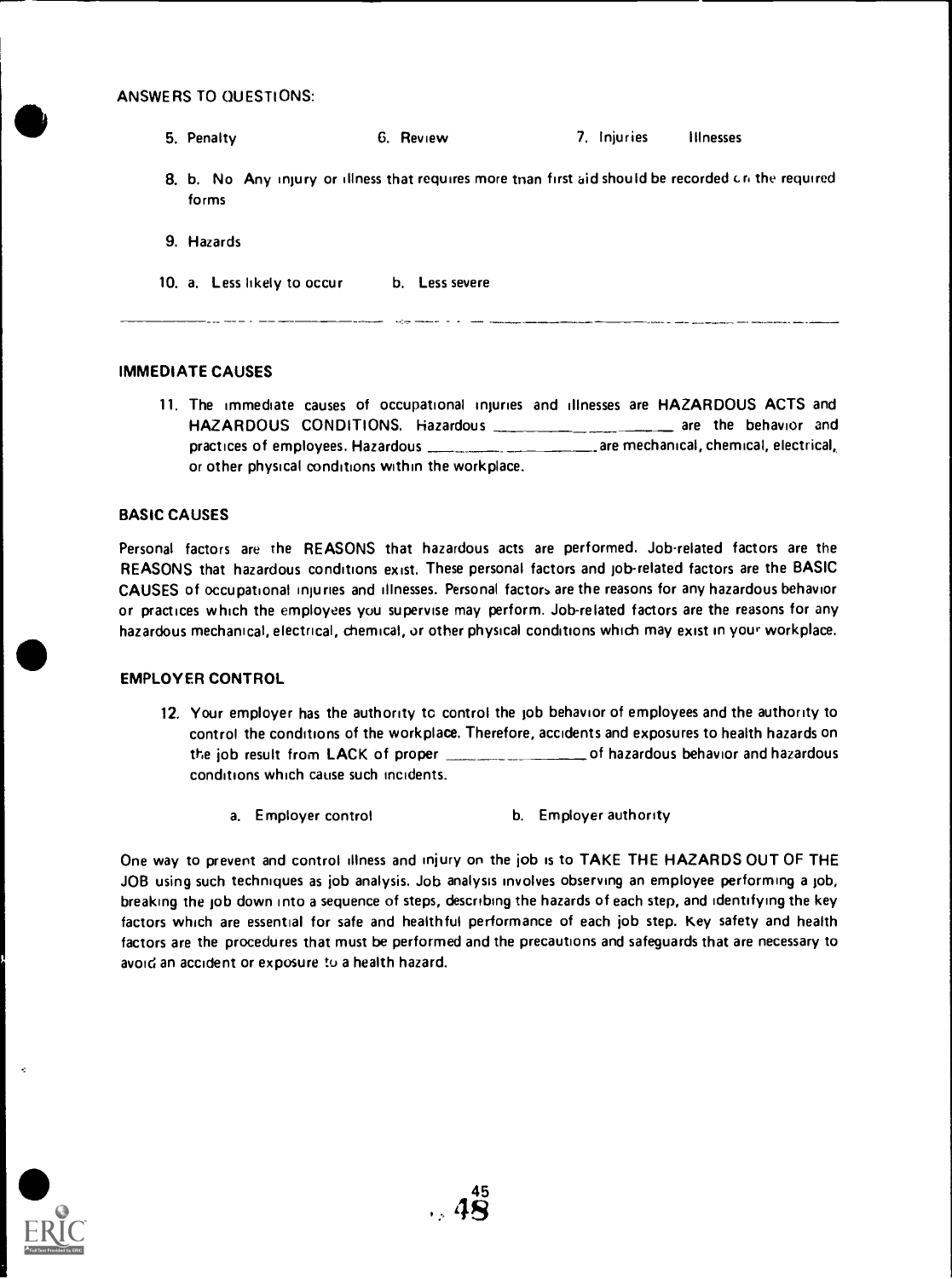المستسلم والمعالج

11. Acts Conditions

and a straight and a

12. Employer control

# INVESTIGATING AND REPORTING ACCIDENTS AND EXPOSURES TO HEALTH HAZARDS IN THE WORKPLACE

# IF IT IS SERIOUS, IT IS MORE LIKELY TO BE REPORTED

<sup>13</sup> Lesson 5 discussed how to investigate an accident or an exposure to a health hazard which occurs in your work olace. It was pointed out that employees are more likely to report accidents with serious consequences and exposures to health hazards which produce immediate severe symptoms and less likely to report incidents which have minor consequences or produce minor or delayed symptoms. The types of occupational accidents and exposures to health hazards which are most likely NOT to be reported are those with consequences or symptoms.

<u>and an indice</u> to a same

- <sup>a</sup> Major b. Minor
- <sup>14</sup> The PURPOSE of investigating accidents, exposures to health hazards, and near misses is \_\_\_\_\_ ., The best TIME to investigate is <u> 1980 - Januar A</u>
	- a. Prevention b. As soon as possible
- 15. The reports and records required by the regulations under the Occupational Safety and Health Act concerning an occupational injury or illness call for the following information;
	- a An identification of the window who was injured or made sick
	- b. A description of the injury or illness
	- c. A description of hew the accident or exposure to the health hazard occurred
	- d. An  $\frac{1}{2}$  An  $\frac{1}{2}$  and  $\frac{1}{2}$  of how the accident or exposure occurred

The investigation report which you prepare for your employer should contain a description of ACTIONS TAKEN and ACTIONS RECOMMENDED to prevent such an incident from occurring again. This is especially important if your investigation reveals that a violation of the federal safety and health standards is involved in the accident or exposure to a health hazard. When this is the case, immediate action must be taken to eliminate the violation to be in compliance with the law.

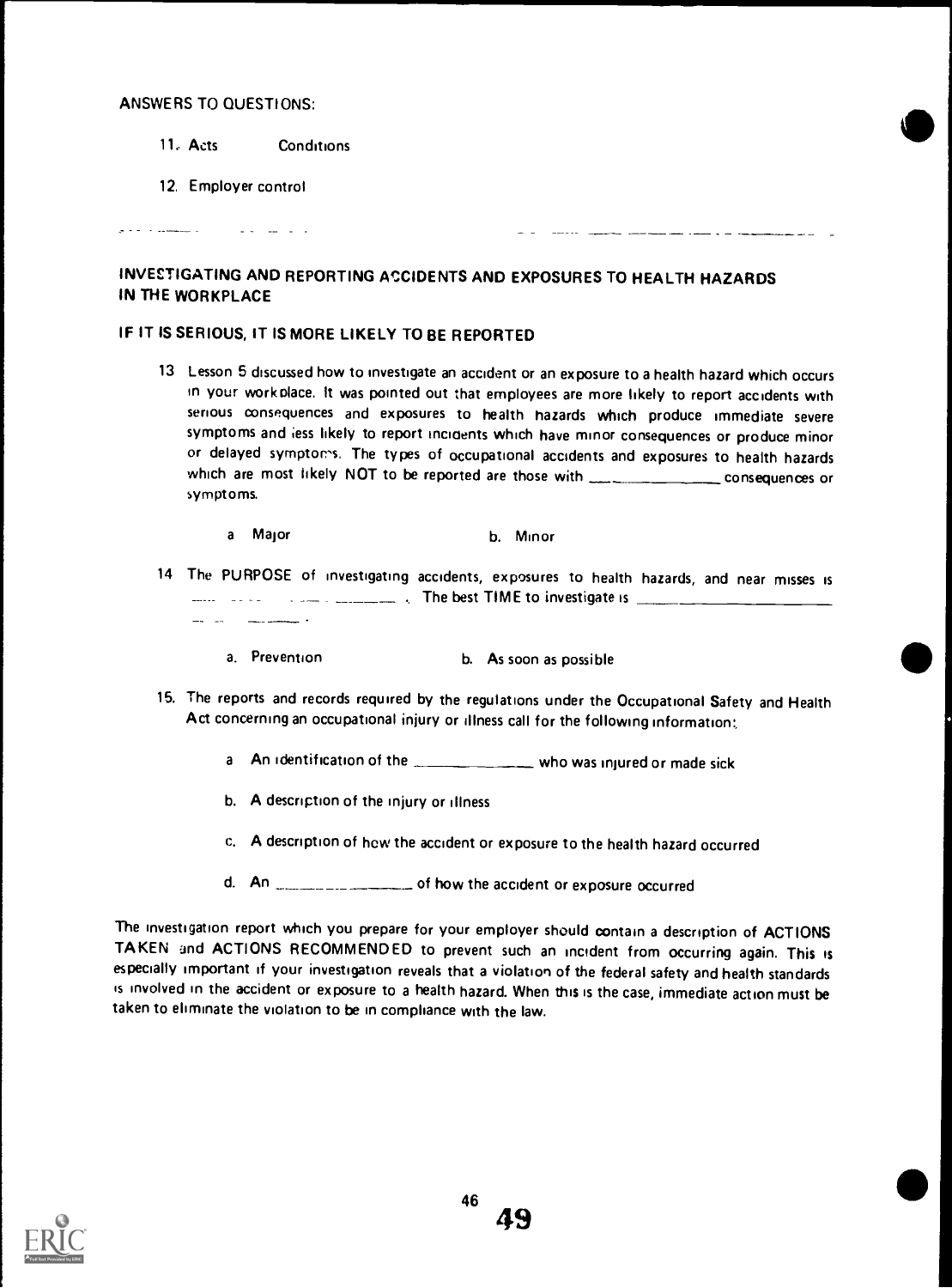13. b. Minor. You learned how to use the management techniques of training, repetition, praise, constructive criticism, and setting a good example to encourage employees to report all such incidents to facilitate investigation.

| 14. Prevention | As soon as possible |  |
|----------------|---------------------|--|
|----------------|---------------------|--|

15. a. Employee d. Analysis

#### CLASSIFICATION AND ANALYSIS OF SAFETY AND HEALTH HAZARDS

16 In Lesson 6, a hazard was defined as any action, condition, or state that has the potential to harm someone or something. Can a condition be called a hazard if it might cause:

|   |                                                                                                                                  | Yes | No  |
|---|----------------------------------------------------------------------------------------------------------------------------------|-----|-----|
|   | a. Property damage?                                                                                                              |     |     |
| b | Personal injury?                                                                                                                 |     |     |
|   | c. Occupational illness?                                                                                                         |     |     |
|   | 17. Which of the following questions can you use to identify a potentially hazardous condition:                                  |     |     |
|   |                                                                                                                                  | Yes | No. |
| a | Is there the possibility of overloading the equipment's<br>capability?                                                           |     |     |
|   | b. Are there environmental hazards such as air contaminant,<br>radiation, noise, temperature extremes, or flammable<br>solvents? |     |     |
|   | c. What conditions exist that have potential as fire hazards?                                                                    |     |     |
| d | Are chemical irritants or toxic agents involved?                                                                                 |     |     |
|   | e. Does the work present physical and/or mental stress?                                                                          |     |     |

There are three aspects to CLASSIFYING and ANALYZING hazards. These are recognition, evaluation, and control. After you recognize a hazard, you must evaluate the potential danger so that you can control the hazardous situation.

- 18. In Lessen 6 we presented a way to classify hazards in terms of potential loss severity. The three different hazard classifications are:,
	- a. hazard
	- b. \_\_\_\_\_\_\_\_\_\_\_\_\_\_\_\_\_\_\_\_\_\_\_\_\_\_\_ hazard
	- c. \_\_\_\_\_\_\_\_\_\_\_\_\_\_\_\_\_\_\_\_\_\_\_\_\_\_\_\_\_\_\_\_ hazard

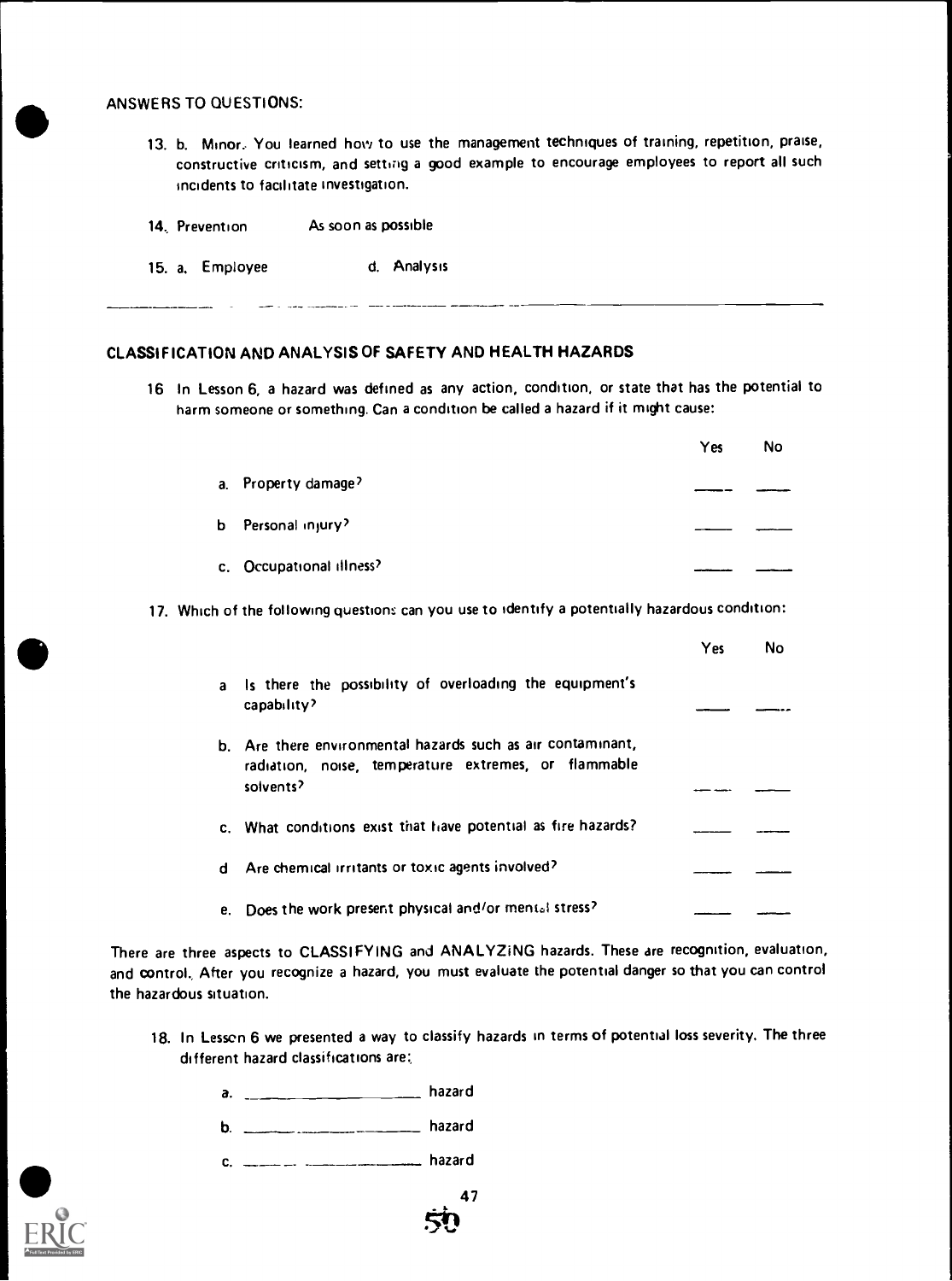| 16. a., b., c., All "Yes"          |               |            |  |
|------------------------------------|---------------|------------|--|
| 17. a., b., c., d., e., All "Yes." |               |            |  |
| 18 a. Class A                      | Class B<br>b. | c. Class C |  |

There are many types of hazards that can cause injury, 'liness, death, or property damage. Before trying to classify and analyze hazards, you must first know what is required by the Act. These requirements are called OSHA standards

19. The main objective of classifying and analyzing hazards is to control the hazard before injury or illness can result The three ways to control hazards are by elimination, segregation, or by providing equipment to your employees.

# FACILITY INSPECTION FOR SAFETY AND HEALTH HAZARDS

- 20 To be effective, any inspection program must be well organized and planned in a way that assures complete and timely inspection This is in addition to the incidental ones you would make each day by looking for hazards as you go about your daily routine If, during your daily routine, you discovered a specific hazard, you would be making a/an inspection.
	- a. Planned h. Incidental

The organized, planned inspection will be tne most beneficial to you in identifying specific hazards, as well as helping you to decide what steps must be taken to correct the hazard, Only when the hazard has been corrected will employees' safety and health be protected.

- 21 A planned inspection will help identify the cause of injuries and illnesses, and help you in eliminating them
	- a. Basic
	- b. Immediate

22. How often should a planned inspection be performed?

- a. Every week
- b Every month

c. Depending on the problems to be inspected

There are two main objectives of a FORMAL safety and health inspection:

- . To discover all undesired practices and conditions that could result in personal injury or the impaired health of your employees, o: damage to equipment, and
- To evaluate and record the general degree of hazard associated with each problem as a guide to setting up remedial and preventive action priorities.

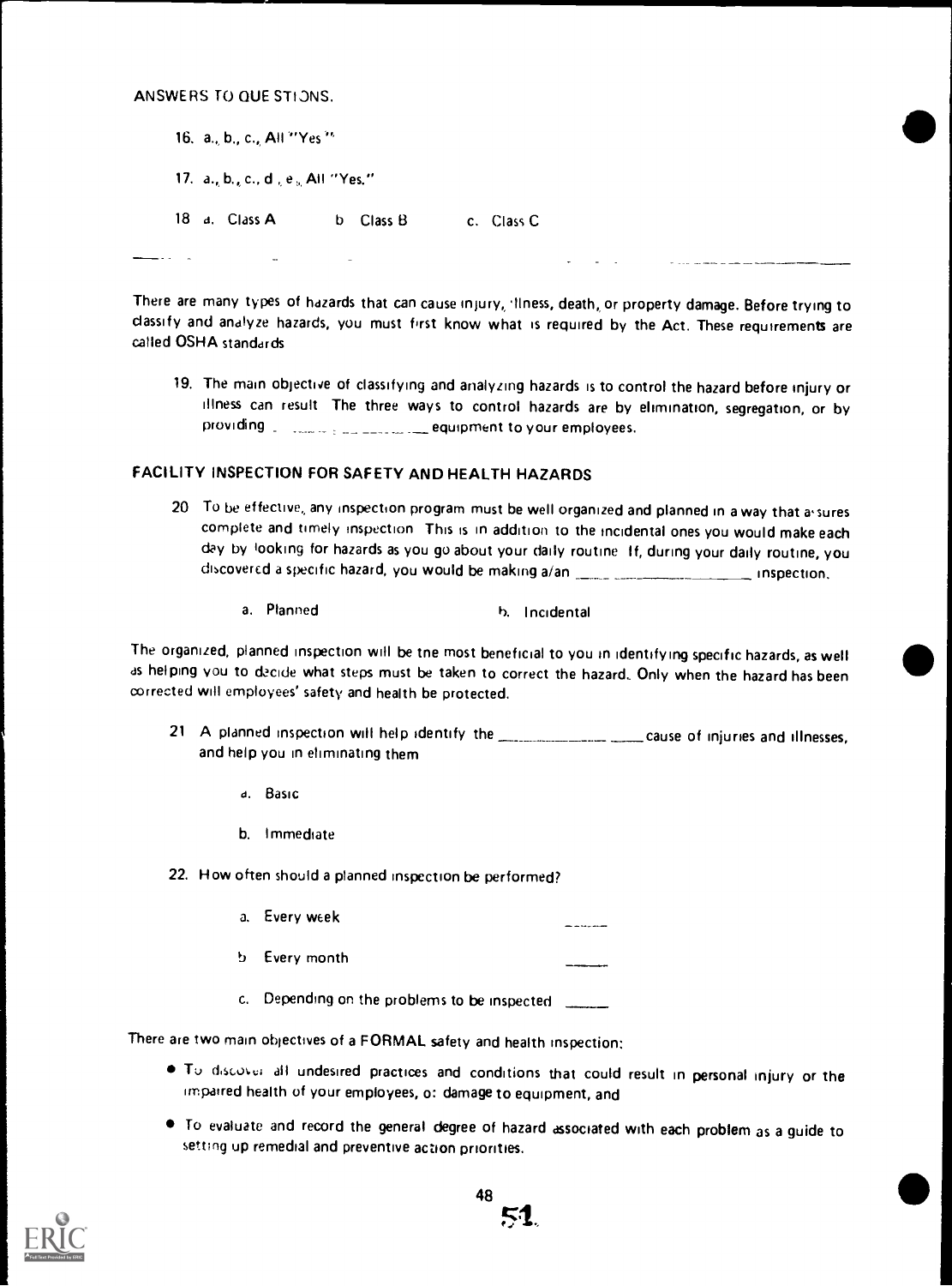- 19 Protective 20 b. Incidental
- 21. a. Basic
- 22 c.
- 
- 23. As you can see by the objectives listed above, the  $\sim$  of a formal safety and health inspection is very important

 $\sim$   $\sim$   $\sim$   $\sim$   $\sim$ 

- a. Timing
- b. Planning

Planning and performing a formal inspection take quite a bit of time and effort. You should keep in mind that all of this time and effort will be wasted unless you take remedial action to have the identified hazard corrected.

#### PRIMARY HEALTH HAZARDS AND MONITORING DEVICES

Health hazards result from either exposure of internal organs to toxic materials, or exposure of the skin and sense organs to toxic materials. These two types of exposures are called INTERNAL exposure and EXTERNAL exposure

24. Classify the following examples as being either internal exposure (I) or external exposure (E):

| а. | Swallowing a contaminant that was in the drinking water |  |
|----|---------------------------------------------------------|--|
|    | b. Skin rash                                            |  |
|    | c. Inhaling toxic fumes                                 |  |
| d. | Eyes affected by harmful chemicals                      |  |
| е. | Burns on the skin from chemicals                        |  |
| f. | Breathing harmful mist                                  |  |

- 25. Throughout Lesson 8 we discussed the term THRESHOLD LIMIT VALUES (TLV). Whenever you look up the TLV for a particular material, you should keep in mind that these values are not necessarily limits of harmful exposure for one minute, one hour, or one day. A TLV is usually stated in terms of the material's effect over a specified period of time. If an employee was exposed to a contaminant above a specified TLV for two hours, would he be in danger of overexposure?
	- a. Yes
	- b. No
	- c. Depends on the contaminant and the individual

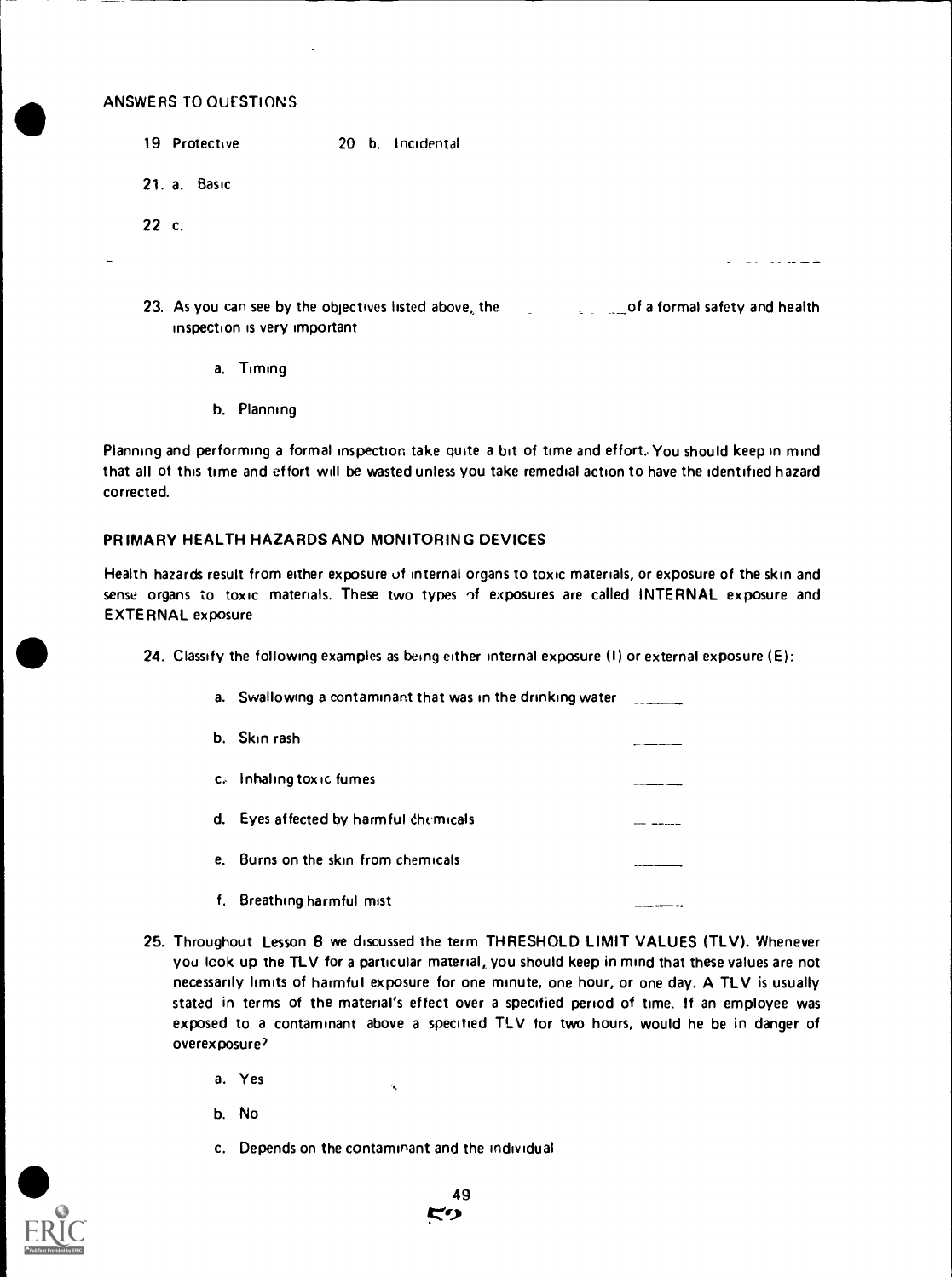23. b.

24. a., c., f., (I) Internal b., d., e., (E) External

25. c.

#### 26. Which of the following can affect the health of employees?

|    |                                                   | Yes | No |
|----|---------------------------------------------------|-----|----|
| a. | Airborne contaminants                             |     |    |
| b. | <b>Noise</b>                                      |     |    |
|    | c. Prolonged contact with harmful chemical agents |     |    |
| d. | Improper lighting                                 |     |    |
|    | e. Extreme high and low temperatures              |     |    |

- 27: As in all typas of hazards, you should decide on ways that they can be controlled. As mentioned in many of the lessons of this course, the three ways to control hazards are to  $\frac{1}{1}$  , or supply personal  $\frac{1}{1}$  equipment.
- 28. One OSHA standard indicates that in cases where protective equipment and other measures are needed to protect employees from a health hazard, an industrial or other technically qualified source should be consulted.

#### PERSONAL PROTECTIVE EQUIPMENT

In many cases you cannot eliminate or segregate hazards; so you must resort to protective equipment for your employees. The OSHA standards require such equipment and set criteria for eye and face protection, respiratory protection, occupational head protection, occupational foot protection, and electrical protective devices (CFR 1910 Subpart I). All of these standards are designed to protect employees am safety and health hazards in the work area.

- 29. It is advisable that there be quite a bit of time spent on choosing the equipment to match the type of hazard employees will be working under. If you are trying to choose a respirator that will filter out dust, remember that different respirators will be needed, depending upon the type and concentration of dust that is in your work area. Would the above statement be the same for a contaminant such as a gas?
	- a. Yes
	- b. No

As stated in many of the lessons, you should use protective equipment only as a last resort. You should first try other methods to control a specific hazard.

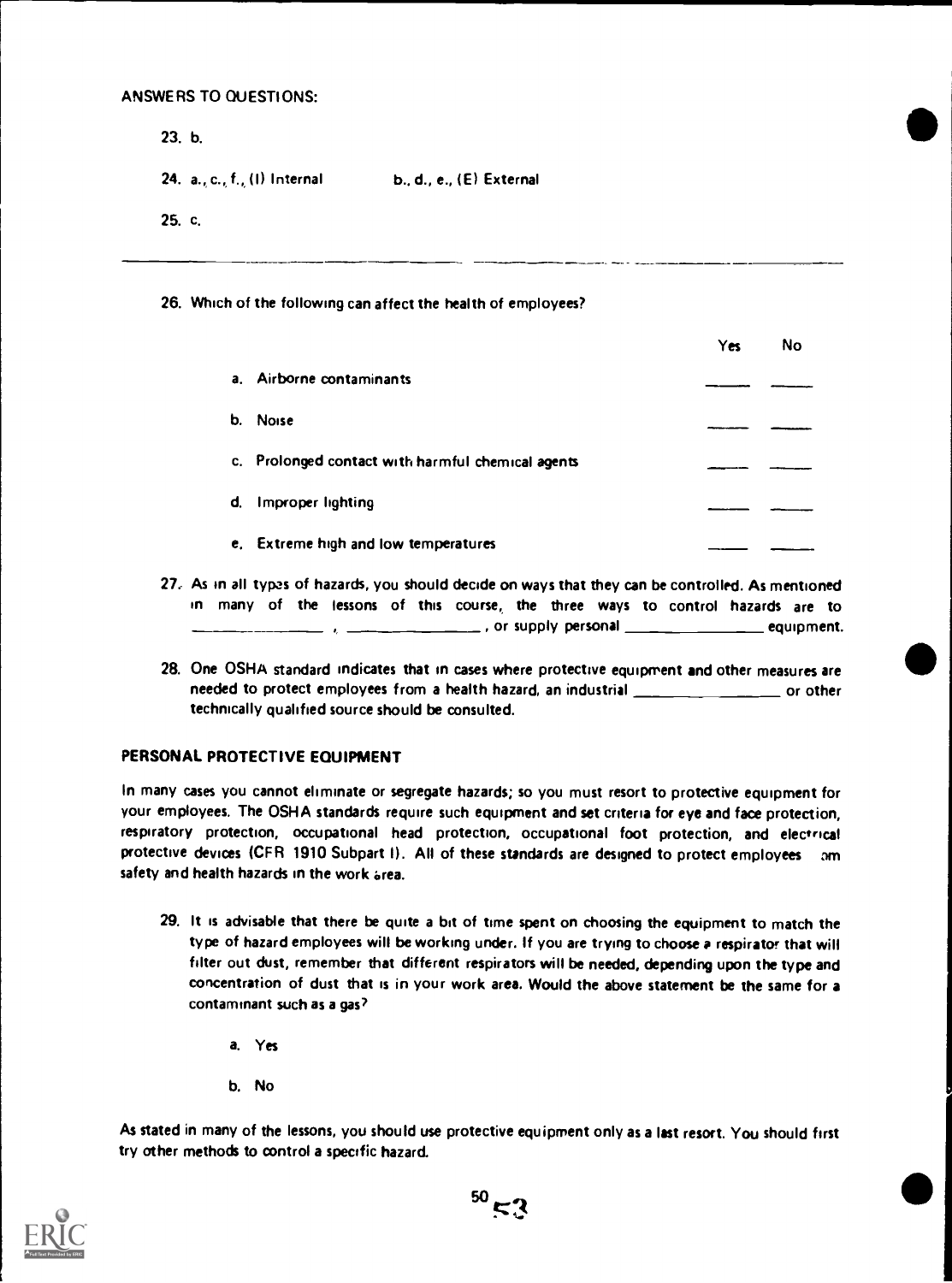|          | 26. a, b, c., d., e, All "Yes." |           |            |  |  |
|----------|---------------------------------|-----------|------------|--|--|
|          | 27 Eliminate                    | Segregate | Protective |  |  |
|          | 28 Hygienist                    | 29 a Yes  |            |  |  |
| ________ |                                 |           |            |  |  |

- 30. Is the following statement true or false' The use of protective equipment eliminates hazards.
	- a True b. False

One of the most important aspects of developing a program for the use of protective equipment is the training of employees to use and maintain their equipment.

- 31 One important point to remember with regard to all protective equipment is that management, employees, and visitors are required to wear protective equipment when going through a hazardous area. Does this mean that a Compliance Officer must be furnished protective equipment before going into a hazardous area
	- a. Yes b. No

#### EMERGENCY CARE FOR ILLNESS AND INJURY

- 32 Proper health care is an important part of the Act. The use of doctors, or people trained in first-aid techniques will help not only in saving lives, but also in helping to determine what toxic materials are present which are harmful to employees. The OSHA standards are quite specific in terms of the required medical services that should be available in a workplace. If an infirmary, clinic, or hospital is not near the workplace that is used to treat injured employees, should an employee be trained in proper first-aid techniques?
	- a. Yes b. No
- 33 Lesson 10 discussed emergency care for nonbreathing, severe bleeding, and shock. The main reason for including these techniques was that some emergencies require immediate action to save a life until professional help becomes available. Obviously, any was any contract of the contract of knowledge you have may help you in saving the life of employees.
- 34 The last part of Lessor ) discussed the importance of predetermined emergency procedure. Training employees in their responsibilities during an emergency will help cut down on confusion that so often results during an emergency. With proper  $\mu$  ,  $\mu$  ,  $\mu$  ,  $\mu$  ,  $\mu$  , everyone knows the correct procedures to follow, which include proper SHUTDOWN PROCEDURES and specific TELEPHONE NUMEIERS for the fire department and medical aid.

#### FIRE LOSS CON TROI

- 35 In Lesson 11, you learned how to extinguish fires using the basic rule of fire control and the causes of fire. Are the following statements true or false'
	- a. Fire occurs only when fuel, heat, and oxygen are combined?
	- b. To stop a fire, remove or reduce any one of the three basic elements of a fire-fuel, heat, or oxygen'



**c**4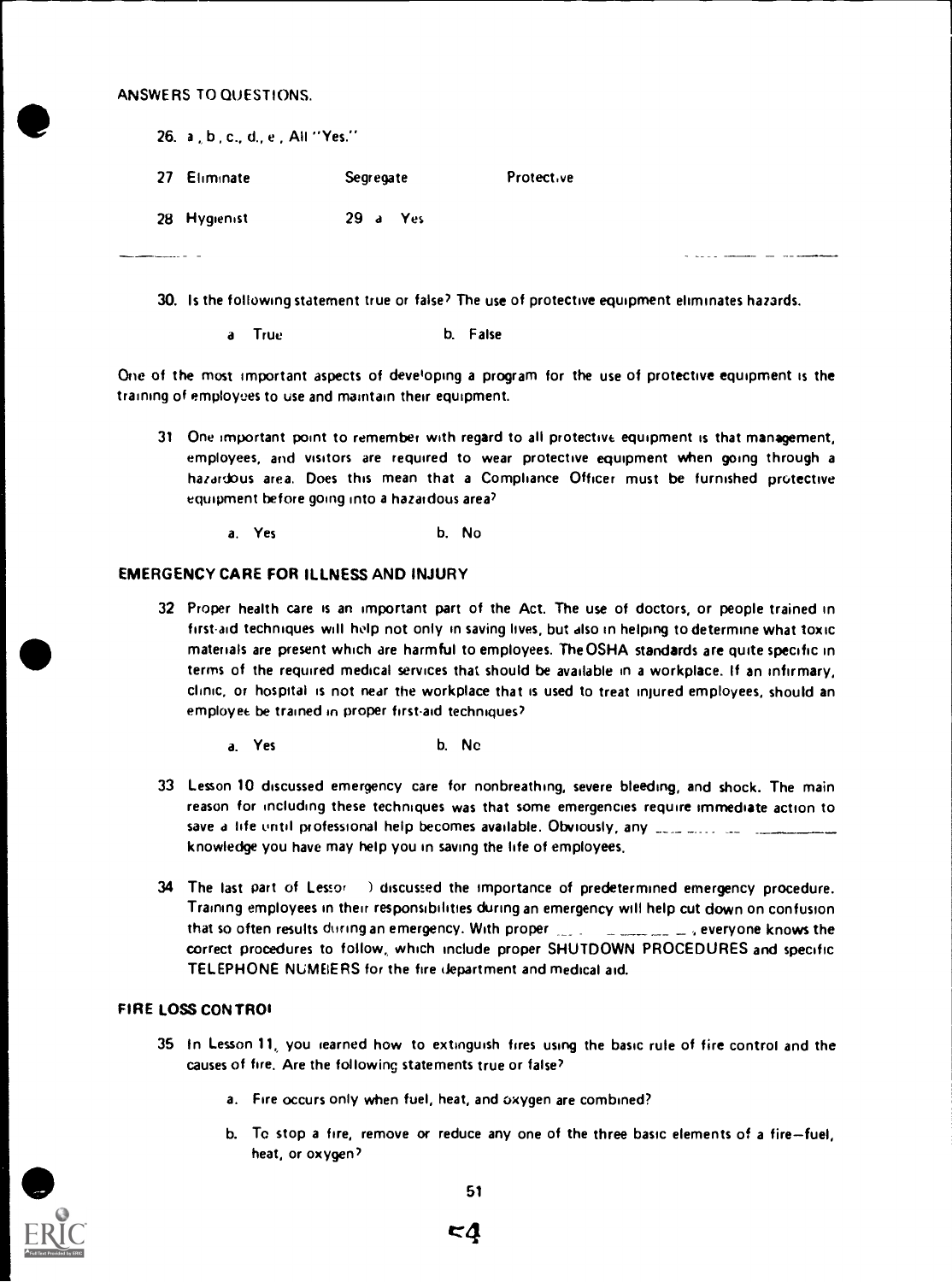- 30 b. False The protective equipment protects from the hazard, but the hazard remains and must be respected.
- 31 a. Yes. Everyone must be supplied with appropriate protective equipment.

| 32. a. Yes | 33. First Aid | 34. Training | 35. a., b., True |
|------------|---------------|--------------|------------------|
|            |               |              |                  |

- 36. Fires :n wood and other ordinary combustible materials like paper, cloth, rags, rubber, and trash are Ciass \_\_\_\_\_ fires. Two extinguishants to use for this class of fires are: 1) WATER, and 21 FOAM.
- 37 Flammable liquid and flammable gas fires, such as oil, gasoline, paint, and grease, are Ciass fires. To put out this class of fire, three extinguishants you can use are: 1) carbon dioxide, 2) foam, or 3) dry chemicals.
- 38. A fire in energized electrical equipment is a Class <sub>meara</sub> fire. ("Energized" means the equipment is receiving electricity from the electrical power supply.) To put out this class of fire, two extinguishants which can be used are: 1) carbon dioxide, or 2) dry chemicals. In a Class C fire, it is important to use an extinguishant that conduct electricity.
	- a. Does b. Does not
- 39. A fire in metal or metallic dust is a Class \_\_\_\_ fire, Extinguishing a Class D fire requires a specific chemical for each specific metal.

#### COMMUNICATION AND MOTIVATION

Lesson 12 discussed the techniques of communication and motivation as applied to job safety and health. You learned that the Act requires certain specific communications between employer and employees. One communication requirement is that the employer display a copy of the OSHA poster titled "Safety and Health Protection on the Job." The poster informs employees of their rights and obligations under the law.

- 40 By displaying this poster, the employer can accomplish which two things described below?
	- <sup>a</sup> inform employees about their protections and obligations under the law
	- b. Comply with the law
	- c Inform employees about the employer's annual jobrelated injury and illness record
- 41. Another communication between employer and employee which is required by law is the annual suromary of occupational injuries and illnesses. The employer must post this summary in a prominent place where it can be seen by all employees.. By posting this annual summary, the employer can accomplish which two of the following things'?
	- a. Comply with the law
	- b. Inform employees of their protections and obligations under the law
	- c. Inform employees of the employer's job-related injury and illness record for the year

55

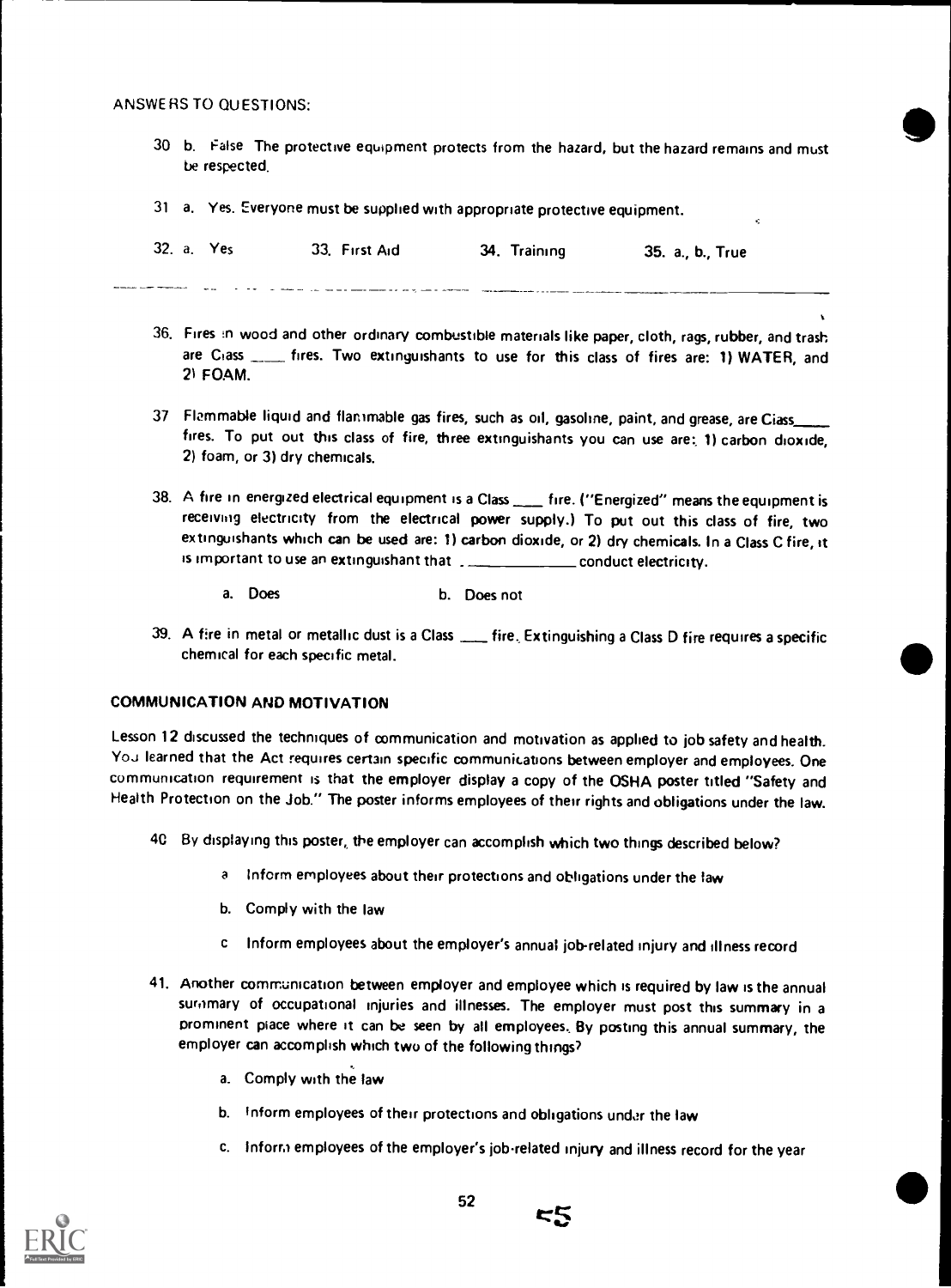ANSWERS AND QUESTIONS:

- 36. "A" 17. "B"
- 38. "C" b. Does not 39, "D"
- 40. a..., protections and obligations b. Comply with the law

Employees also have to be informed about the annual jobrelated injury and illness record, but this not contained in the OSHA poster

41. a, Comply with the law c. Inform employees of employer's record

Information about employee protections and obligations under the law is in the OSHA poster.

A good safety and health communication technique is regular safety and health meetings. Short meetings held frequently are better than long meetings held at greater intervals. Covering only one subject at a meeting is better than covering several subjects. Based on these guidelines, a 15-minute meeting held each week to cover a single subject will be more effective than one-hour meeting held once a month to cover several subjects.

- 42. If a supervisor wants to have a series of weekly 15-minute safety and health meetings, wants to cover a single subject at each meeting, and wants to encourage participation of employees in the meetings, which two practices will help accomplish all three objectives?
	- a. Have longer meetings
	- b. Discourage discussion
	- c Schedule 10 minutes of presentation and 5 minutes of discussion (or vice versa)
	- d Arrange to be contacted after the meeting about other subjects that come up

#### OCCUPATIONAL SAFETY AND HEALTH TRAINING

Lesson 13 discussed the application of training techniques to safety and health training. Before any employee you supervise starts a job that is new to that employee, It is your responsibility to provide safety and health training for that specific job. This means training should be provided to:

- new employees,
- an employee who is changing jobs,
- a newly created job, and
- a job which has been changed.

One part of safety and health training involves teaching general company and departmental safety and health rules. This is important in developing job safety and health awareness. However, telling employees the general rules does not necessarily mean they will be able to figure out how to apply the rules to their



 $E<sub>b</sub>$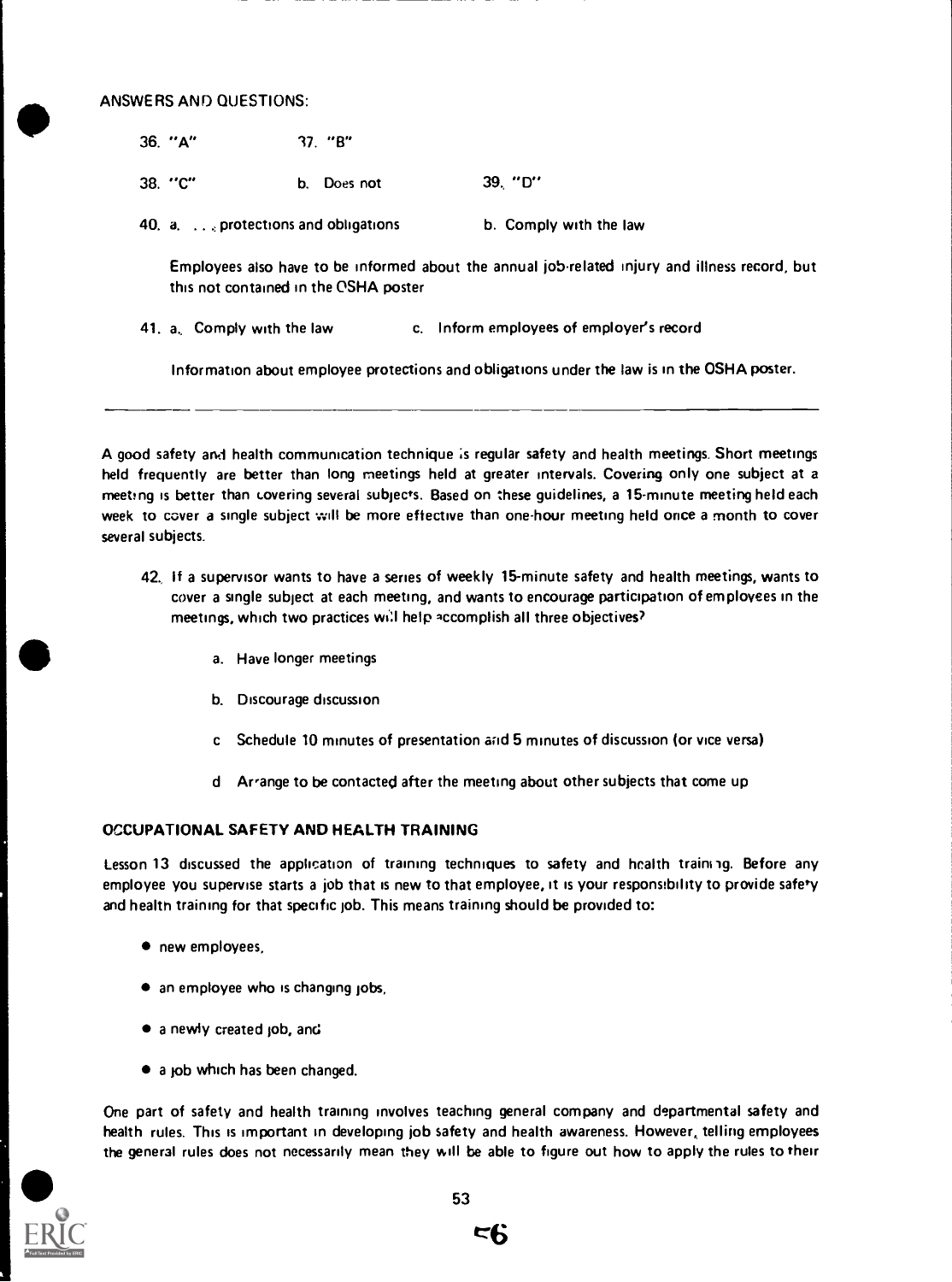42. c. and d. By encouraging employees to stick to one subject at a meeting but to come around later to talk about other things that come up, it is possible to cover the chosen subject in a short meeting and, at the same time, not discourage employees from speaking up.

own jobs without being taught Application of general rules to specific job situations doesn't occur automatically. As a part of the training process, you must convert general safety and health rules into specific safety and health practices for an employee to apply to a specific job.

In addition to teaching a new employee how to apply the general and departmental safety and health rules to the job the employee will do, it is necessary to teach the employee about the hazards specific to the job and how to avoid them. To accomplish these goals, safety and health training about a specific job should include both the following:

- **Instructions about the specific hazards of the new job**
- Instructions about the specific procedures, precautions, and safeguards necessary to perform the specific job without injury or illness

EXPLAIN how to perform each job step safely and healthfully and then DEMONSTRATE how to perform each step. Be sure to perform the step EXACTLY as you want the employee to do it. If personal protective equipment is required, use it. The purpose of the supervisor performing a safety or health procedure exactly as the supervisor wants the einployee to perform it accomplishes the following:

- The employee sees each potentially hazardous step of the new job performed exactly as it should be done.
- The employee learns safe and healthful work habits
- The employee sees how to avoid the hazards of the job
- 43. Understanding of the need for safeguard devices on machines and for personal p. 3tective equipment, where required, is not automatic. It must be taught. It is not sufficient to merely mention the need for personal protective equipment where it is required. The purpose and function of the equipment must be explained in detail, for which of the following reasons?
	- a. The employee is more likely to be willing to tolerate a certain amount of inconvenience or discomfort.
	- b. The employee is less likely to try to make safeguard devices inoperative or to use the wrong kind of equipment for personal protection against a particular hazard.
	- c. The employee will know that the hazard has been eliminated.



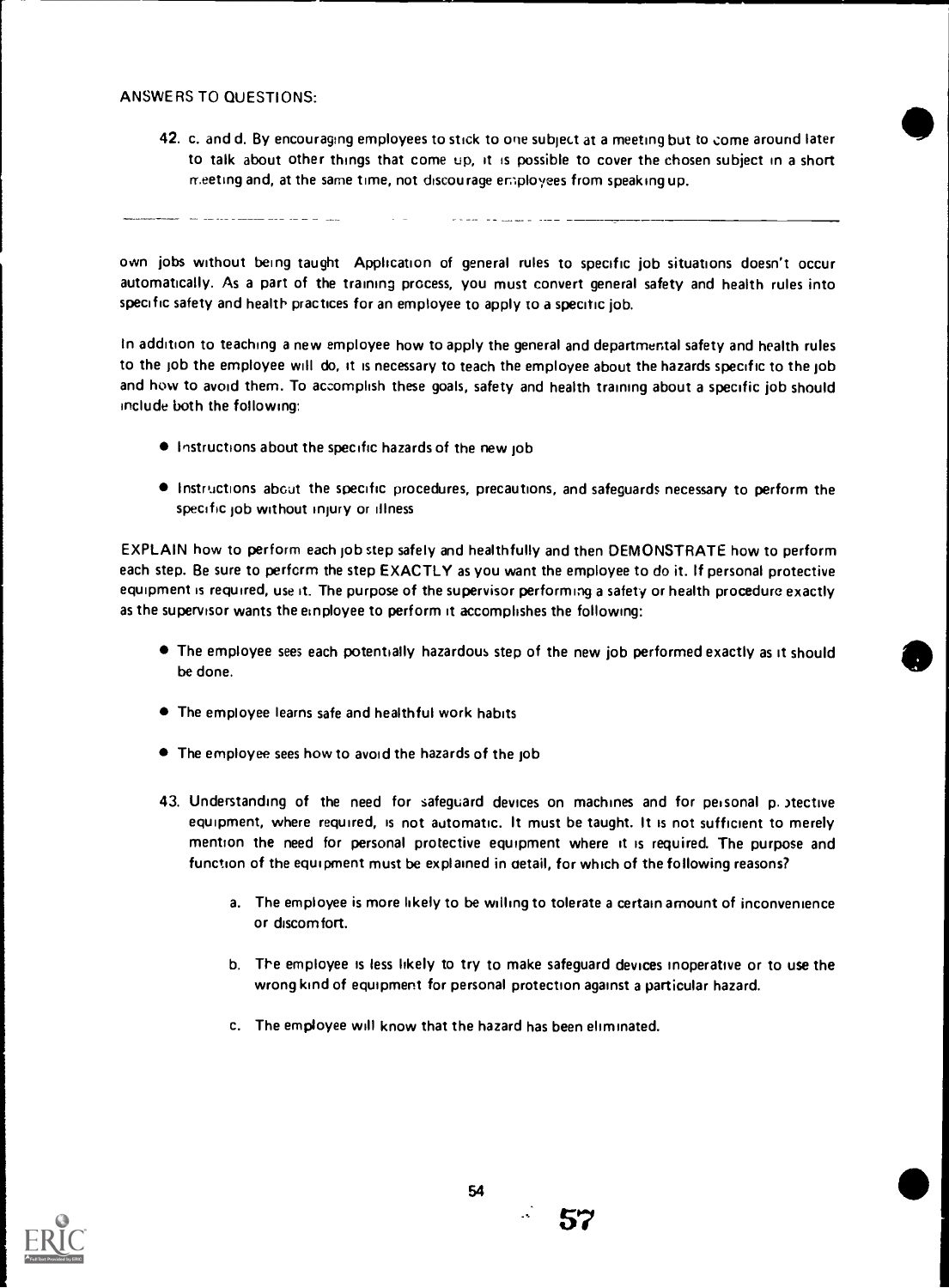43. a. and b.

and and control

# RESOURCES FOR THE SUPERVISOR

Lesson 14 discussed some sources available both inside and outside your company to assist you in performing your job-related safety and health responsibilities. The following are potentially good safety and health resources often available inside a company.

- Purchasing department personnel
- Maintenance department personnel

A number of professional and technical specialists are potentially good safety and health resources. The lobs of some of these specialists including safety and health professionals, design engineers, industrial engineers industrial designers, human factors specialists, and industrial hygienists were described; and it was pointed out that there is a great deal of overlap in the work these various specialists do. Much of their work is interrelated, and they often have a mutual interest in the area of lob safety and health.

The human factors specialist is an especially valuable resource to assist you in performing the safety and health responsibilities of your job. The human factors specialist is informed about the intellectual, emotional, and physical capabilities and limitations of the human, the mechanism by which people see, hear, think, and forget; and the kinds of tasks people do better than machines and the kinds of tasks machines do better than people, The human factors specialist can assist you to:

- Design production equipment and work procedures that utilize human capabilities efficiently, are compatible with human limitations and are not potentially unsafe or unhealthful.
- $\bullet$  Determine the potential effect on employees of noise, lighting, temperature, humidity, and vibration in the workplace and avoid exposure of personnel to harmful levels causing healt') impairment.
- Develop personnel selection and training programs.

Obviously, many organizations are not large enough to permit the employment of a full-time safety and health professional, an industrial hygienist, a human factors specialist, an industrial engineer, an industrial designer, or other professional personnel who specialize in safety and health problems, However simply because these organizations are small doesn't necessarily mean they do not have big safety and health problems. Don't forget the following outside resources who provide the necessary services, either free or for a consultation fee, that smaller establishments can turn to for help,

- Agencies of the federal, state or local governments
- Nonprofit service organizations
- **Insurance companies**
- Consultants in various fields



55 აყ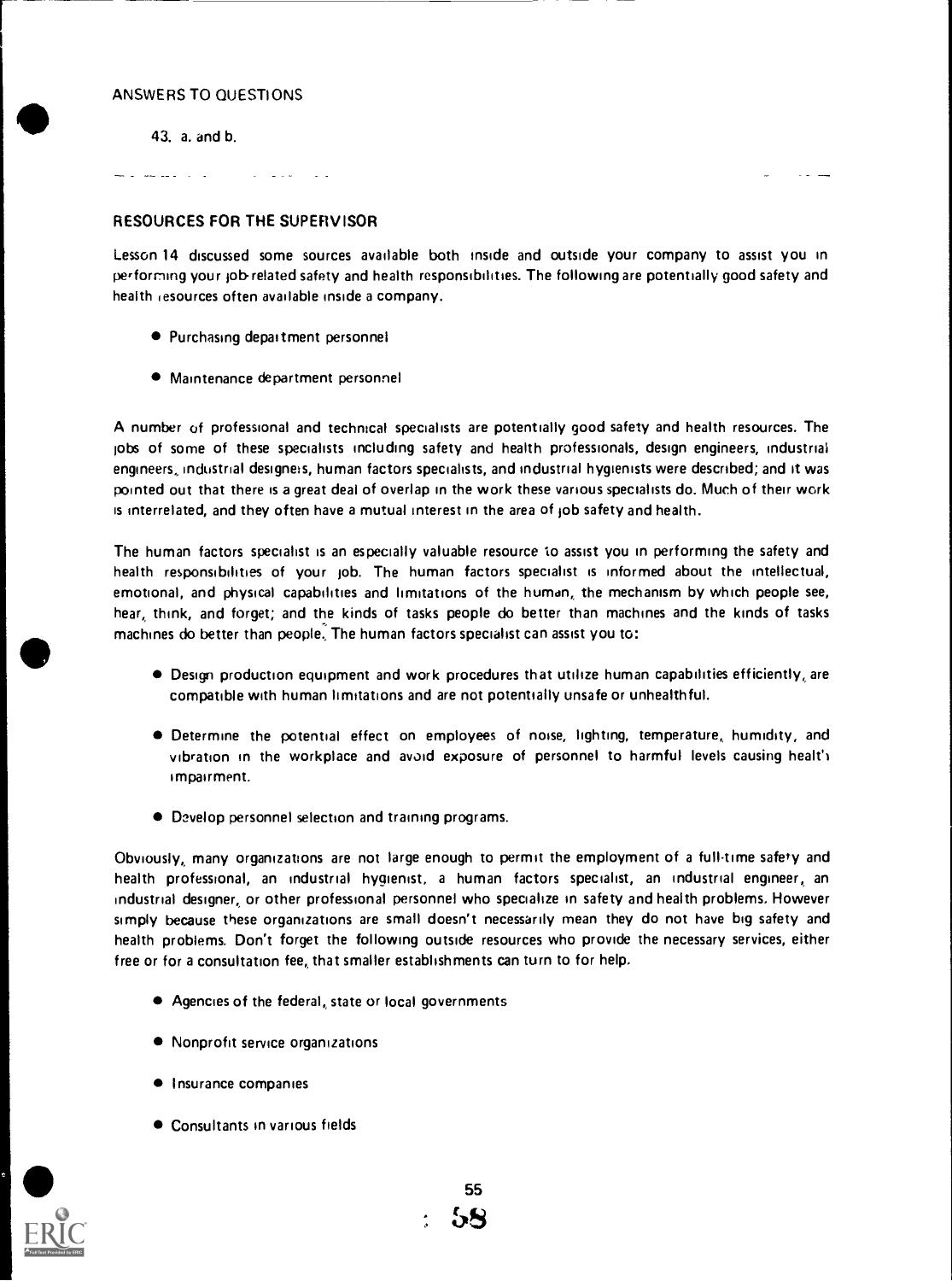- **Manufacturers**
- $\bullet$  Other companies in the same business
- Books, magazines, and other publications
- 44. OSHA is the government agency that sets standards, enforces them and provides information about the Occupational Safety and Health Act of 1970 as it affects you. OSHA has 10 Regional Offices and more than 100 Area and District Offices located throughout the United States For the information you need, contact **and in the map in Lesson 14.** 
	- <sup>a</sup> Any office
	- b. The office nearest you

# **CONSULTANTS**

A wide variety of professional consultants and private laboratories are available on a fee basis to augment an employer's internal resources in solving job safety and health problems. Consultants perform services ranging from concentrated studies of specific problems to plant-wide surveys on subjects such as determining levels of health hazards to which individual employees are exposed. Many experts from specialized fields, including industrial engineering, industrial designing, and industrial hygiene, are available for a reasonable consulting fee. Consultants are often able to solve a very severe safety or health problem within a short time because they have such wide experience and highly specialized skill that they can hit your problem easily and directly.

# KEY QUESTIONS FOR SELF APPRAISAL

As you have seen, the first part of this lesson dealt with a summary of the information you have studied in this course up to this point. Now that you have refreshed your memory, we want you to use your newly acquired knowledge of safety and health to appraise your present attitude toward safety and health practices in your work area.

There will be no correct answers given for these appraisal questions that follow since each supervisor will probably answer each question in a different way. You should keep in mind, though, that these questions are quite important because they may show areas in which you need to put more emphasis as you go about your daily routine in your work area.

In the next item you will find a list of questions that we call KEY QUESTIONS FOR SELF-APPRAISAL. You can use these questions as an inventory of performance appraisal guidelines. By doing a complete and conscientious job of analyzing your performance, answering each question as carefully and candidly as possible, and putting your answers in WRITING, you will have a very useful performance profile.

# KEY QUESTIONS FOR SELF-APPRAISAL

- 1) Am I really a "safety-and-health-minded supervisor"?
- 2) Does my behavior (my actions; the things I do) show employees I supervise that I am truly interested in safety and health, or that I only pay lip service to it?
- 3) How well do I know the duties and rights of employers and employees under the Occupational Safety and Health Act of 19707

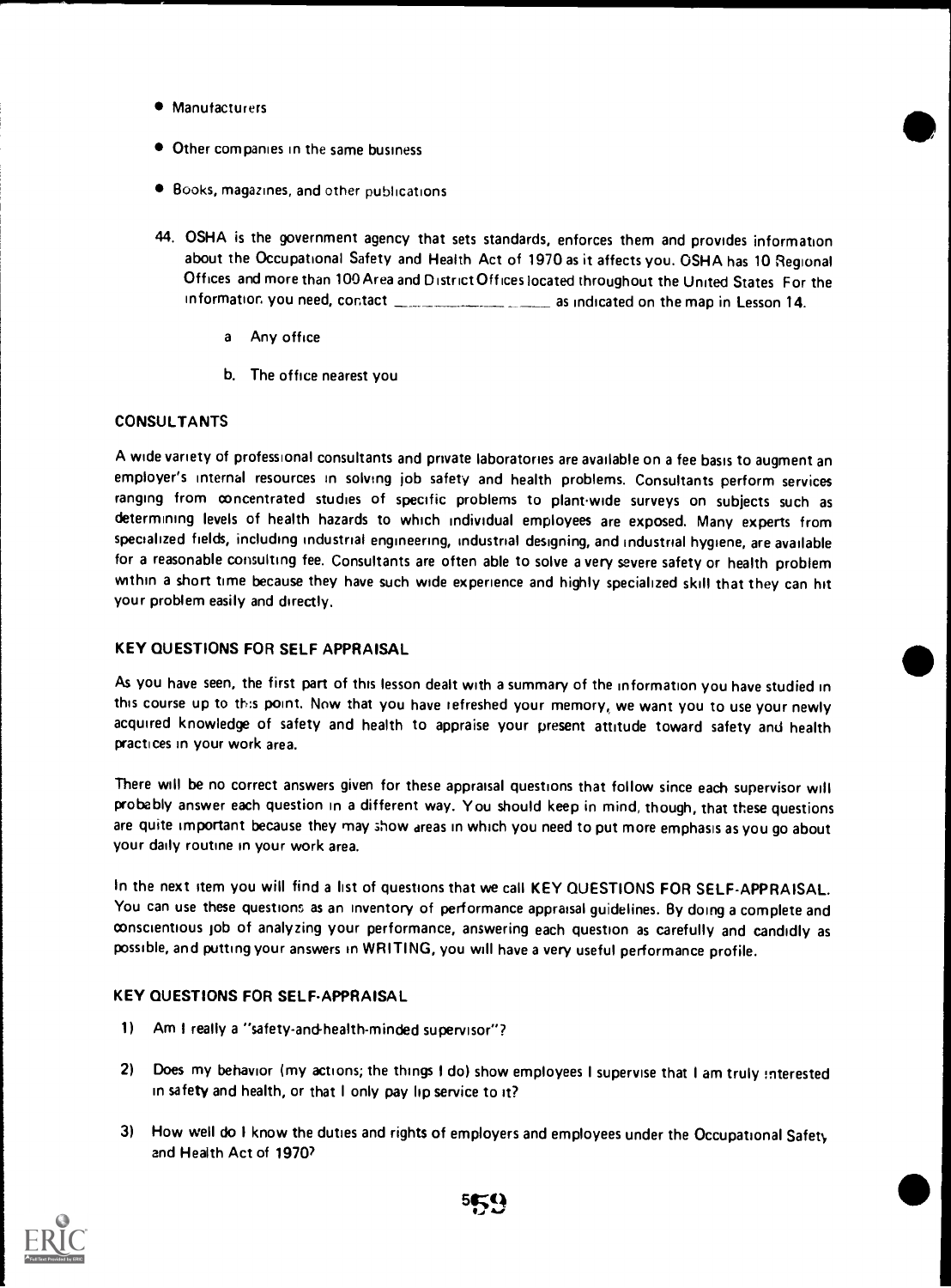44. b.

- 4) How knowledgeable am I about the occupational safety and health standards applicable to the jobs in my area of supervisory responsibility?
- 5) In my area of responsibility, how complete a job do  $1 \, \text{d}z$  of recording and reporting injuries and illnesses to help my company meet the legal recordkeeping requirements?
- 6) How much analysis do I make of statistics about accident and exposure to health hazards to pinpoint the most critical hazards, jobs, operations, or accident repeaters'
- 7) To what extent are my illness and injury prevention efforts predictive, active, before-theloss . rather than reactive, after-theloss efforts?
- 8) To what degree am I taking a total systems approach to injury and illness prevention and control?
- 9) How completely do I investigate accidents and exposures to health hazards with major consequences? With minor consequences? Near-misses?
- 10) To what degree are my investigations of accident and exposure to health hazards aimed at blame-fixing, and to what degree are they aimed at "prevention"?
- 11) What steps do I take to insure that ALL accidents, exposure to health hazards, and near-misses are reported?
- 12) How complete are my investigation reports of accidents and exposure to health hazards?
- 13) How thoroughly do I seek out, analyze, and take action to control hazards?
- 14) How thoroughly do  $\overline{1}$  explore hazard "elimination" and "segregation" before relying on "protection" as a control measure?
- 15) How familiar am I with the standards?
- 16) Are my facility inspections as thorough as those made by government Compliance Officers'
- 17) Do I make planned, organized inspections in addition to the daily, informal ones?
- 18) How well does my work a. Ja rate on housekeeping and order?
- 19) How complete and systematic are my efforts toward remedial action and follow-up (to discover and correct hazards before they cause injuries, illnesses, or damages)?
- 20) How much use have <sup>I</sup> made of an industrial hygienist, or other professionally trained safety and health specialist, to learn about control of health hazards?
- 21) To what degree am <sup>I</sup> including "health hazards" in my inspection, investigation, and remedial activities?



69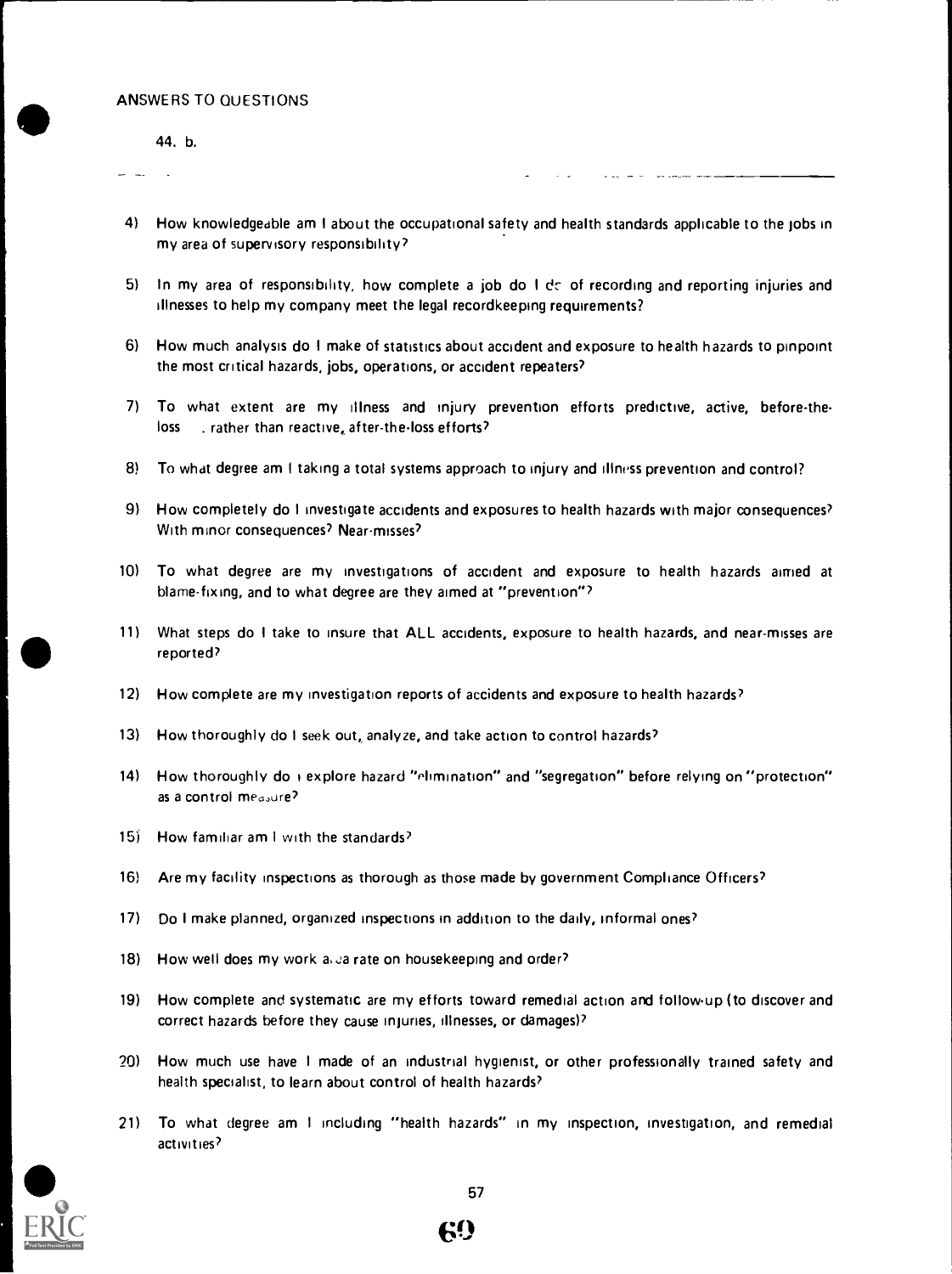- 22) How well am I making employees aware of safety and health hazards, their potential effects, and proper precautionary measures?
- 23) How completely am I living up to the law in helping provide employees "... employment and a place of employment which are free from recognized hazards that are causing or are likely to cause death or serious physical harm . . . "?
- 24) How familiar am I with the standards and requirements for personal protective equipment?
- 25) How well do I keep employees informed of the reasons for personal protective equipment, its proper use, and its limitations?
- 26) What kind of personal example do I set regarding personal protective equipment?
- 27) How well do I know how to save lives by artificial respiration? By control of severe bleeding? By treating traumatic shock?
- 28) Do I know the risk involved in using a tourniquet?
- 29) To what degree is my work area properly posted and prepared for emergencies?
- 30) How well hay. I trained employees in emergency procedures and critical first-aid techniques?
- 31) How well are we meeting the law's requirements for medical services, first-aid training, and first-aid supplies?
- 32) How familiar am I with the different classes of fire and how to fight them?
- 33) How much training have I given employees I supervise regarding fire prevention and control?
- 34) Does my died meet the law's requirements on size and placement of fire extinguishers, and their periodic inspections?
- 35) How often do I include Fire Loss Control topics in my safety and health meetings?
- 36) During my facility inspections, how thoroughly do I cover fire hazards?
- 37) To what degree do I make employees aware of the importance of "good housekeeping" as a fire prevention tool?
- 38) How well am I communicating both the "letter of the law" and the "spirit of the law"?
- 39) What variety of techniques am I using to communicate about safety and health?
- 40) What variety of techniques am I using to motivate people to think, act, and live safely and healthfully on the Job?
- 41) Do I rely solely on "negative" discipline, or do I also make frequent use of "positive" constructive discipline?
- 42) How often do I have safety and health meetings for employees?



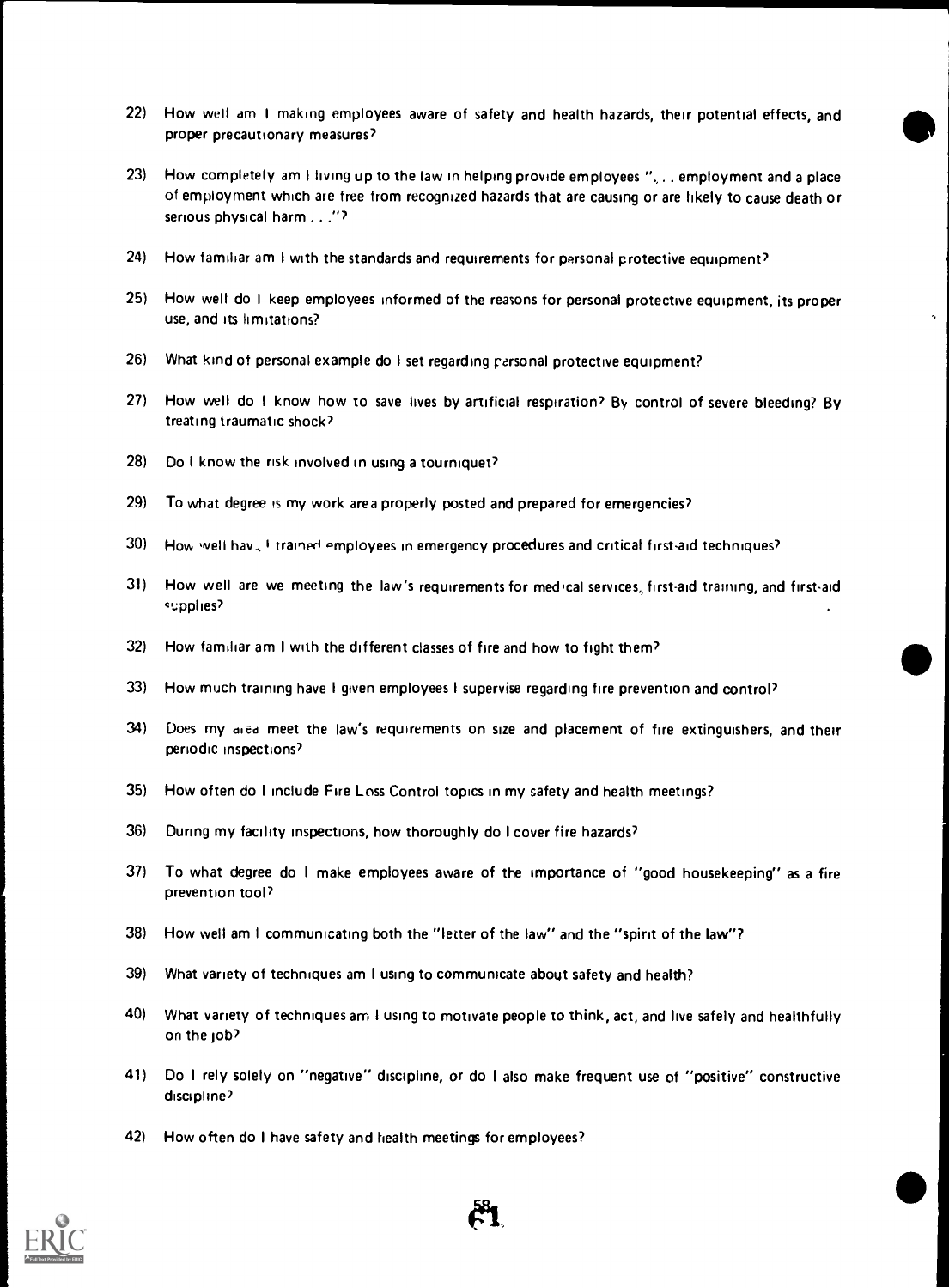- 43) How much use do I make of visual aids to help employees really "see what I mean"?
- 44) How often do I use information from the Act, and the standards in my safety and health meetings?
- 45) How good a job do I do in training employees in good safety and health techniques?
- 46) How well do I use the tell-show-test-check method of job instruction?
- 47) Do I have the habit of giving a safety or health tip with each job assignment?
- 48) How systematically and completely do <sup>i</sup> meet my responsibilities for job observation and performance discussion?
- 49) To what degree do I make sure that equipment operators are trained to a level of skill that enables them to produce quality products efficiently and safety?
- 50) How much use do I make of the help that can be provided by safety, medical, and industrial hygiene people?
- 51) How much use do I make of the help that can be provided for safety and health by the purchasing, engineering, and maintenance functions?
- 52) How much use do I make of the help that can be provided by governmental groups?
- 53) How much use do I make of the help that can be provided by safety and health associations and professional organizations?
- 54) How much use do I make of the help that can be provided by insurance companies?
- 55) How much reading do I do each week to help me meet my safety and health responsibilities?
- 56) To what degree have <sup>I</sup> put this course's principles and practices to work for improving safety and health in my area of responsibility?
- 57) How does my overall performance stack up in regard to preservation of people, property, and profits through total accident control?

The APPRAISAL questions that you have just completed will highlight the things you are doing well and those in which improvements are called for This pinpointing of "performance strength" and "performance improvement needs" is the first essential step to the self-development of good safety and health techniques. Self-development is what we do to learn new things, to expand and grow, to keep up with changing conditions, to improve and progress. This process is personal. Development cannot be spoon-fed to us. Each person is responsible for his or her own personal growth. Although others can give help, none of us can significantly improve our knowledge, skills, attitudes, and performance until we feel <sup>a</sup> personal responsibility to plan and manage our own program of self-development. Self-appraisal is basic and essential to the whole process

To be able to develop and learn new things we must first appraise our present knowledge and attitudes.



e."